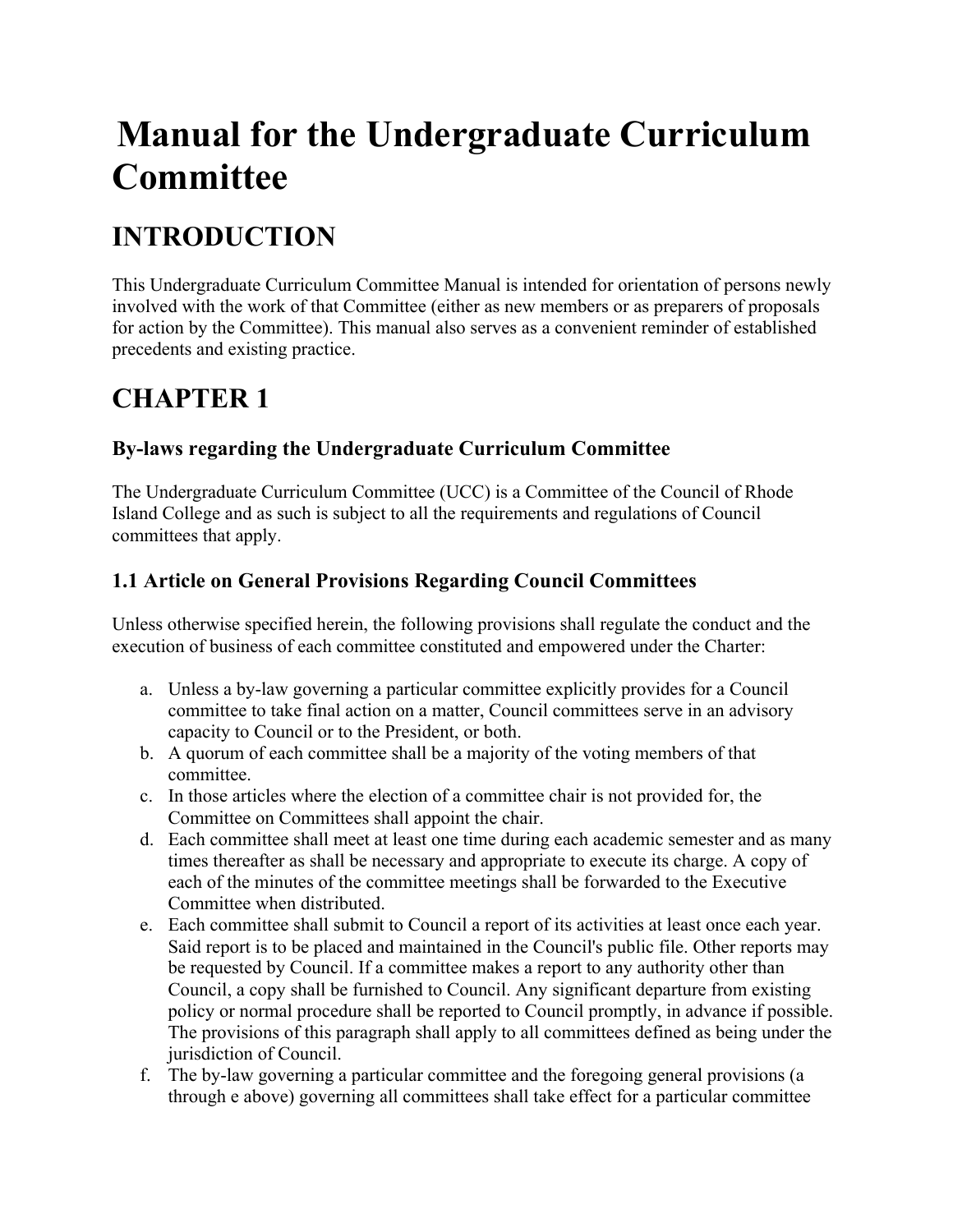when the Executive Committee certifies that it is appropriate for the committee to be governed by them.

# **1.2 Article on Undergraduate Curriculum Committee (XIV in the By-Laws)**

## **A. Powers and Duties**

The Committee shall:

- 1. Be responsible for the approval and oversight of all aspects of the undergraduate curricula, including honors programs and general education. Implementation of UCC decisions is subject to action by the Provost/Vice President and the President of the College.
- 2. Initiate study of new curricula or changes in curricula, and consider suggestions for curriculum development from the administration, divisions, departments, programs, individual faculty members, and students. The Committee shall consult faculty concerned with particular curriculum proposals under consideration.
- 3. Meet at least once a month during the academic year. Any faculty member may attend any meeting. Except in emergencies specified in the call of the meeting, an agenda shall be published on the UCC website prior to each meeting.
- 4. Meet whenever necessary to review and evaluate the curriculum in general, to consider important problems and deficiencies in the curriculum, and to discuss its major goals and directions. Such meetings may be conducted largely under suspension of rules and without a formal agenda of specific proposals.
- 5. Publish on the UCC website the recorded minutes of each meeting.
- 6. Publish on the UCC website the decisions of the Committee and subsequent actions taken on these decisions, and list proposals that remain on the calendar.

# **B. Membership (Revised and Approved 11/20/2020)**

The Committee shall consist of 20 members:

- 1. Two faculty members from Art; Communication; and Music, Theatre, and Dance.
- 2. Two faculty members from English, History, Modern Languages and Philosophy.
- 3. Two faculty members from Anthropology, Political Science, Psychology, and Sociology.
- 4. Two faculty members from Biology, Mathematical Sciences, Computer Science and Information Systems, and Physical Science.
- 5. Three faculty members from the Feinstein School of Education and Human Development.
- 6. One faculty member from the School of Business.
- 7. One faculty member from the School of Nursing.
- 8. One faculty member from the School of Social Work.
- 9. The Chair of COGE, *ex officio*
- 10. Two undergraduate students appointed annually as directed by Student Parliament.
- 11. The Provost/Vice President shall serve in an *ex-officio*, non-voting capacity. The Provost/Vice President shall appoint two voting members from among academic Deans and Associate Deans.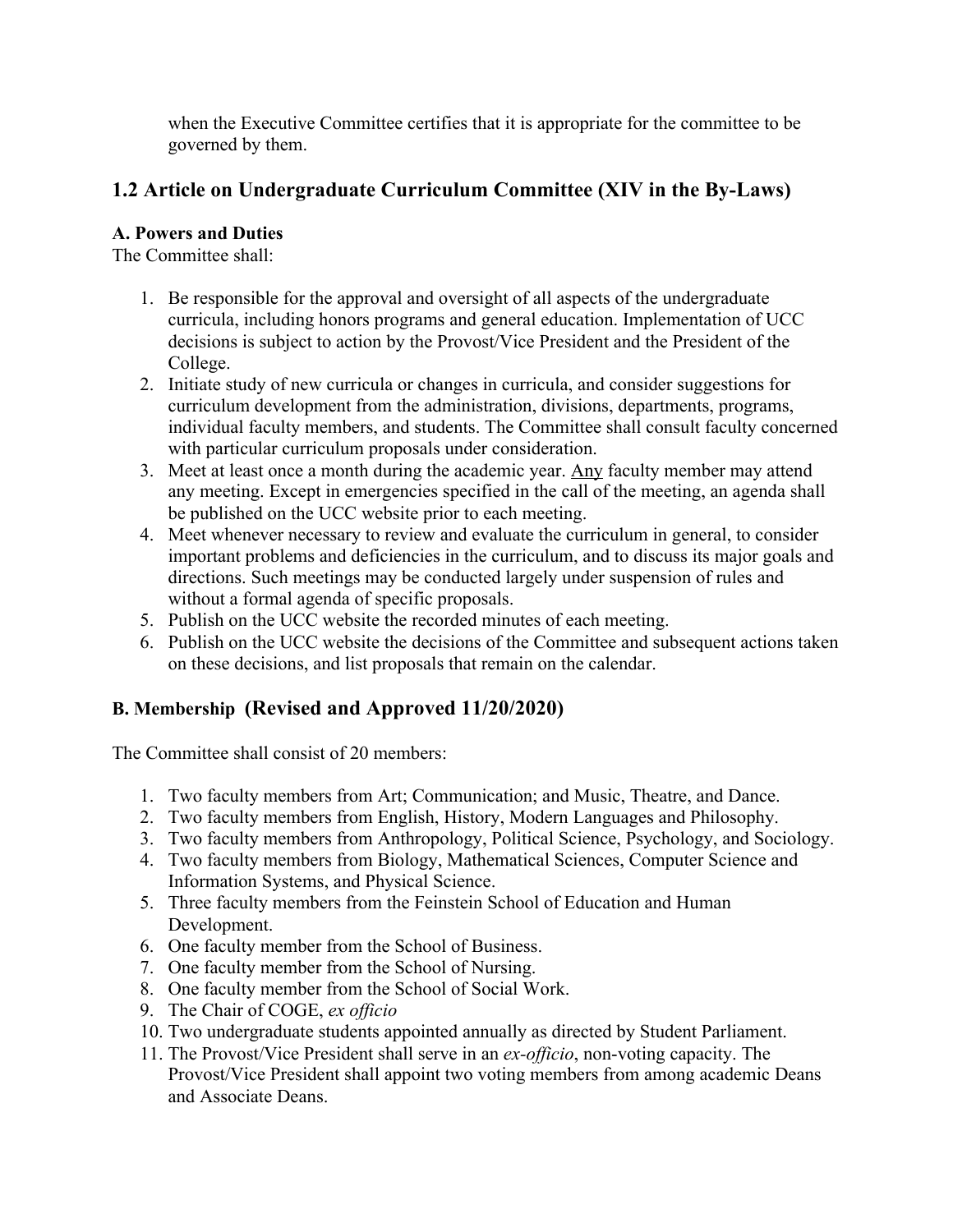## **C. Elections and Officers**

- 1. The elected members of the Committee shall serve for two-year staggered terms, so that approximately half of the committee will be replaced each year. No more than one elected member from any department may sit on the Committee at the same time.
- 2. The Election of members of the Committee shall be conducted by the Elections Committee and shall take place in April of each year.
- 3. The Chair of the Committee shall be selected each May by the Committee-Elect from among its members.

# **CHAPTER 2**

## **Framework of the Undergraduate Curriculum Committee**

## **2.1 The Organizational Position of the Undergraduate Curriculum Committee**

On most matters within the UCC's jurisdiction, the by-law delegates to the UCC the power to make decisions without referring back to the Council of Rhode Island College, subject to approval by the Provost/Vice President and the President of the College. In cases of new programs that were not included in previously authorized functions of the College, approval by the OPC is required.

## **2.2 The Responsibilities of Members**

As specified in the By-Laws, the UCC consists of 14 faculty members, the Chair of the Committee on General Education, three members of the administration, and two undergraduate students. All members, aside from Provost/Vice President who is non-voting, have an equal vote.

It is the responsibility of each member of the UCC to exercise their best judgment as to the good of the College's programs as a whole, even though the member is chosen by, or on behalf of, a particular constituency.

The principal exercise of this judgment is in the discussion and voting in the meetings. Experience shows that in order to exercise this judgment well, members need to "do their homework" - to read and digest before the meeting the materials distributed for consideration. Discussion in the meeting may bring out aspects not clear in the proposal or alternative ways of accomplishing the desired result. Members should try to contribute to this in appropriate cases.

At times, members are needed for subcommittees or special studies.

Members also have a liaison function, both with the College community as a whole and especially with their own constituency. This includes answering questions, alerting appropriate persons to matters of interest to them, and helping preparers of proposals who are unfamiliar with UCC procedures.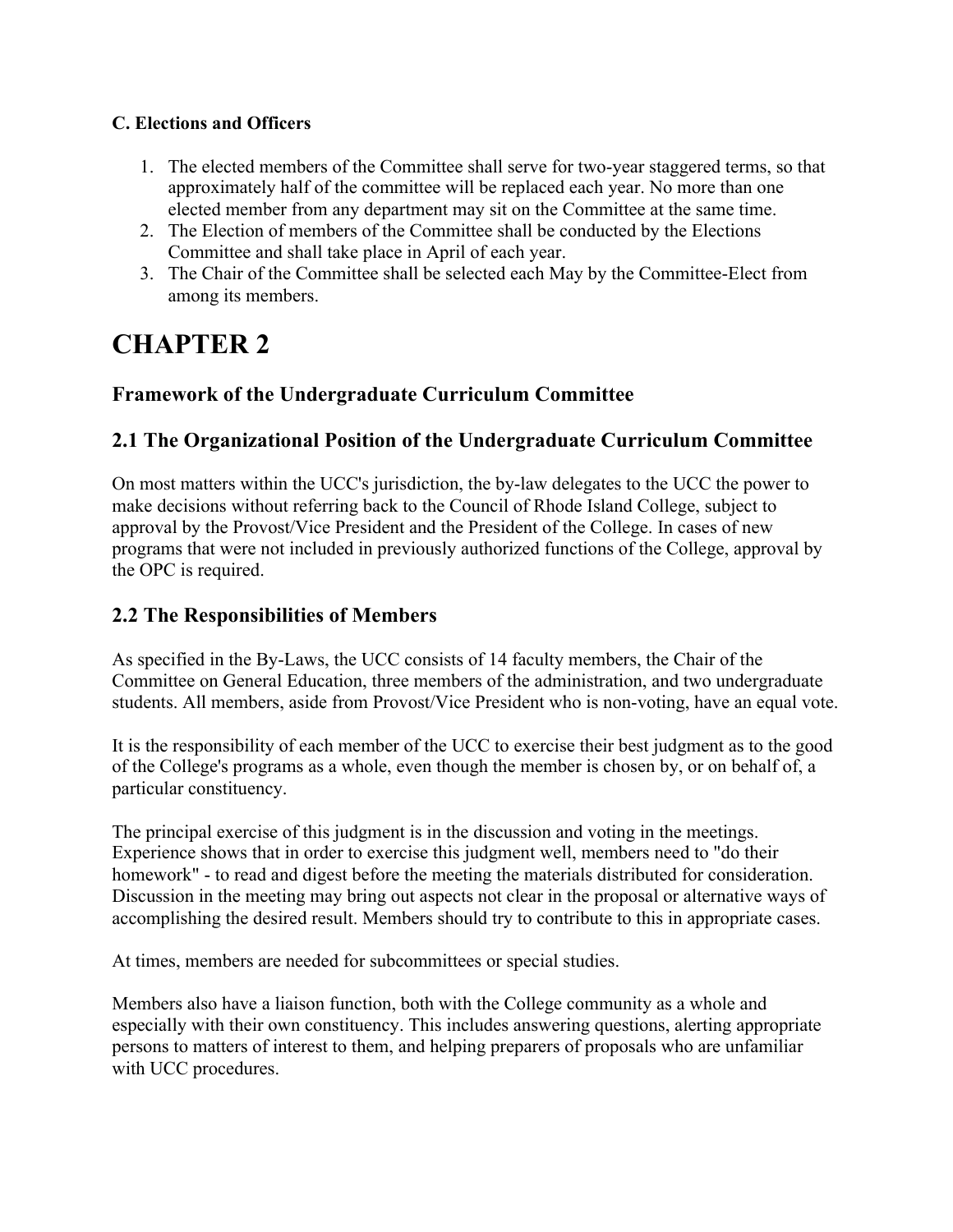## **2.3 The Responsibilities of Officers**

The officers of the UCC consist of the Chair, the Secretary, and the Executive Committee elected annually from and by the membership of the UCC.

## **The Chair of the Undergraduate Curriculum Committee has the following responsibilities:**

- 1. Receive proposals and check for completeness.
- 2. Assign document numbers for proposals received, and record reception dates
- 3. Inform the preparer of proposals that they have been received.
- 4. Prepare and publish the agenda for each meeting.
- 5. Convene and conduct the regular monthly (and any special) meetings of the UCC according to the rules of order.
- 6. Serve as a member of the Executive Committee of the UCC; convene and chair the Executive Committee.
- 7. Publish for the College community all meeting dates of the UCC, of the Executive Committee's deadlines for submission of proposals, and of UCC actions.
- 8. Forward the UCC's recommendations to the Provost/Vice President and to the President. If recommendations are approved by the Provost/Vice President and the President, the date of approval will be noted on the UCC website and those affected will be notified. All proposals should contain accurate copy for catalog additions, deletions, and/or revisions.
- 9. Sit on the College Mission and Goals Committee and serve as liaison between the UCC and the College Mission and Goals Committee.
- 10. Ensure that minutes of meetings are recorded and published on the website.
- 11. Act as Corresponding Secretary for the UCC.
- 12. Communicate with the preparer of a proposal about the reasons for committee action in the event that a proposal is rejected or referred back to the preparer.
- 13. Appoint members to any subcommittees or ad hoc committees.
- 14. Inform subcommittee chairs, directors, and deans of reporting requirements.
- 15. Keep the UCC manual up to date.
- 16. Ensure that the Elections Committee, or the appropriate nominating body is notified of any upcoming openings on the UCC.
- 17. Others as required.

### **The Secretary of the Undergraduate Curriculum Committee has the following responsibilities:**

- 1. Prepare the minutes of each UCC meeting. (Minutes must include revisions and/or amendments to proposals resulting from action taken by the UCC so that an accurate record of this action is available.)
- 2. Keep records of attendance by committee members. Names of members with more than three unexcused absences shall be referred to the Executive Committee of the Council of Rhode Island College for appropriate action.
- 3. Serve as a member of the Executive Committee of the UCC.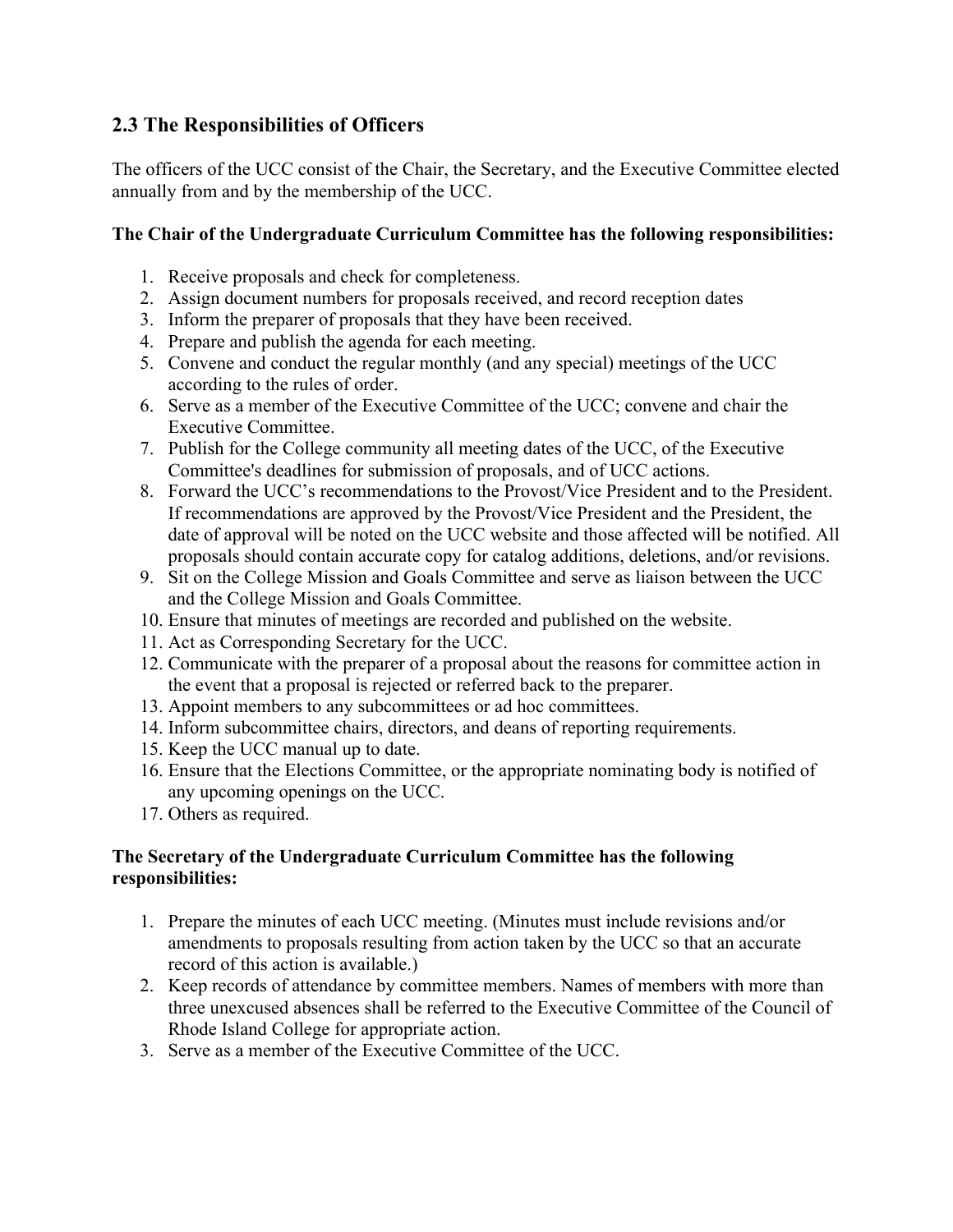**The Executive Committee of the Undergraduate Curriculum Committee shall include the Chair, the Secretary, the Provost/Vice President, and two faculty elected from and by the membership. The election of these officers is to be held in the May meeting at the close of the academic year to facilitate transition. The officers and members of the Executive Committee take office at the start of the next academic year. The Executive Committee of the Undergraduate Curriculum Committee have the following responsibilities:**

- 1. Meet with the Chair of the UCC at least ten days prior to any scheduled meeting of the UCC to set the agenda and plan procedural steps for the upcoming meeting.
- 2. Screen documents submitted to the Undergraduate Curriculum Committee for clarity, completeness, and correctness, as well as contradictions to policy and/or practice of the UCC and the College.
- 3. Recommend "return to sender" actions for documents that need major revisions in order to meet above requirements. It is the policy of the committee that documents returned for revision must come to the Executive Committee a second time for a second screening.
- 4. Make amendments for those documents that need only minor alteration so these documents may proceed to action of the UCC with the agreement of the proposer, without return to sender and a second screen. Members of the Executive Committee shall make the determination of minor or major revisions.
- 5. Identify substantive curricular and/or policy issues that are explicit or implicit in proposals received by the UCC, and prepare statements identifying these issues, and (possibly) make recommendation for action to be considered by the UCC.
- 6. Prepare recommendations and/or proposals for revisions, additions, and/or deletions of policy, procedures, and/or practice of the UCC.
- 7. Assist the Chair of the UCC regarding committee policy, procedure, or practice of the UCC as its policy, procedure, or practice extends beyond the committee to other committees and/or segments of the College.
- 8. Call attention to and raise discussion of issues regarding policy, procedure, and practice of the College and/or the governing and legislative bodies beyond the College that have curricular relevance.
- 9. Assist and advise the Chair of the UCC in the execution of his/her responsibilities.
- 10. Others as needed.

## **2.4 The Jurisdiction of the Undergraduate Curriculum Committee**

The UCC is responsible for approving undergraduate curricula, including program requirements, program retention requirements, addition of new courses, course descriptions, course credits, and honors programs - but not grade index requirements for graduation, nor most administrative arrangements. The responsibility of the UCC is generally exercised by acting on proposals sent to the Committee.

The Committee also has responsibility for initiating study of new curricula or changes in curricula and for considering suggestions for curriculum development. In some cases, initiative may come from the Committee on the Mission and Goals of the College.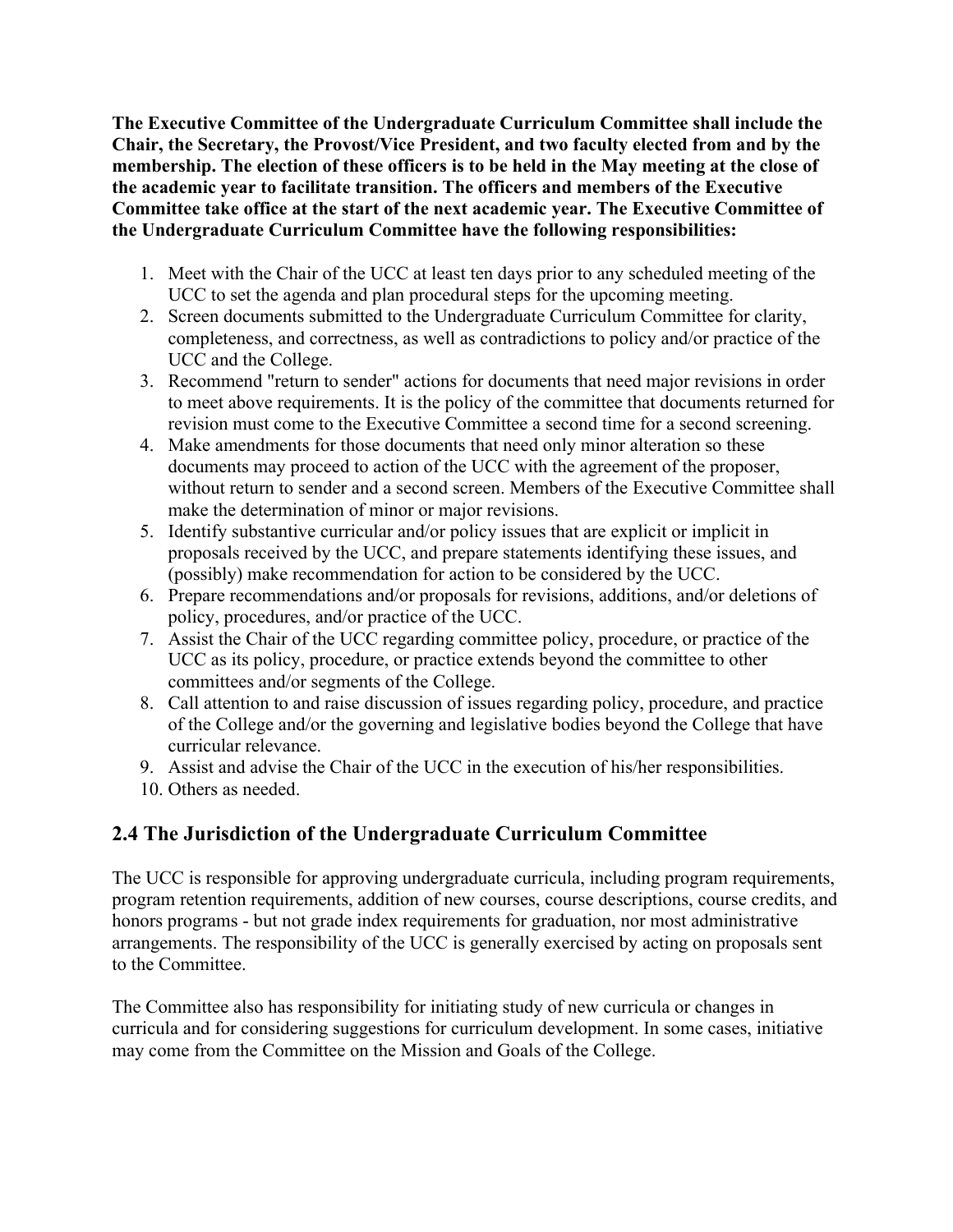Note: Implementation of UCC decisions is subject to action by the Provost/Vice President and the President of the College.

## **2.5 The Undergraduate Curriculum Committee's Relationship to Other Bodies (Revised 5/13/2022)**

The UCC is established by a By-Law of the Council of Rhode Island College but most actions of the Committee do not require reference to the Council.

The number of credits each student receives for a course is specified by UCC action. Faculty load credits for instruction are determined in accordance with the collective bargaining contract. The grading system to be used for a course is determined by the specific department subject to the approval of the UCC.

The UCC sets curriculum requirements and general policies. The Academic Standing Committee has jurisdiction over requests by individual students for exceptions in individual cases because of special circumstances.

The Committee on Student-Designed Majors has authority to approve ad hoc designs of majors for individual students. The Committee should establish criteria and procedures for the development of individually designed majors and will submit an annual report of their activity each May to the UCC.

The Writing Board is charged with the responsibility "to coordinate writing across the curriculum (in an advisory capacity and as a forum for discussion of writing issues)." The Board offers professional development on matters of writing and pedagogy and administers the college's Writing in the Disciplines program.

# **2.5.1 The Committee on Student-Designed Majors**

The Committee on Student-Designed Majors consists of 6 members:

- One faculty member from the Faculty of Arts and Sciences.
- One faculty member from the Feinstein School of Education and Human Development.
- One faculty member from the School of Business.
- One representative from the Office of the Dean of the Faculty of Arts and Sciences.
- One representative from the Office of the Dean of the Feinstein School of Education and Human Development.
- One representative from the Office of the Dean of the School of Business.

Faculty members are appointed by the Chair of the UCC in consultation with the Executive Committee of the UCC and serve for two-year staggered terms. Representatives from the Office of the Dean and Director are appointed by the Deans or Directors and serve at the pleasure of the Dean or Directors. The Chair of this committee is the representative from the Office of the Dean of the Faculty of Arts and Sciences.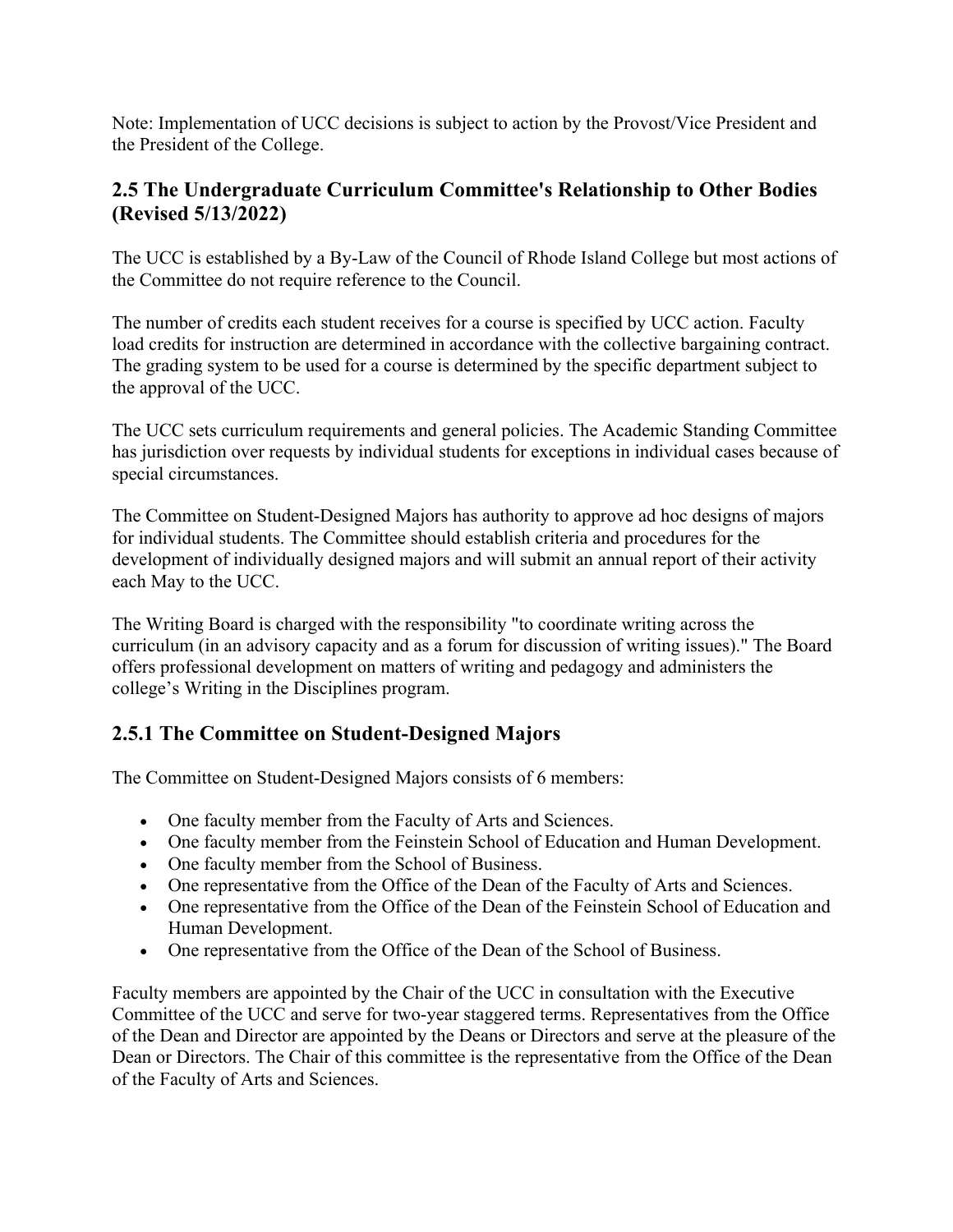## **2.5.2 The Committee on General Education (COGE) (Revised and Approved 5/13/2022)**

The COGE consists of 18 persons *ex officio* or appointed by the Executive Committee of the UCC before 1 July for two-year staggered terms according to the following constituencies:

- One member to represent the Literature Distribution.
- One member to represent the History Distribution.
- One member to represent the Social/Behavioral Sciences Distribution.
- One member to represent the Visual and Performing Arts Distribution.
- One member to represent the Mathematics Distribution.
- One member to represent the Natural Science Distribution
- One member from each of the schools of Nursing, Social Work, Education, and Business.
- One student appointed by the President of Student Parliament.
- Provost/Vice President (or designee).
- Dean of Faculty of Arts and Sciences (or designee).
- Associate Dean of Faculty of Arts and Sciences
- Coordinator of First Year Seminars
- Representative for the Language requirement.
- Director of Writing (or designee).
- One member from the Adams Library faculty.

No department may represent more than one of the distribution categories in any single year. The terms of faculty members shall be for two years. Appointments of faculty members shall be staggered to allow continuity in membership. The term of the student member shall be for one year. All appointments to COGE may be renewed.

The Chair of COGE will be a faculty member appointed by the Provost/Vice President and the Chair (outgoing) of the UCC. The Chair of COGE will normally serve for a two-year term. The Chair of COGE will serve on the UCC. The Chair of COGE will have program responsibility (except for specialized accommodations as waiving and substituting courses, transfer courses and credits, which are the responsibility of the Associate Dean of the Faculty of Arts and Sciences) and receive appropriate load credit and necessary support (clerical, financial, and other as needed).

# **2.5.3 The Writing Board (Revised and Approved 5/13/2022)**

The Writing Board consists of 11 persons. The *ex officio* members are

- The Director of Writing
- The Director of the Writing Center
- The Director of the Faculty Center for Teaching and Learning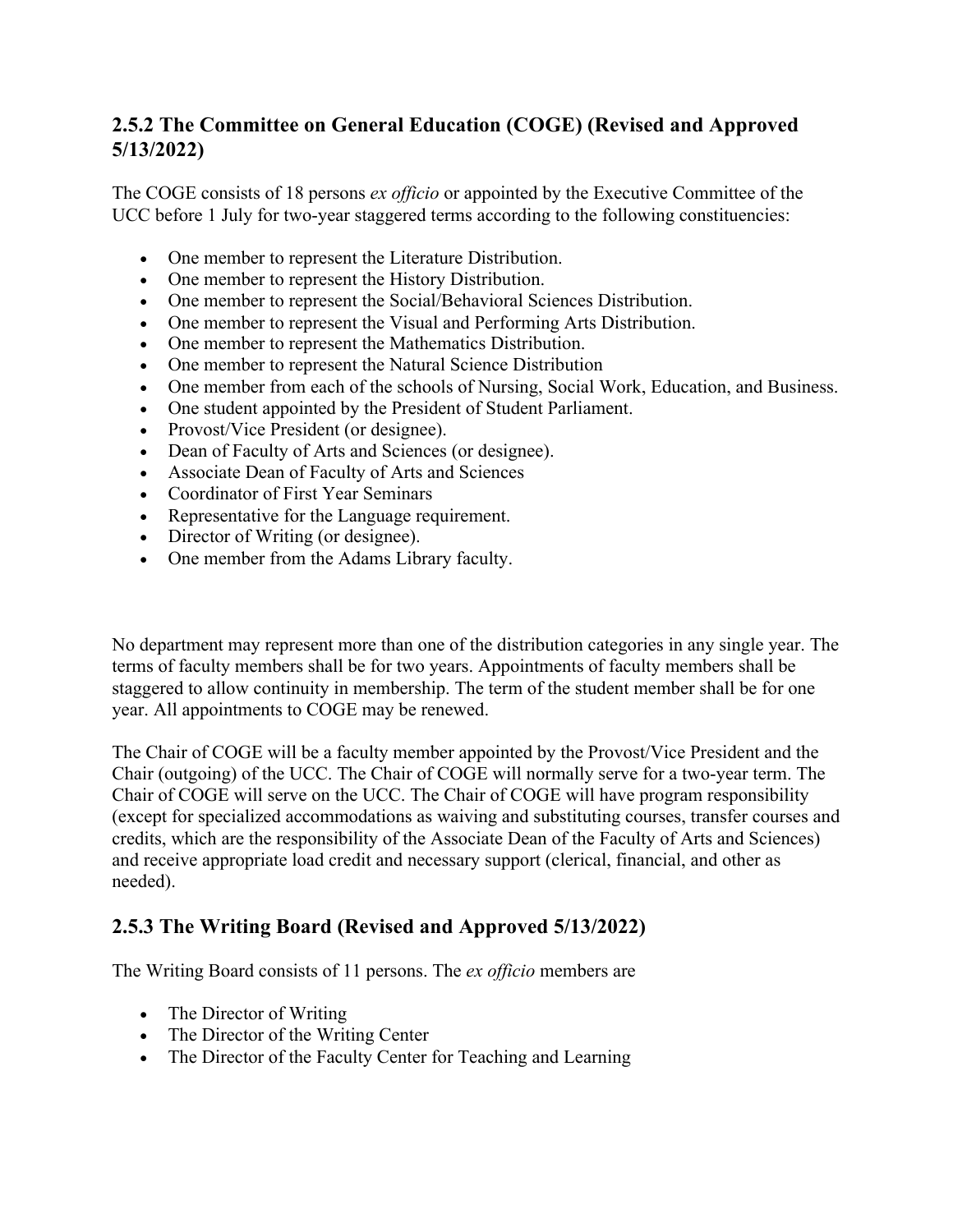Rotating members of the Writing Board appointed by the Executive Committee of the Undergraduate Curriculum Committee are:

- Three faculty members from the Faculty of Arts and Sciences, at least one of which is from Math/Science.
- One faculty member from the Feinstein School of Education and Human Development
- One faculty member from the School of Social Work
- One faculty member from the School of Business
- One faculty member from the School of Nursing
- One faculty member from Adams Library

The rotating members of the Writing Board serve for two years in staggered, renewable terms beginning 1 July. The Chairperson is selected from among these faculty members by the members for a two-year, renewable term.

The Chair of the Writing Board serves as the contact person for the various constituencies responsible for writing and writing instruction on campus, to provide a coherent vision about writing and writing instruction across the college. The Chair shall serve *ex officio* on the Faculty Center for Teaching and Learning Advisory Board and receive appropriate load credit

## **2.6 Reports from other committees and specific individuals (Revised and Approved 5/13/2022)**

The Chair of the UCC is responsible for assuring that reports are presented in a timely fashion.

- The Chair of the Committee on General Education (COGE) reports to the UCC at monthly meetings and presents an annual report in May.
- The Chair of the Committee on Student-Designed Majors presents an annual report in May.
- The Vice Provost for Undergraduate Affairs presents an annual report in May on what Transfer Minors have been offered and granted during the previous academic year.
- The Chair of the Writing Board presents an annual report in May.
- Director of Honors presents an annual report in May.
- When appropriate, the Dean of the Feinstein School of Education and Human Development, the Dean of the Faculty of Arts and Sciences, the Dean of the School of Social Work, the Dean of the School of Business, the Dean of Social Work and the Dean of Nursing report in April of each year on X5O, X60 and X8O courses that have been offered for more than three semesters.

In writing reports, the subcommittees of the UCC should follow the format found in the Appendix of this manual.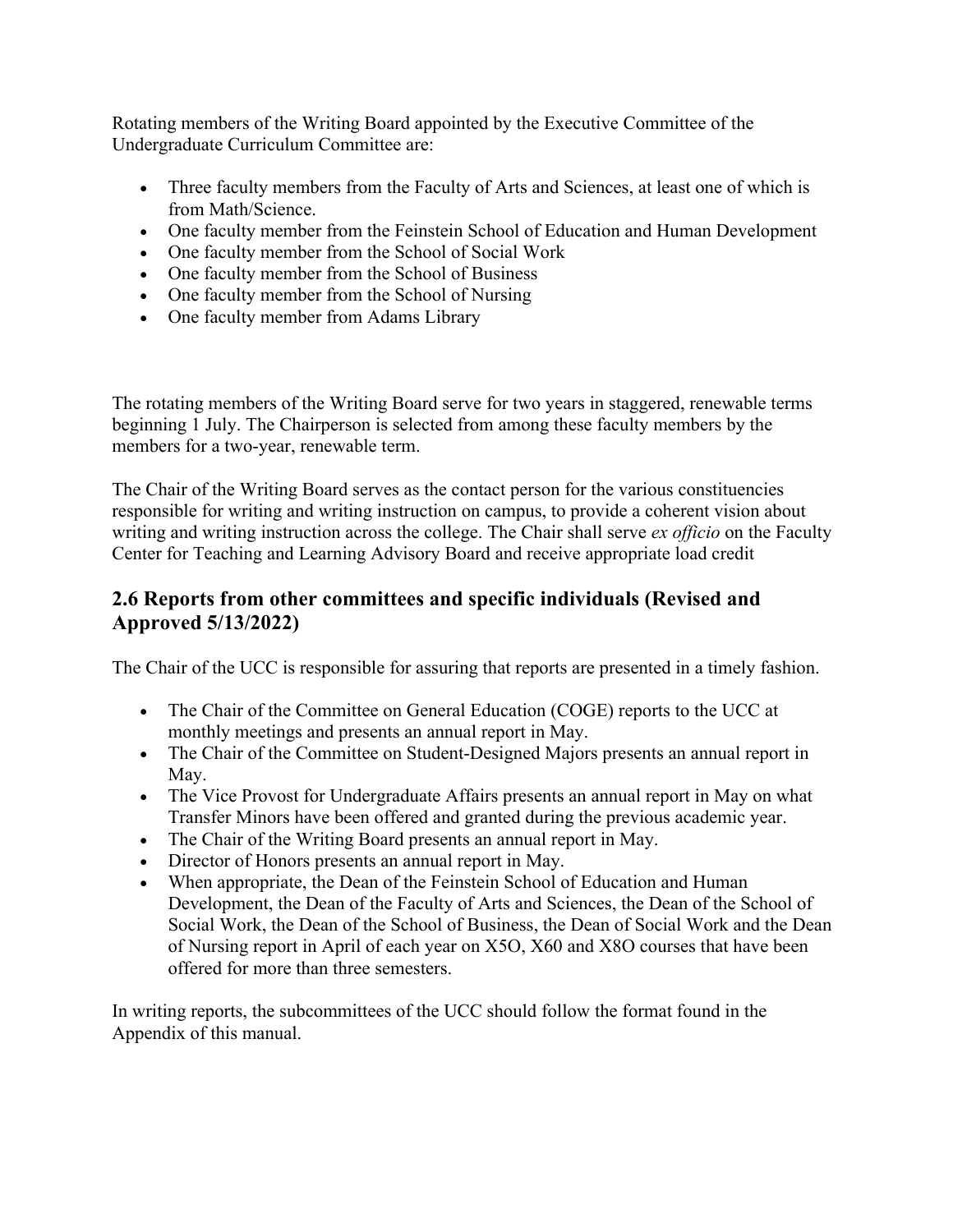# **CHAPTER 3**

# **Procedures of the Undergraduate Curriculum Committee**

# **3.1 Meetings**

Meetings of the UCC are regularly scheduled for the third week of each month from September through May, except when this conflicts with vacations, convocations, etc. These meetings usually last about two hours.

Extra meetings may be scheduled by the committee or called by the Chair of the UCC in an emergency.

It is urged that all members attend meetings to give their information and insights and to assure the representation of their constituency. Substitutes and proxy votes are not authorized. Though the Committee is usually willing to listen to remarks by someone speaking for an absentee, it is urged that members be present by the scheduled starting time to avoid delay for lack of a quorum.

The By-Law gives any faculty member the right to attend meetings, and this is generally extended to all members of the College community. This does not confer to all members of the College community the right to speak, but the committee usually will hear any remarks that would contribute to an understanding of the issues. It is expected that the originator of a proposal, or someone who can speak for him/her, will be present in case committee members wish to ask questions. Lack of such representation is often cause for postponing consideration of a proposal.

# **3.2 Agendas**

The By-Law provides that the Chair of the UCC prepare an agenda according to Robert's Rules of Order. A typical agenda for a regular meeting includes

- Approval of the minutes of the previous meeting.
- Report of the Chair of the Undergraduate Curriculum Committee.
- Reports from COGE and any other committees who need to report.
- Old business.
- New business.

Proposals are not placed on the agenda until the Executive Committee reviews them, and all the necessary signatures have been collected and handed in. The meeting times for the Executive Committee are published each September. Proposals for each meeting should be sent to the Chair of the Undergraduate Curriculum Committee before noon on the first Friday of that month (two weeks before the full committee meeting). Copies of the agenda and documents to be considered are published on the UCC website prior to the meeting of the UCC.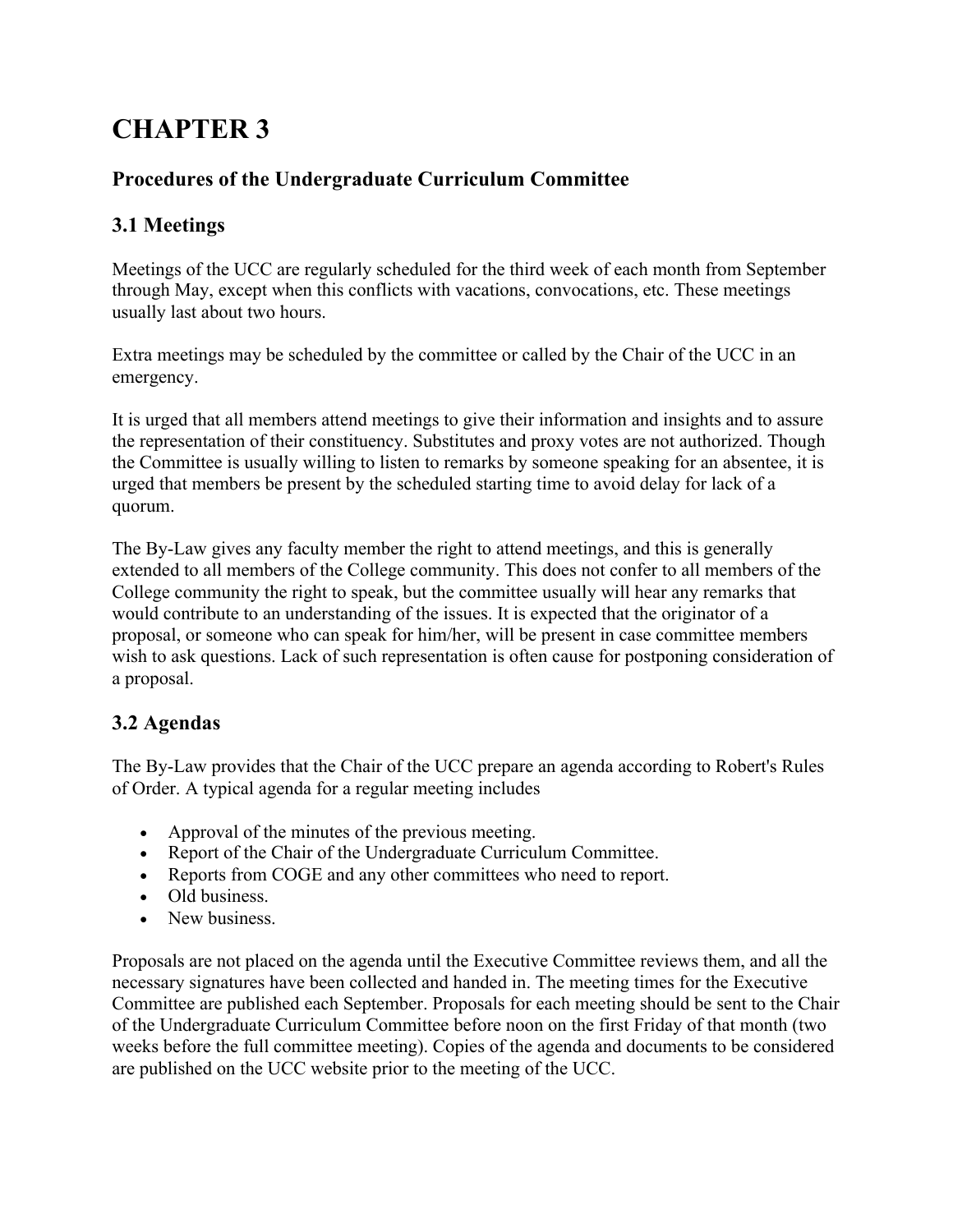## **3.3 Conduct of Meetings**

Meetings of the UCC are conducted under Robert's Rules of Order, except when modified by action of the committee.

Accordingly, most of the business of the meetings is conducted by voting on motions made and seconded by any members of the committee. Occasionally, other procedures (such as straw votes on several alternatives) may be used. On some matters, general consent is often requested and received as a way of expediting the business, but major motions are usually voted on, even if not in doubt.

Voting is normally by show of hands, with the secretary recording the number of ayes, nays, and expressed abstentions. Voice votes may be used if the outcome appears to be almost unanimous. If the chair cannot tell the outcome of a voice vote, a show of hands is requested. A member can refrain from responding to any of these categories. Individual votes are not recorded, except in the case of a specific request. A secret ballot could be asked for in accordance with Robert's Rules of Order and in the election of officers. Substitute and proxy votes are not authorized.

## **3.4 Distribution of Materials**

Documents are made available in advance of the meeting so that committee members will have a chance to study the material and perhaps seek further information. These will be uploaded to the UCC website.

Minutes of the meetings (once they have been approved by the Committee) and reports of the committee's actions, will be published on the UCC website.

An Action Form is completed by the Chair to report each UCC action and/or recommendation to the Office of the Provost/Vice President and to the Office of the President and all other persons who must know the action of the Undergraduate Curriculum Committee. (See the Appendix - Action Forms.)

## **3.5 Deleting Courses from the Catalog (Revised 3/19/2021)**

The UCC has the following course deletion policy based on the NECHE requirement that the college catalog should not list as current any courses not taught for two consecutive years that will not be taught during the third consecutive year:

- 1. Annually, at the beginning of September, the Chair of the UCC will request from the Director of the Records Office a report indicating which courses listed in the College Catalog have not been taught for two or more calendar years, and the last semester the course was taught. This report will be shared with the academic deans/director and members of the UCC.
- 2. The appropriate academic dean will notify appropriate department chairs/program directors of the courses that have not been taught for two or more years and are subject to deletion.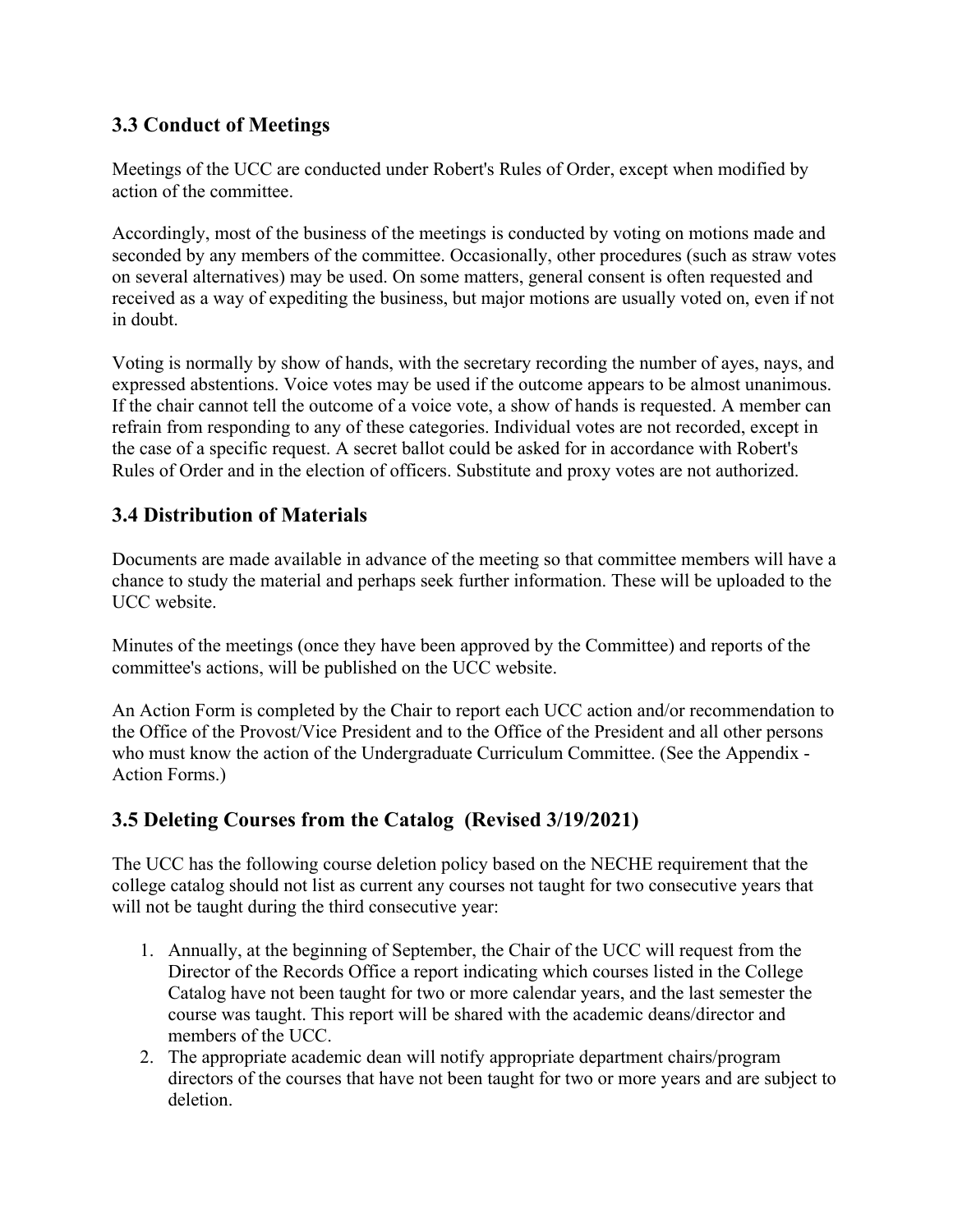- 3. **The department chair/program director has eight weeks within which to object to the deletion of the course(s) and to supply an appropriate rationale as to why the course(s) should not be deleted.** If the course will be offered in the upcoming year then it need not be deleted. If the department chair/program director does not communicate with the academic dean in this regard, the academic dean will notify the Chair of the UCC of their sole recommendation regarding deletion of the course(s).
- 4. If the academic dean is notified that the department chair/program director objects to the deletion of a course(s), the two will discuss the situation and attempt to arrive at a mutually agreeable recommendation. If they agree, the academic dean will notify the Chair of the UCC of their joint recommendation.
- 5. If the two cannot arrive at a mutually agreeable recommendation, the academic dean will notify the Chair of the UCC of the two opposing recommendations.
- 6. Decisions for permanent exemption from this deletion policy and procedure can be granted only by the UCC upon recommendation of the academic dean. A list will be maintained on the UCC website.
- 7. **All recommendations must be submitted to the Chair of the Undergraduate Curriculum Committee by the first Friday in December**. The Chair will place on the agenda of the December meeting of the UCC a proposal regarding the deletion of courses not taught for two or more calendar years and the recommendations regarding deletion of these courses. If the decision is to delete the course, the Chair of the UCC will submit an Action Form for approval by the Provost/Vice President for Academic Affairs and the President. All action sheets will be available to view on the UCC website.

The course deletion policy will be in effect upon approval of the UCC and supersedes all other policies or procedures in regard to deletion of courses. All other course deletions shall be accomplished through the process of submitting a course revision form.

# **CHAPTER 4**

## **Proposals and their preparation**

## **4.1 Types of Proposals (Updated 11/14/2014)**

This chapter is concerned mainly with proposals for new or revised undergraduate programs, including majors, minors, and concentrations, as well as new courses or revisions of courses, such as changes in title, course prefix, number, credits, description, or prerequisites. Proposal originators must be full-time faculty at the college, and each proposal must be supported by a college department. There is now just one proposal form, containing parts A through D, and it is available for download on the Undergraduate Curriculum Committee (UCC) website. It contains various instructions as screen tips (just hold your cursor over any blue highlighted words/phrases to read) that should be fully read before you fill it in. Only submit those parts that pertain to your proposal. All proposals require parts A and D, while most will only need either B or C in addition to these. Delete from your document those sections that are not needed before submitting the proposal. The UCC looks at all proposals affecting 000 to 400-level courses,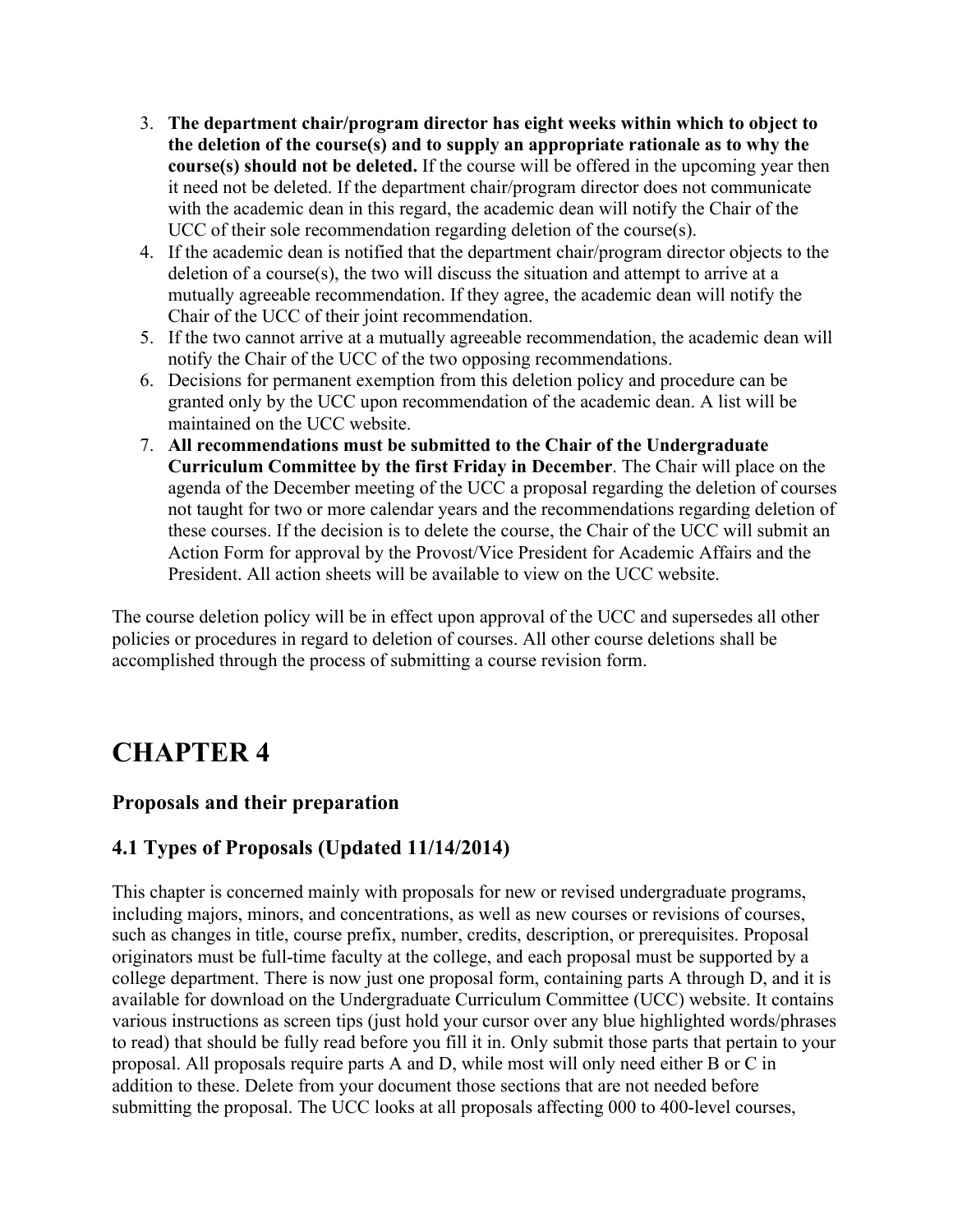however, proposals affecting 400-level courses that are also offered as 500-level, must first be approved by the Graduate Committee before coming to the UCC. All proposals that affect only graduate programs and 500-600 level courses go through the Graduate Committee alone. Any questions: please e-mail the Chair of UCC at curriculum@ric.edu.

In some cases it is possible to combine related proposals onto a single form, but, in general, each proposal needs its own form. A single form may be used to make multiple changes to a single course (though if you are changing everything this needs to be presented as a new course rather than a revision). A single form may be used to make the same change to more than one course (for example, to make the same prerequisite change to two or three courses), so long as the rationale for each addition is given (in the case of there being different reasons). When making different changes to several courses, please use separate forms for each course. Bear in mind, if you combine different elements onto a single form and one of them should not be approved, then the whole proposal gets rejected. If the proposal is for a new program then the proposal must follow guidelines described in the policies listed on the RIOPC website at: https://www.riopc.edu/page/policies/

The Undergraduate Curriculum Committee also receives proposals for policy statements, investigations, etc. either from individuals or from subcommittees. It is helpful to the Committee to have as specific a proposal as possible, particularly something that can easily be put in the form of a motion. An individual wishing to communicate with the Undergraduate Curriculum Committee for any of these purposes should contact the Chair of the Undergraduate Curriculum Committee.

## **4.2 Information About the Preparation of Proposals**

### **Audience**

Proposers should remember that the audience for the proposal, initially members of the UCC (but then students, advisors, Records Office, and Publishing Service personnel) may not be experts in your field of study, so please pitch your explanation at a level appropriate for the readership, to whom it needs to make sense. A clear and compelling "curricular rationale" for why you are making this proposal is key, and is the first thing the committee considers.

### **Filling Out the Form**

Use the current form that is available on the UCC website and **not** an older version. It is a single form that has different parts, and the type of proposal will determine which of these parts you need to include. Delete whole sections (B or C) that have not been used. Follow the explanations given on the form directly as well as under various screen tips—the latter are indicated by blue highlighted words and phrases that create pop up text boxes when you hold your cursor over them. The proposal form is a Microsoft Word document (.docx). It is designed to be downloaded, completed electronically, then saved as a Word file and emailed to the Chair of the UCC at curriculum@ric.edu. Please **do not** convert to .pdf files as the Executive Committee needs to be able to write on these documents and make corrections, where appropriate. The Committee needs the electronic file, along with an electronic file of its accompanying catalog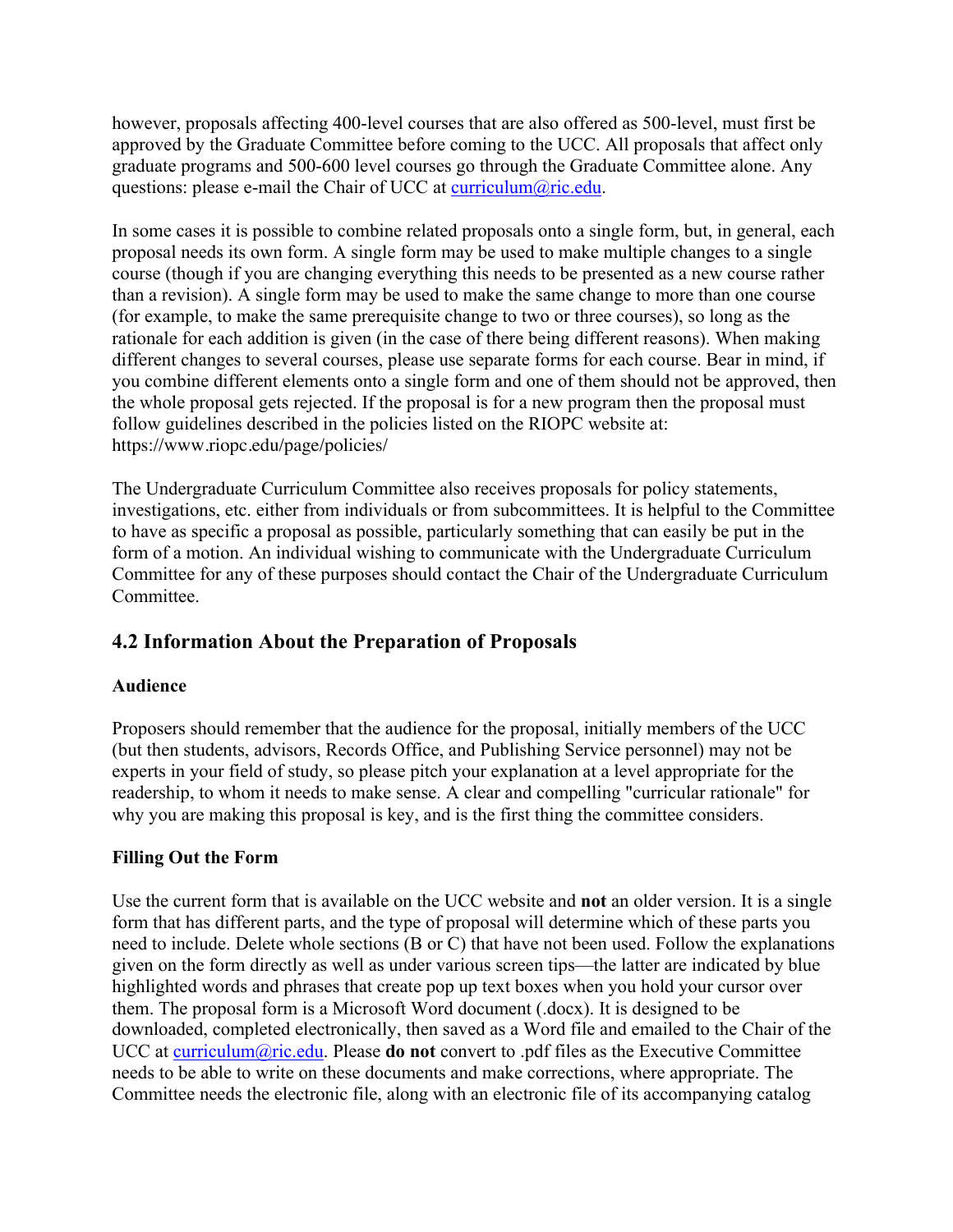copy, as soon as possible, and you can send this in while still collecting signatures. While in the past we have required one paper copy of the proposal **with all of the required signatures**, before your proposal can go before the UCC, we now also accept electronic signatures or confirmation of approval or acknowledgement e-mails sent to curriculum $@$ ric.edu in place of this—the Chair of the UCC should have the signatures prior to the Executive UCC meeting for that month (see timetable on announcements page) so that we do not waste time looking over proposals that do not have the required approvals. Always double-check that numbers for program credits add up correctly if you have made any changes to course credits or program requirements. If making changes to a course that is used by other department programs outside of yours, be sure to note this on your proposal (A. 6) and get a signature from said department (they may need to make changes in the Academic Rhode Maps) and include relevant catalog copy that shows ALL the places this needs to be changed in the catalog. Also, make sure you note any website updates that will be needed (A. 11) or anything that might impact current transfer agreements (A. 12). For A. 13 check the list on the Forms and Information page of the UCC website for a list of proposals that may need to be approved by NECHE, and enter that expectation here, and contact Institutional Research for further guidance. Catalog copy needs to be without error (and should agree exactly with whatever was stated on the proposal—please double-check).

Make sure you complete all necessary responses, and only leave blank those parts that are irrelevant to your proposal (A.7 always needs something, even if it is just a simple "none" and if A. 5 and 6 are left blank, then you may want to rethink why you are making this proposal if it will have no impact!!). On the flip side, don't fill in sections that are irrelevant—for example, when making course revisions only include the old and new of those things you are changing (except for the course prefix and number that should be included to allow the committee to place the proposal). Where the form includes possible choices in B. 6, 10, 11, 11.a, 12 a through d, and 13, simply delete the words in the boxes when they do not apply in order that the Committee can clearly focus on the details that are being changed. Do not use highlight to choose words (as when printed in black and white these do not show up) but delete the words you do not wish to use. Course learning outcomes are especially important for new courses, but also apply when making substantial revisions to a course. We do not need the full syllabus you would be giving a student—but an outline to convey a sense of what material/skills the course will include.

Ensure you indicate enrollment numbers in C 1. So we have an idea of how many students will be affected by this proposal. Check with Institutional Research for advice if you need to furnish a CIP number (as well as if you answer YES to C. 8, 9, or 10. Make sure when revising programs that you include clear tables of the before and after in section C. 5 that clearly indicate to the committee what aspects of the program are being altered. If you have any questions just e-mail them to curriculum  $\omega$ ric.edu. All new programs need clear program goals.

Any suggested changes after the proposal has been read, including minor ones, will be reviewed with the originator/proposer before forms are sent to the UCC at large. Maintaining the proposal as a Word document allows it to be posted to the UCC web site, where all members of the college community may view proposals and track them through the approval process, and also allows for any needed future editing should there need to be friendly amendments.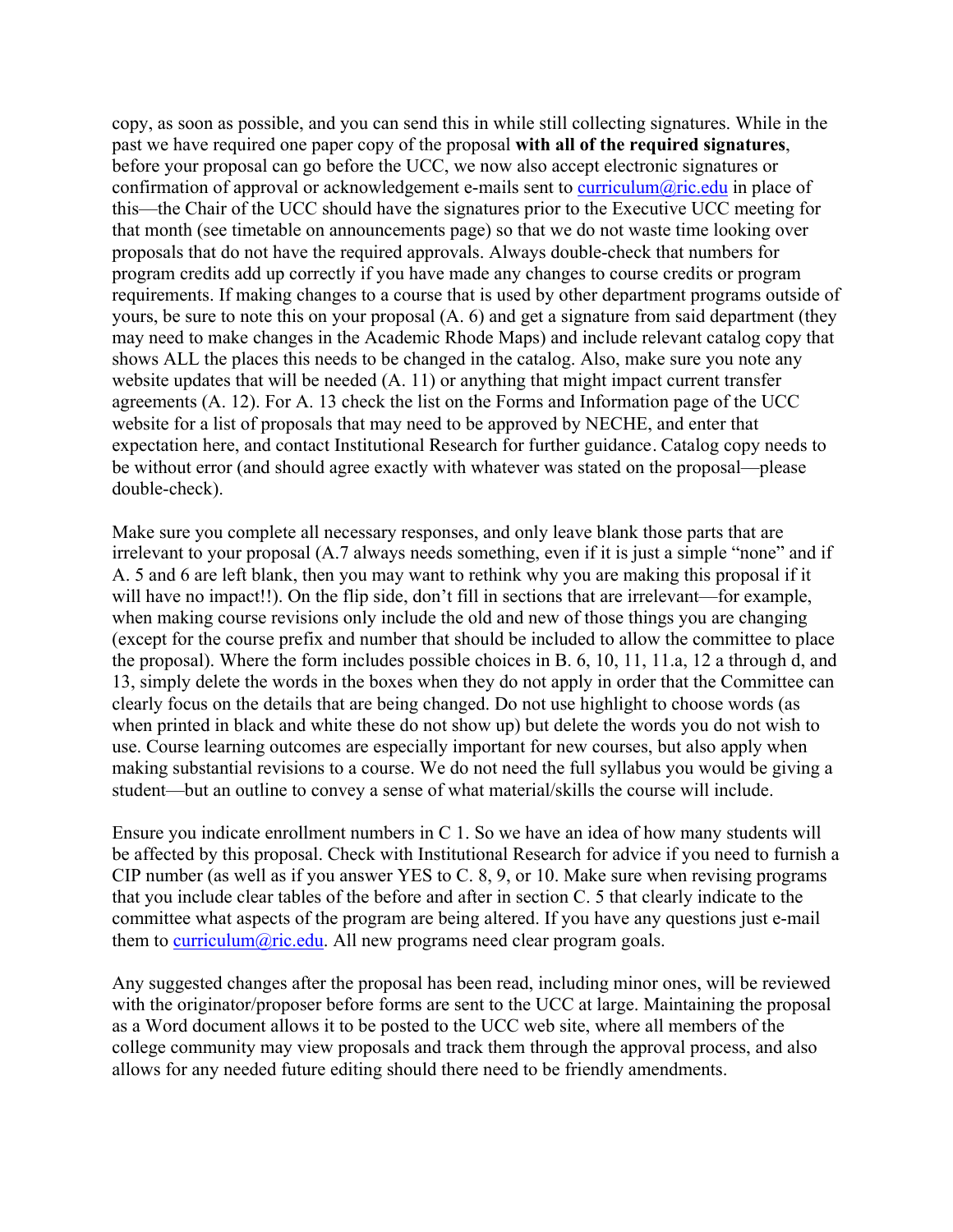#### **Submission of Proposals**

After completing your proposal, you should forward it to your department or program chair and your dean for approvals and signatures before submitting it to the UCC; if they do not all sign off then you should not be wasting the committee's time with the proposal. **If proposals involve more than one department, department chairs and deans of all affected programs must acknowledge or approve and sign the proposal** (see below for further guidelines on acknowledgements and approvals). While the Executive Committee will look at a proposal without the signature page, it will not be placed upon the agenda of the UCC until the Chair has a hard copy of the signature page, and the agenda is typically published one week before the UCC's scheduled meeting. Proposals to revise anything within the General Education Program **must** be approved by the Committee on General Education **before** they are submitted to the UCC and need to be signed by ALL the Deans. Proposals which affect Graduate courses **must** be approved by the Graduate Committee and need to be signed by the Chair of that committee, **before** they are submitted to the UCC. The OPC must approve proposals for new programs and/or substantial revisions (more than 25%) of existing programs for Higher Education once they have passed through UCC. The UCC website will indicate when the necessary approvals have been made on its documents page, and the date on which the proposal, if passed, will go into effect. The originator will receive an e-mail confirmation once their proposal has reached final approval (along with other people who will need to know, such as the Directors of the Library, OASIS, and Records, the Chief Information Officer, Assistant Director of College Communications and Marketing, and the Office of Institutional Research).

To submit your proposal to the UCC, email an electronic version of your completed form as an attachment (with names and affiliations typed onto the signature sheet of those who will be signing). Only send those parts of the form that apply to your specific proposal. Please name the file to reflect the content of the proposal (eg. The number of the course being proposed or changed [such as ENGL261] or the discipline of the program [such as CHEMprog] and **do not** leave spaces in the name as these cause problems during upload). Make sure that any required tables, course outline, or syllabi are pasted into the proposal so that you are **sending a single file** (please do not send as separate documents), to the Chair of the UCC, at curriculum@ric.edu. Please use this e-mail and not the Chair's personal e-mail. The only additional file that you **must** include is your catalog copy. Please follow the detailed instructions that appear on the "Forms and Information" section of the UCC website to create this copy. On completing your proposal, please acquire all necessary signatures. A copy of the form with signatures should be with the Chair of the UCC as soon as possible (electronic submission of the proposals and signatures are accepted). If the chair does not have all the signatures by the time of the UCC meeting, your proposal will be tabled. Dates of meetings and when proposals are due for each one are posted on the UCC website, but as a general guide, proposals need to be sent in three weeks ahead. This is to give the Executive Committee time to check them over before submitting them to the full committee.

### **The Executive Committee**

The Executive Committee of the UCC examines proposals for completeness (which includes all necessary signatures) and conformity to committee policy. They then recommend or do not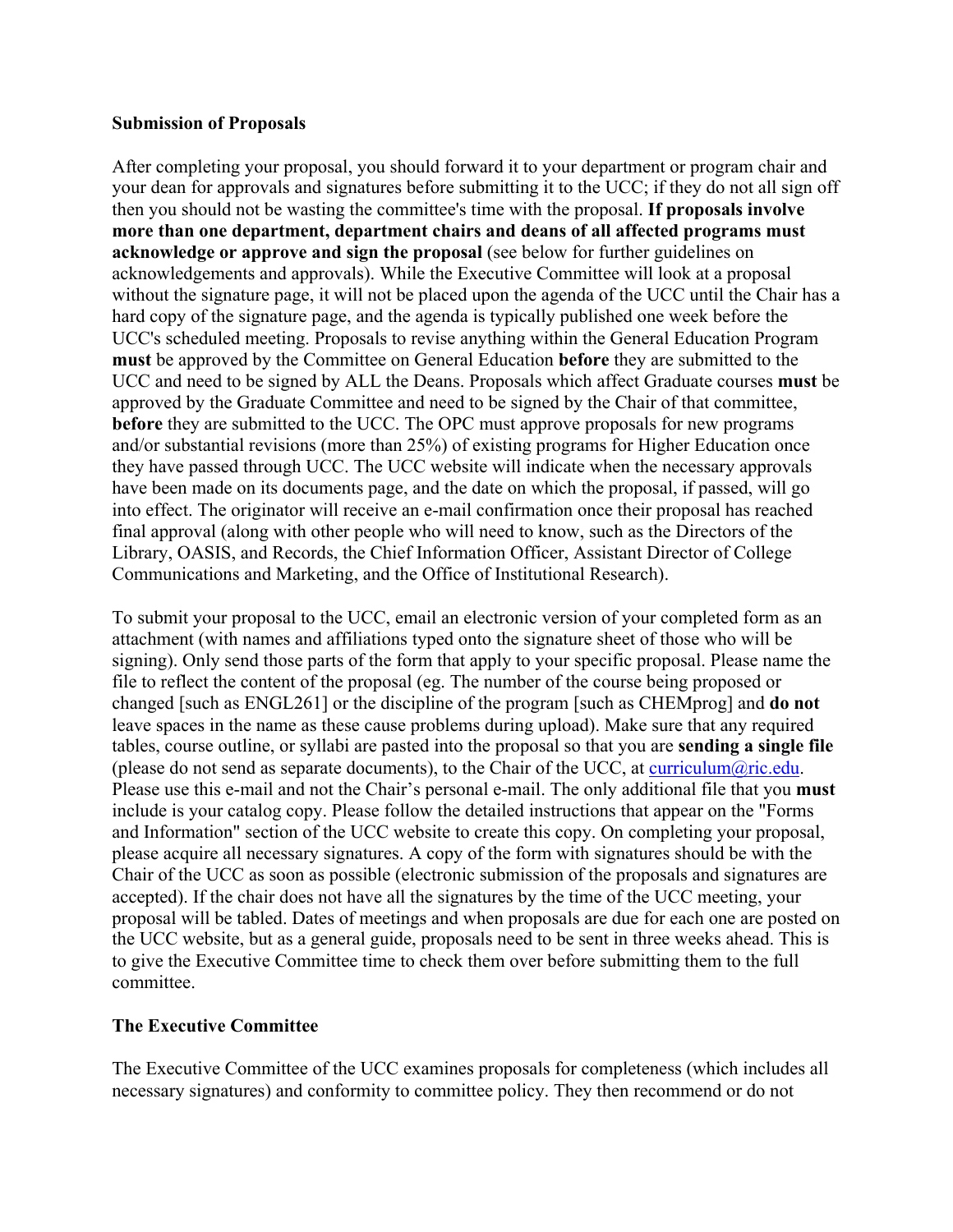recommend that the proposal be placed on the agenda of the next UCC meeting. Failure to recommend placement on the agenda will mean that the proposal is returned to the originator for repairs or revision or consultation with other concerned elements of the College community. If a proposal is returned to the originator, the Chair of the UCC confers with the originator about needed revisions. If these problems are relatively minor and can be fixed in time, the Executive Committee may allow placement on the agenda for that month's meeting. If the UCC finds further problems with the proposal during its meeting, there is also the possibility of friendly amendments to effect repairs on the floor. These, however, must be made by the representatives of the originator's constituency or by a member of the Executive Committee, in consultation with the originator. Only members of the UCC may make motions to amend a document before the Committee.

#### **The Undergraduate Curriculum Committee**

The UCC receives proposals listed on its agenda, and after deliberation, approves, rejects, or tables a proposal. If a copy of the proposal, with all required signatures, has not been submitted to the Chair prior to this meeting, the proposal will be automatically tabled. It is recommended that the originator/proposer (or a representative) attend the UCC meeting at which their proposal is being discussed in order to be able to respond to any questions that may arise. If questions about the proposal cannot be resolved at the meeting, then it will need to be tabled to the next meeting. If a proposal is not approved by the UCC, it may be referred back to the originator with an explanation of the reasons for disapproval. The proposal may be revised and resubmitted. Once a proposal is approved, an Action Form (see Appendix II-A), which includes an explanation of the proposal, is completed by the Chair of the UCC. This is forwarded to the Provost/Vice President, who signs or does not sign the Action Form after checking it for content, and forwards it to the President who approves or rejects the action. Proposals that are rejected by the President are returned to the UCC for reconsideration, with an explanation of the reason for the rejection. Notice of approved proposals is sent to the originator. The UCC website shows the progress of any submitted proposal, including when the proposal has been forwarded from the Executive Committee to the UCC, when it has been approved or rejected by the UCC, the Provost/Vice President, the President, and, if necessary, the OPC, along with the date on which the proposal will go into effect.

The action contained in a proposal becomes official only after presidential approval and, if needed, OPC approval or notification. Monthly lists of all actions approved by the UCC are also included on the UCC website.

#### **Policy**

It is the policy of the Chair of the UCC with the advice of the Executive Committee of the UCC to refuse to accept for agenda, proposals that are incomplete or that do not contain necessary information as outlined in the UCC Manual. It is the responsibility of the proposer to keep abreast of any changes in these requirements. The Executive Committee may ask for minor revisions. Revised proposals must be ready at least one week before the scheduled meeting of the UCC to give the committee time to read materials thoroughly prior to the meeting.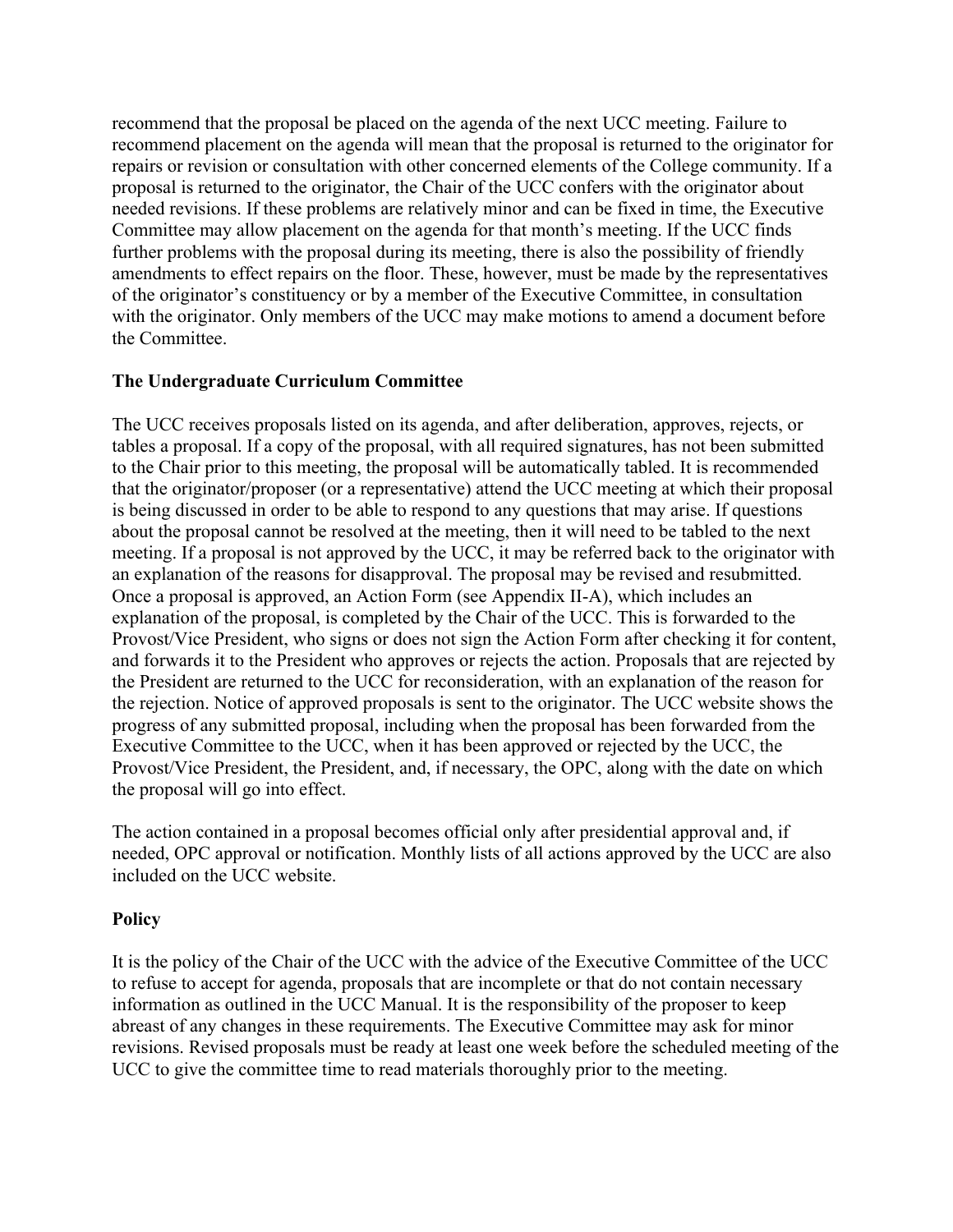The Executive Committee may also suggest major revisions to a proposal or recommend that the proposal be withdrawn or reconsidered. These recommendations are made based on the consensus that the proposal would not be approved by the UCC as a whole. The proposer may decide to revise the proposal or elect to withdraw it entirely.

If your proposal will require any resources managed through Information Services, then the VP of Information Services must be informed prior to submitting the proposal to ensure that such resources will be available, and there should be a signature from the VP of Information Services on the form to reflect their approval of this. This action also should be noted on your proposal in the relevant section (A.7), where you are asked to describe the impact of the proposed change on college resources.

Once the Executive Committee forwards proposals to the UCC, the Chair will place them on the agenda of the Committee in chronological or logical order as received with other proposals. A proposal with interdepartmental or institutional concerns may be considered at one meeting with final action postponed until a subsequent meeting.

The UCC does not have jurisdiction over administrative arrangements for implementing approved proposals. Hence, any references in proposals to administrative arrangements are viewed solely as informational by the committee.

### **Additional Guidelines**

Course numbering: If changing the number, or creating a new one, please check to make sure the number is not being used for another course, especially for a newly approved course that does not yet appear in the current catalog. Check for recent approvals that may not yet be in the catalog on the UCC website—the document names reflect abbreviations and numbers of courses/programs that are being proposed or revised. To help avoid confusion in transcripts and course repetition, the course number should not have been used for a course recently discontinued (in the past five years).

Course numbering system:

First digit: Indicates the level of the course.

- 0: These courses carry college credit in terms of the student's credit total for the semester, but do not count toward graduation requirements, so courses numbered 000-099 are effectively non-credit courses.
- 1 or 2: Lower division undergraduate courses, primarily for first year students or sophomores. These are introductory and foundational knowledge courses normally taken in undergraduate students' initial years at the college.
- 3 or 4: Upper-division undergraduate courses, usually taken by juniors or seniors. **All must** have a prerequisite—either other lower division courses, number of credits taken, or permission of department/program chair. Courses whose first digit is 4 may be taken by graduate students, but the number of 400 level credits acceptable in a graduate program is limited by graduate program policies.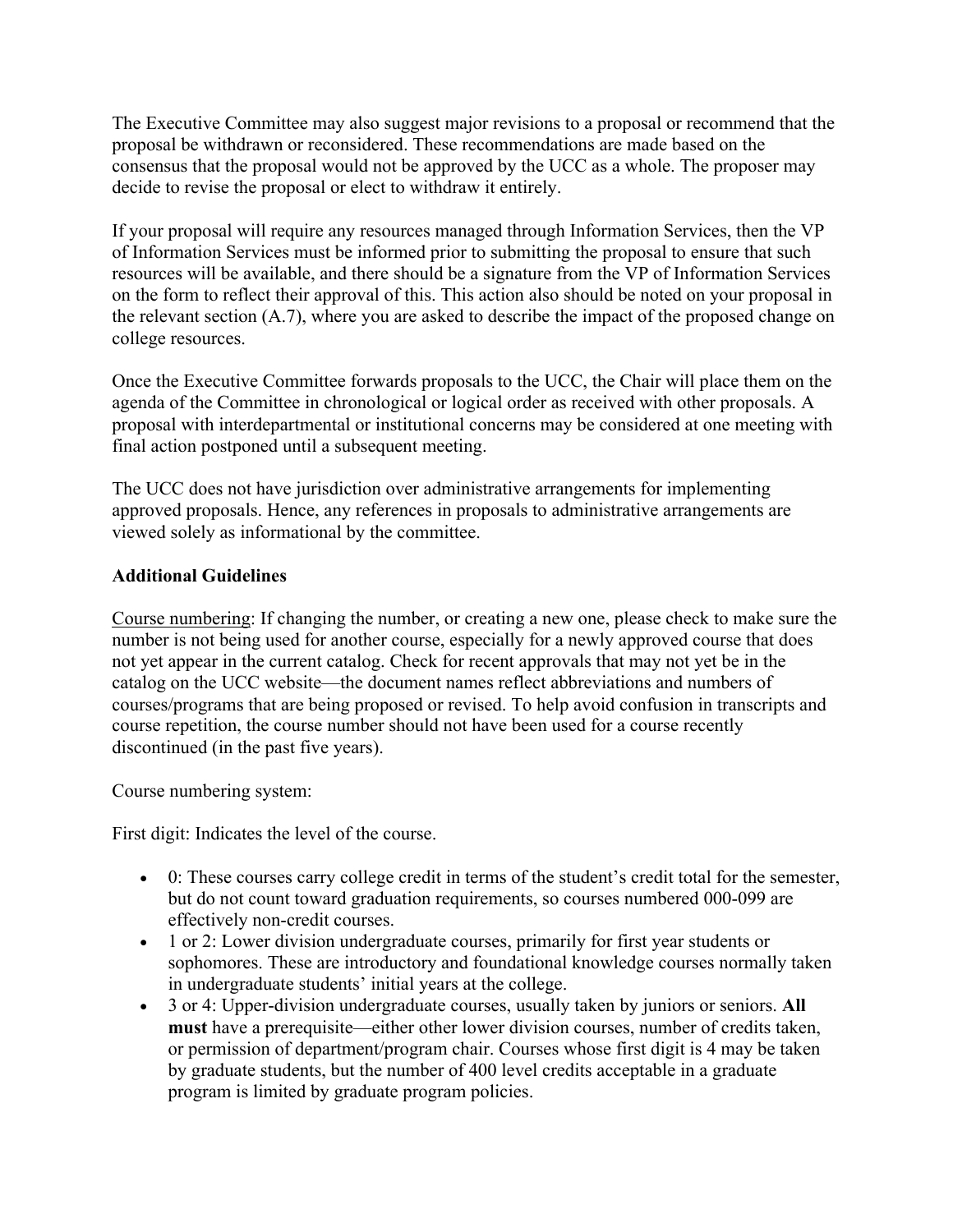- 5: Graduate courses. Undergraduates are not usually admitted to these courses.
- 6: Doctoral program courses, available only to doctoral students.

Second digit: Conveys special information about the course.

- 6: A seminar or general education Connections course (a few of the latter also use 7).
- $\bullet$  8: A workshop.
- 9: Directed study

Second and third digit:

- 50: Courses with temporary topical content or courses that are being developed. These courses must be approved by the dean or director but do not come before the Curriculum Committee until they have been offered with the same content three times, when they should be converted to become permanent courses.
- 80: Workshop courses with temporary topical content. These courses must be approved by the dean or director but do not come before the Curriculum Committee.

Word limits: Titles are limited to six words, course descriptions to 30 words.

Credit hours per semester (and issue of discrepancy between this and contact hours per week): Courses are usually no more than four, although student teaching and internships may have more than four credit hours. Often the number of contact hours per week and credit hours per semester is the same, although courses with labs or studio time may have more contact hours than credit hours. If there is a difference between contact and credit hours, indicate why in the designated space.

Curricular rationales: This is a very important section, and often the one to which committee members first turn. **Never** leave this blank. Explain how your proposal strengthens the curriculum of a department, program, major, or concentration. Reasons may include the changing knowledge base of the field, updated language and terminology, the changing needs of students and society, relationships among and consistency with other College programs, professional needs, and changes in content emphasis. When revisions of programs are in response to external evaluations, the proposal must include the curricular reasons for the revisions. Clearly explain how the proposal will satisfy the goals of the department and the goals and mission of the College.

Catalog Copy for programs: include all information you want published in the catalog, formatted as you want it to appear. Information may include Course Requirements, Admission Requirements, Retention Requirements, Course Requirements for a Minor, Professional Components, Requirements for a Certificate Program, etc. If program information will require the addition of new catalog pages, indicate the placement of these pages, in relation to the existing catalog.

### **Acknowledgments and Approvals**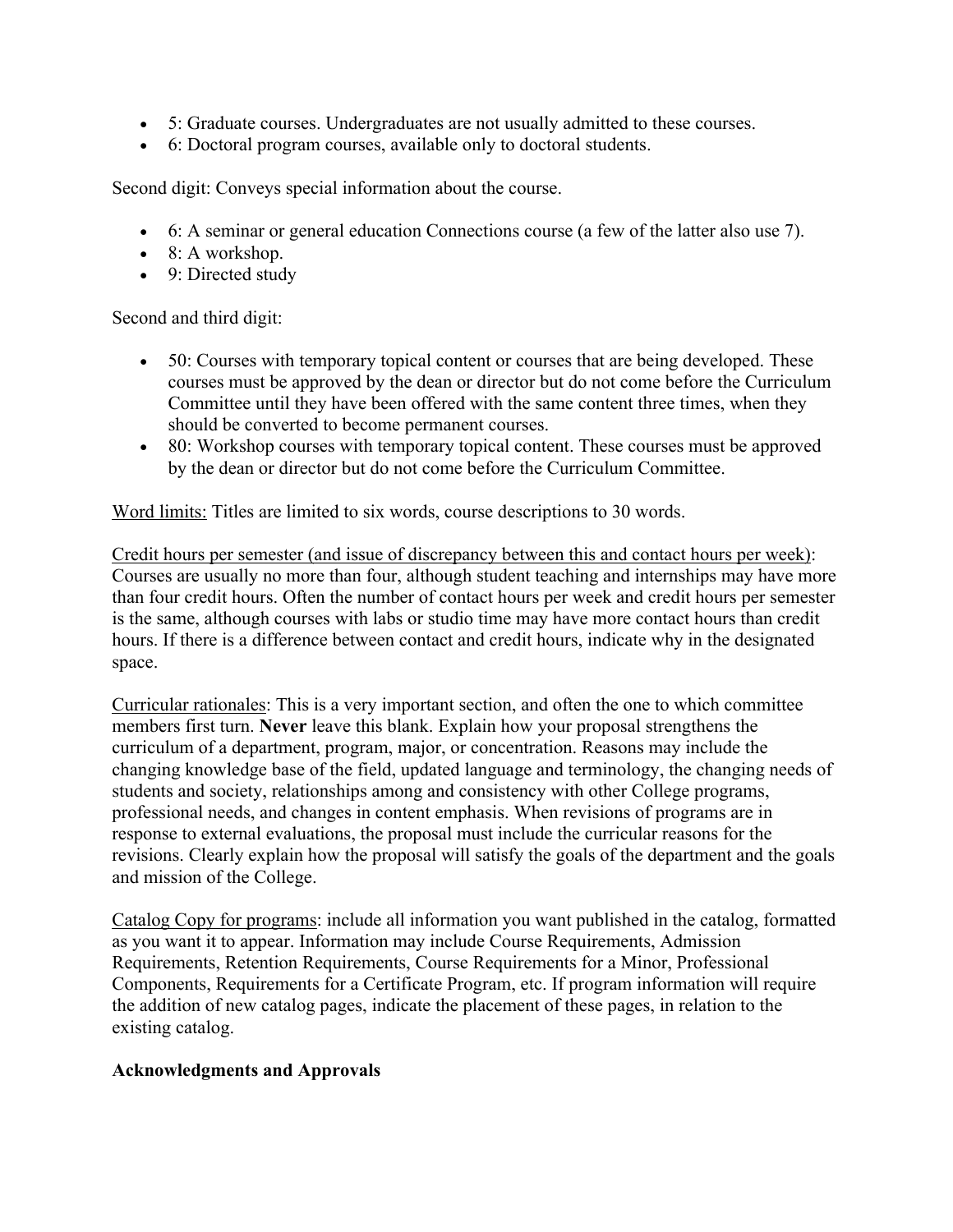## **In brief:**

- A new program that includes courses from other departments, needs all of their **approval** signatures (along with their respective Deans).
- A revised program that is adding courses from other departments (whether they be required or optional), or changing a course previously included that is offered by another department from optional to required, needs their **approval** (along with their respective Deans).
- If your department wishes to delete a course that is offered in a program in another department, you need only their **acknowledgment.**
- A revised program that is deleting courses from other departments, or changing a course previously included that is offered by another department from required to optional, needs only their **acknowledgment**.
- A revised program that utilizes courses from other departments, but in the revision these courses are not being added or deleted needs neither acknowledgment nor approval from those departments (only the departments for which a change is being made need sign).

### **In more detail:**

Acknowledgement signatures (with dates) are needed from:

- The chair or director of any department or program which includes a course that you are revising or deleting as part of their program, along with the Dean of that department/program.
- Any persons in charge of other elements of the College that are affected by this proposal. For example, proposals that directly or tangentially involve or affect resources provided by or activities of other elements of the College, such as the computer center, multimedia center, or other departments.
- The library will be automatically informed of all proposals once they have been approved, and so proposals will no longer require the acknowledgment signature of the Director of the Library, unless specialized resources are necessary.

Acknowledgment signatures indicate awareness (not necessarily endorsement or approval) of the impact of the proposal. If appropriate, these signatures may be accompanied by statements of support (or nonsupport) for the proposal. Affected persons may also appear before the Undergraduate Curriculum Committee to speak for or against a proposal.

## **Approvals**

Approval signatures (with dates) are needed from:

- The chair or director of the department originating the proposal must sign, as well as the appropriate dean.
- The chair or director of any department or program that will be offering any courses you request in a new or revised program, along with the relevant Dean.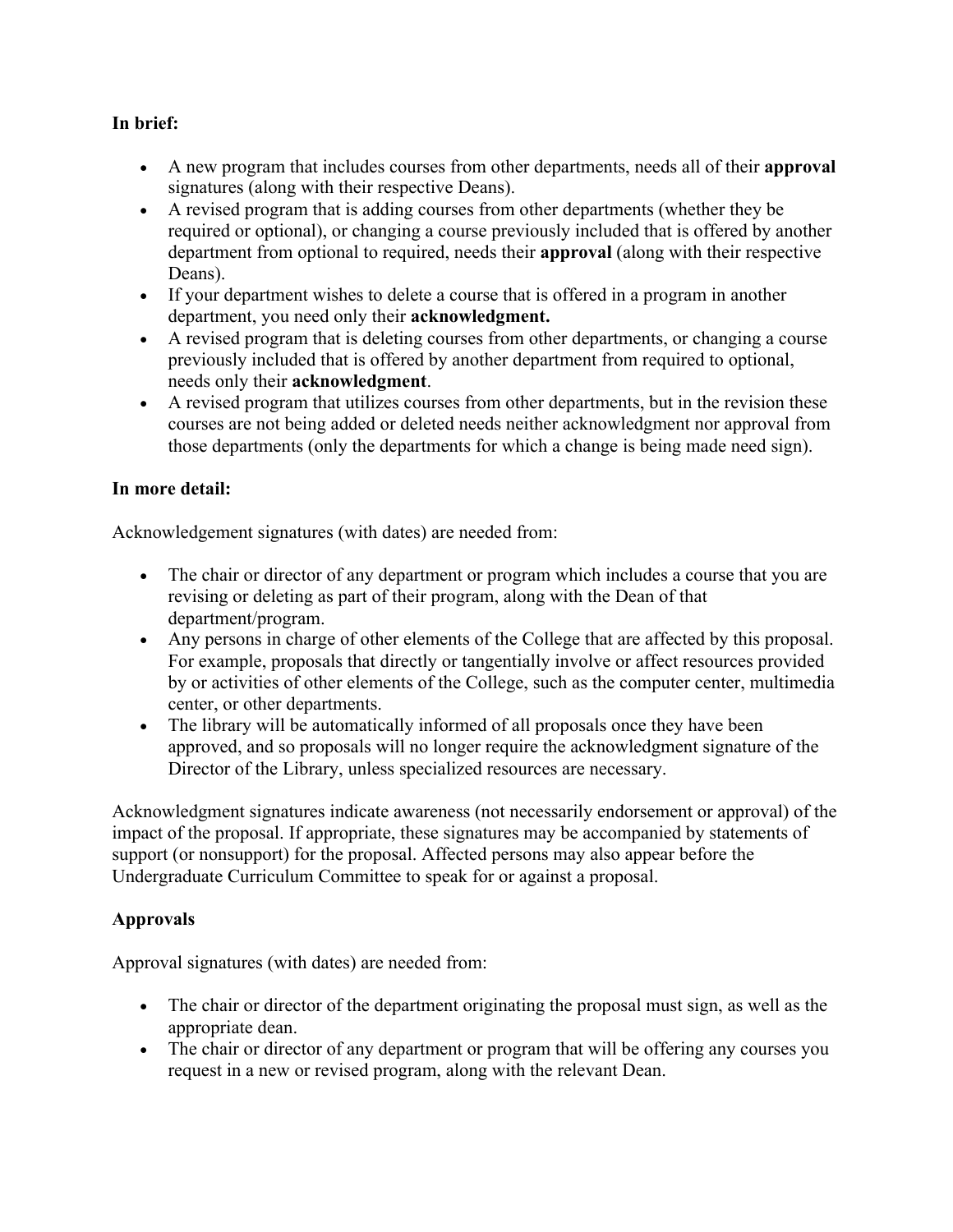- Proposals that involve more than one school of the College must be signed by all concerned deans.
- If a proposal involves a general education course or policy in any way, the proposal must come before COGE for consideration and obtain the Chair's signature before it comes to UCC. It must also be signed each dean or their proxy. If COGE disapproves a proposal that has General Education implications, the proposal may come before the Undergraduate Curriculum Committee on appeal from a negative response from COGE, but rarely will the Undergraduate Curriculum Committee contradict a decision by its own subcommittee.

N.B. Proposals that do not have the necessary signatures prior to a UCC meeting will be tabled.

# **4.3. Revision of Existing Policy or Practice or a New Policy or Practice**

Proposals for revisions of existing curricular policy, curricular practice, or for new policy or procedures may be submitted in writing to the Chair of the UCC. Such proposals should include a clear rationale and explanation of the need for the proposed revision or addition of policy or practice. It should also describe the possible impact on the College-faculty, students, staff, administration and resources. The UCC may schedule open hearings on proposals of far-reaching implications, if appropriate, or may agree if requested to do so. Note that proposals for changes in Academic policy or practice must be sent to the Committee on Academic Policy and Procedures or to the Executive Committee of the Rhode Island College Council.

# **4.4 Glossary of Terms (Updated 11/21/2014)**

The following glossary of terms are used to define parts of programs:

**Capstone** means culminating or crowning. It is used to describe a course that is the culminating experience for a program of study.

**Certificate of Undergraduate Studies (CUS)** programs are primarily for undergraduate-level students, where the certificate components consist mostly of Rhode Island College undergraduate-level courses. Admission and retention requirements are significant. These certificates typically provide applied academic and/or professional training.

**Certificate of Continuing Studies (CCS)** programs are primarily for non-degree students, where the certificate components consist primarily of courses and/or workshops earning credits not associated with undergraduate or graduate programs at Rhode Island College, such as continuing education units (CEUs), college Outreach Program credit, etc. Admission and retention requirements for most CCS programs are minimal. These certificates typically provide professional development, vocational training, or personal enrichment.

**Cognates** are required courses in disciplines related to the major; they are intended to broaden and enhance the major.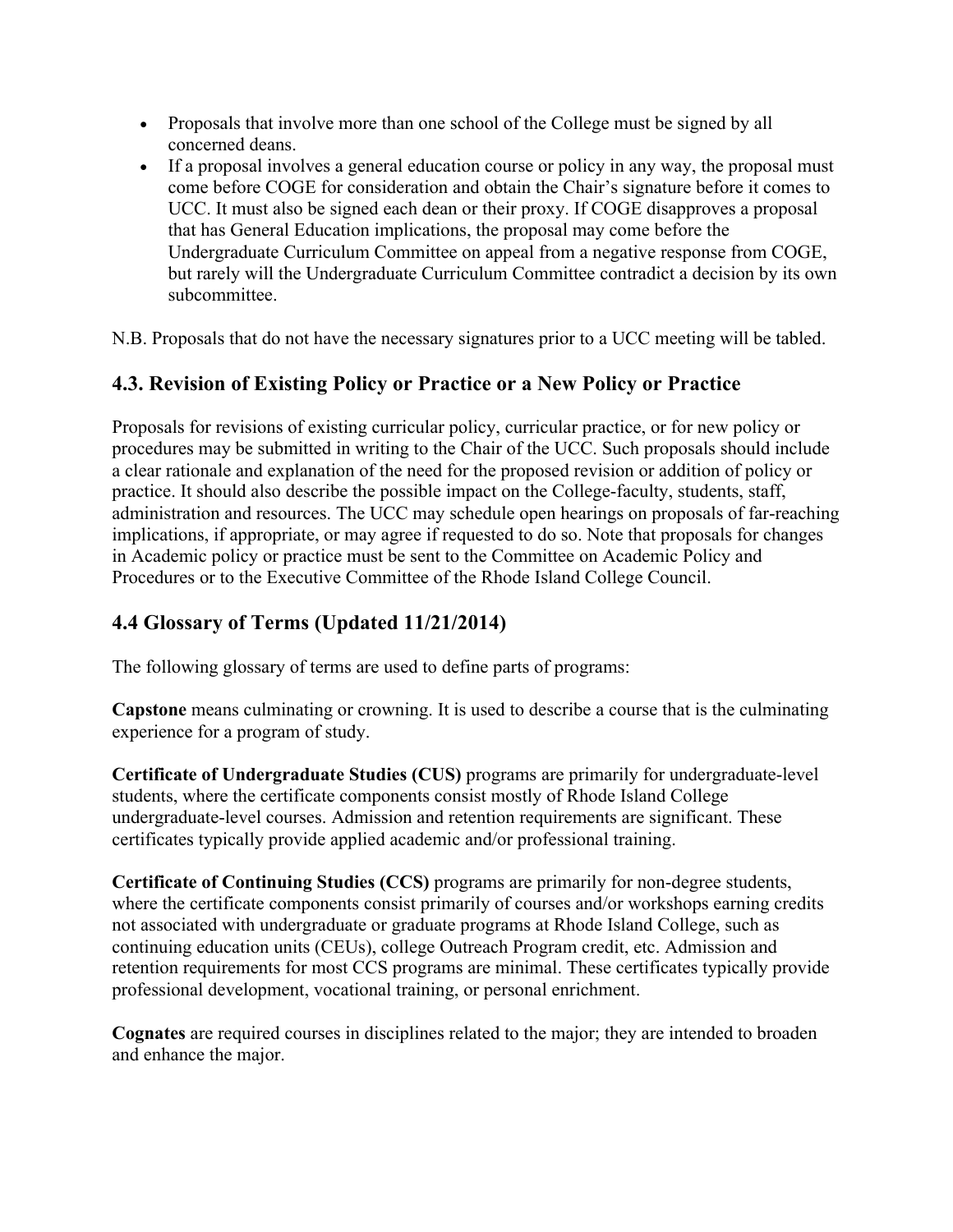**Concentration** is the area of specialization. Courses in the concentration are a group of courses that relate specifically to the student's area of study.

**Curriculum** represents the student's total program of study (normally requiring a minimum of 120 semester hours) and usually consists of (1) the General Education Program; (2) a major, or for elementary education, a teaching concentration; (3) cognates; and (4) electives. Education curricula also require a professional education sequence. For the sake of clarity, "program of study" is preferred over "curriculum."

**Directed Study** are courses numbered X90 and are designed to be a substitute for a traditional course under the instruction of a faculty member.

**Electives** are courses that the student may choose beyond the specifically required courses in order to fulfill the degree requirements (normally 120 semester hours for undergraduate degrees).

**Independent Study** are courses numbered X9X and the term applies to courses in which students select a topic and undertake concentrated research or creative activity mentored by a faculty member. These are the courses that students who are pursuing departmental honors will take.

**Interdisciplinary major** is a group of ten or more courses that form a major but that cut across departmental lines.

**Major** is the discipline or academic area that the student studies in depth (normally requiring a minimum of 30 semester hours).

**Minor** is a secondary specialization in a degree program (normally requiring a minimum of 18 semester hours).

#### **Mode of Instruction**

- **Standard Classroom:** A course that meets at a pre-determined time and place, in-person, on a regular schedule throughout the term. The course may include use of online learning management system(s).
- **Hybrid:** A course in which a portion of standard classroom instruction is replaced by online learning.\*
- **Distance:** A course in which all teaching and learning takes place online. There are no in-person meetings.

\* All General Education Connections courses must include at least 50% Standard Classroom instruction.

**Sequence** is a listing of courses in the order they are to be taken by the student.

### **Specialization**. See **Major** and **Minor**.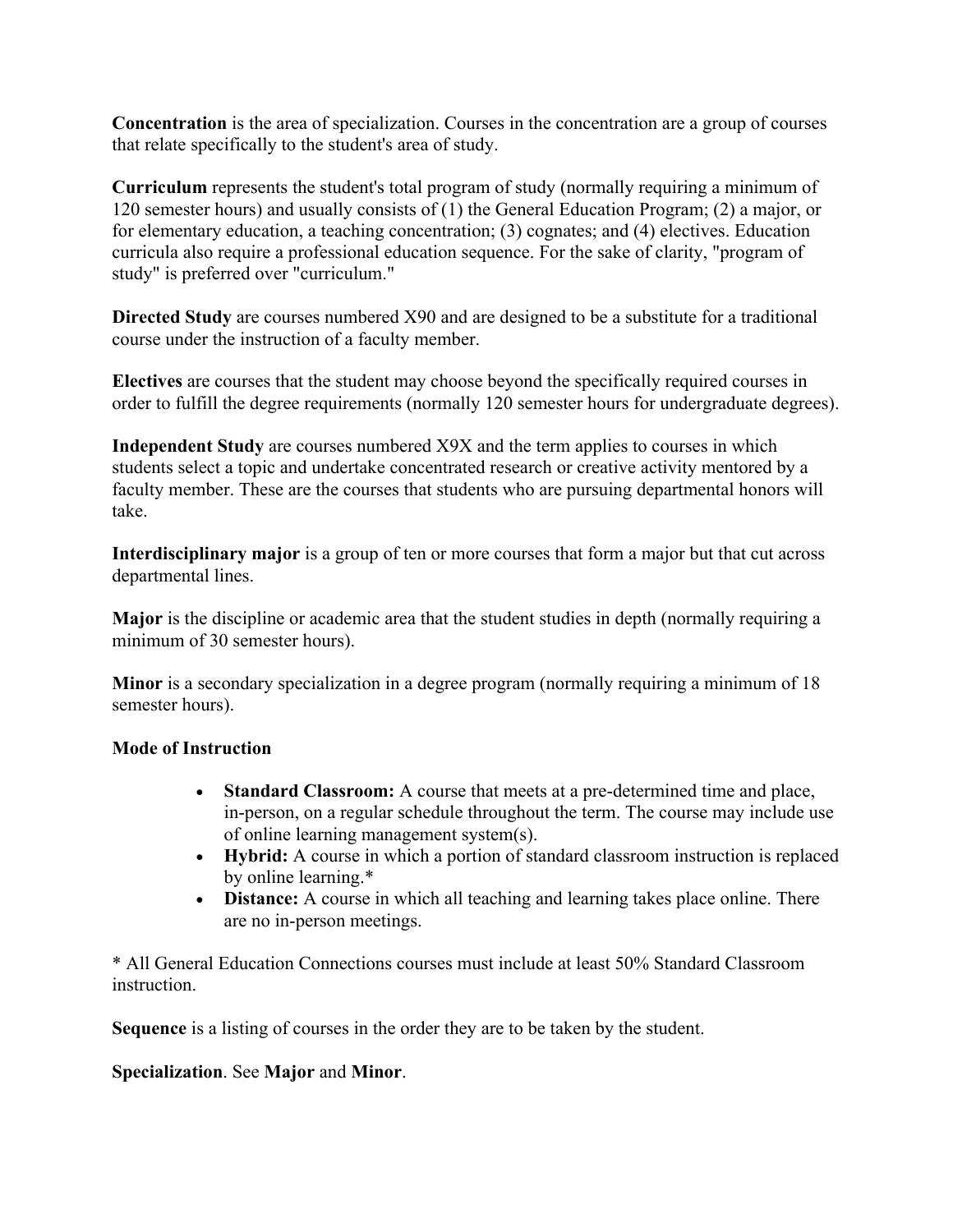**Specialized requirement** is a course, or group of courses, within the major (this needs defining in order to set these courses apart from regular required courses or cognates).

**Teacher education program** is used in the elementary and secondary education curricula to describe the major and other requirements necessary to earn certification for teaching.

**Teaching concentration** is a group of courses satisfying the requirement for a specialty in the education curriculum.

Other terms such as focus, module, cluster, track, emphasis etc. should not be used to define programs and should be avoided in the text.

# **APPENDIX**

## **I Annual Reports**

The Undergraduate Curriculum Committee and its subcommittees are charged with making reports of activity during the year. The UCC publishes monthly minutes, agendas, proposals and a detailed record of all actions taken by the Committee so that a record is available for the future. Items required for the report are listed in Appendix I-A. The subcommittees of the UCC report to the UCC all action taken during the year. The format for this report is in Appendix I-B.

## **Appendix I-A Content of Undergraduate Curriculum Committee Annual Reports**

The UCC report should conform to information requirements of the Council of Rhode Island College; all this information is published on the UCC website, and is included through agendas, minutes and actions.

- 1. Membership (names, terms, department, constituency).
- 2. Officers.
- 3. Membership of the Executive Committee of the Undergraduate Curriculum Committee.
- 4. Meeting dates of the Undergraduate Curriculum Committee and the Executive Committee of the Undergraduate Curriculum Committee.
- 5. Dates of any special meetings and purpose of such.
- 6. Subcommittees' membership and terms.
- 7. Annual reports of subcommittees attached to the annual report.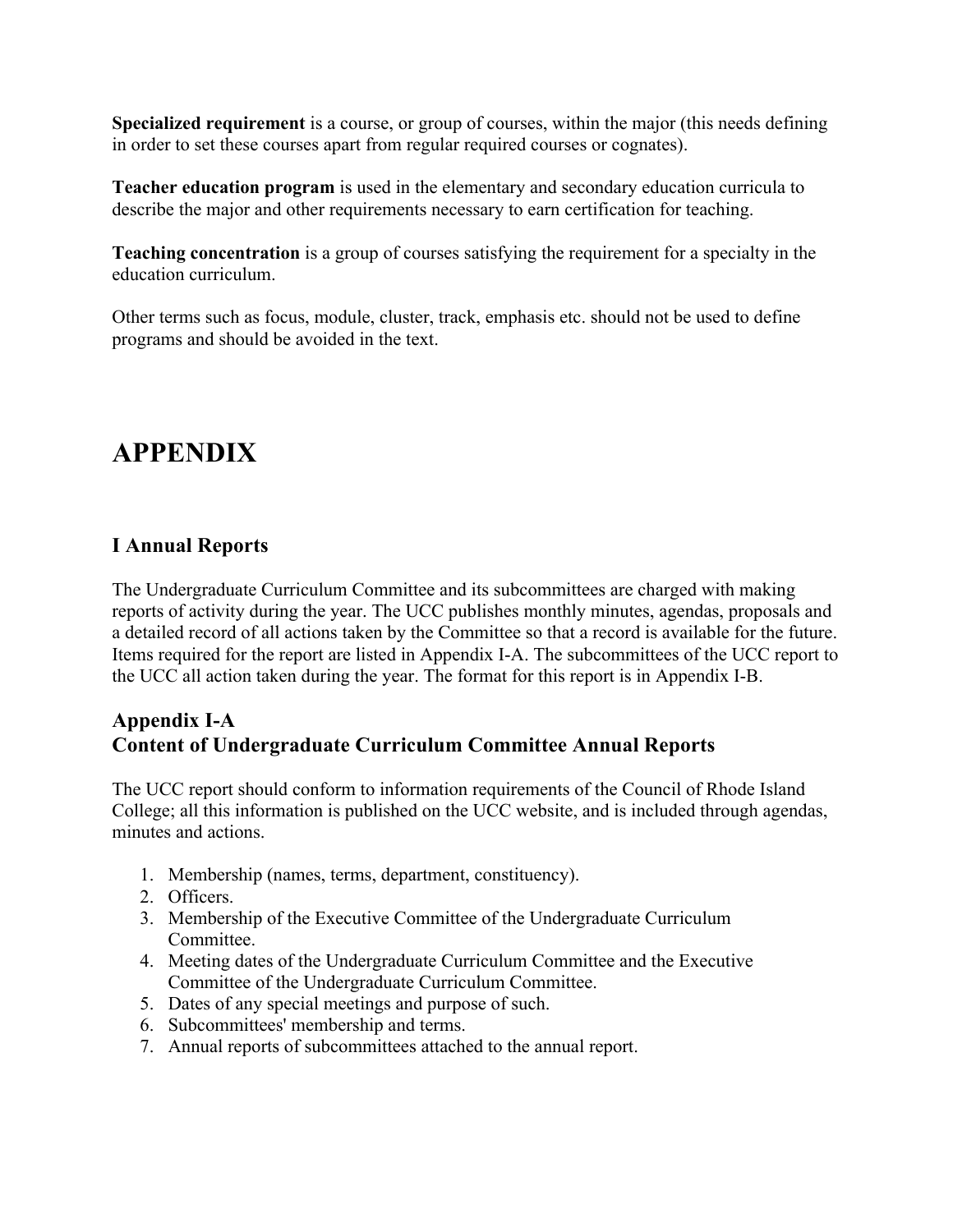- 8. All ad hoc committees, their charges, memberships, reports, if any, and dates of task completion (refer to the minutes of the meeting in which the report was made).
- 9. All special task force(s) formed, membership copies of the charge(s) of the task force(s), and progress reports and/or final reports.
- 10. All special policy actions taken by the Undergraduate Curriculum Committee summarized with dates of appropriate minutes.
- 11. All actions taken by the Undergraduate Curriculum Committee classified by origination source (departments), with indication of action by the President.
- 12. All other information required by the Council of Rhode Island College.

The following may also be included:

- a. Specific recommendations to the Council from the Committee in the form of resolutions to the Council.
- b. Specific recommendations to new communities.
- c. Self-evaluation with recommendation for alterations in structure and duties for the By-Law Committee.
- d. Implications of current fiscal or personnel agreements relative to program, personnel, curriculum facilities, etc. as they impinge on the work of the Committee.

# **Appendix I-B Content of Undergraduate Curriculum Committee Subcommittees' Annual Reports**

- 1. Committee Title:
- 2. Submitted to: Chair of the Undergraduate Curriculum Committee
- 3. Prepared by: Chair
- 4. Members of the Committee:
- 5. Meeting Dates:
- 6. Review of Committee Activities:
- 7. Decisions Approved:
- 8. Include descriptions of the significant and critical events in the life of the committee which may or may not have precipitated committee action, but of which future committees and the UCC should be informed.
- 9. Include any suggestions for changes or additions in UCC policy or committee structure that should be considered by the UCC; such as changes in the responsibilities, membership, and/or procedures of the committee.

# **Appendix II**

# **Report of Undergraduate Curriculum Committee Action to the Provost/Vice President and to the President (Revised and Approved 12/18/2020)**

The Action report of recommendations to the Provost/Vice President and to the President is prepared by the Chair of the Undergraduate Curriculum Committee. The form used for this report is below. The recommendations must include a summary of all revisions (deletions or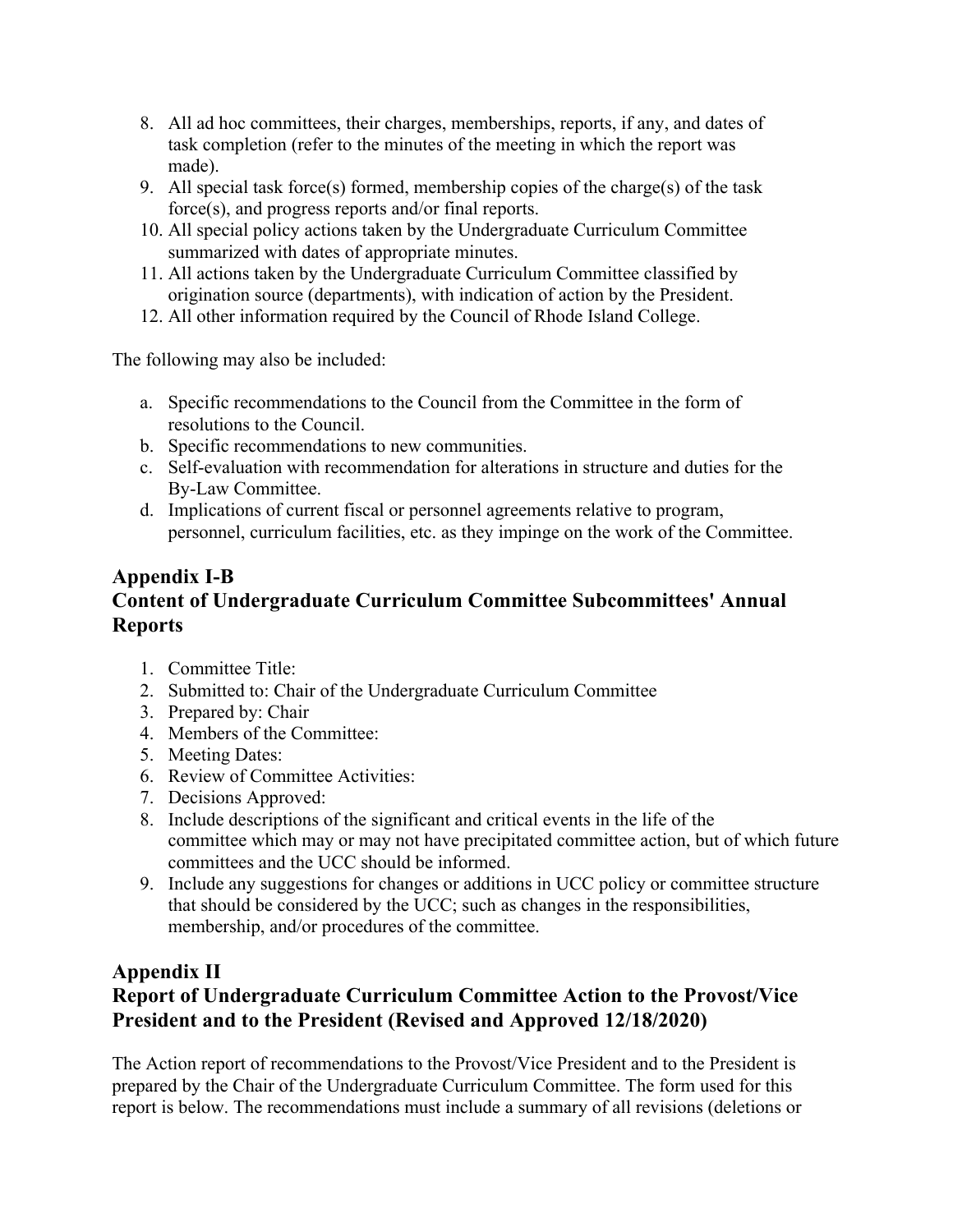additions), with brief explanatory comments. A summary of each month's submitted UCC action forms will be placed on the UCC website.

The Provost/Vice President and the President should make their decision known (at the latest) by the end of the month following the UCC approval. If they approve the action of the Undergraduate Curriculum Committee they should affix their signatures, dates of approval, and date effective to the action form. The form is held at the Office of the Provost/Vice President, and the website is amended accordingly. The originator, the Directors of the Library, Records, and OASIS, the Chief Information Officer, and Assistant Director College Communications and Marketing, and the Office of Institutional Research should be informed of each proposal that is approved. If OPC needs to be informed or give approval, then the Provost/Vice President should present these proposals at the next OPC meeting on the calendar after they and the President have approved. If the proposal is rejected by either the Provost/Vice President or the President, the originator should be informed of the reason for this and given opportunity to appeal and have one month from being notified to make that appeal and have it resolved. The Records Office needs to implement requested changes in a timely fashion so that students will be able to sign up for the revised courses when registration is opened for the semester for which they are scheduled to be made effective.

Directors of the Library, OASIS, and Records, the Chief Information Officer, Assistant Director of College Communications and Marketing, and the Office of Institutional Research

## **Appendix II-A Form for Report of Undergraduate Curriculum Committee Action**

Document(s):  $#$ 

Recommendation: Date of Action: Originated by: Recommended by Undergraduate Curriculum Committee (Department, Person, or Group)

Effective date: Catalog citations: See pages on Curriculum website.

Comments:

APPROVALS Chair, Undergraduate Curriculum Committee: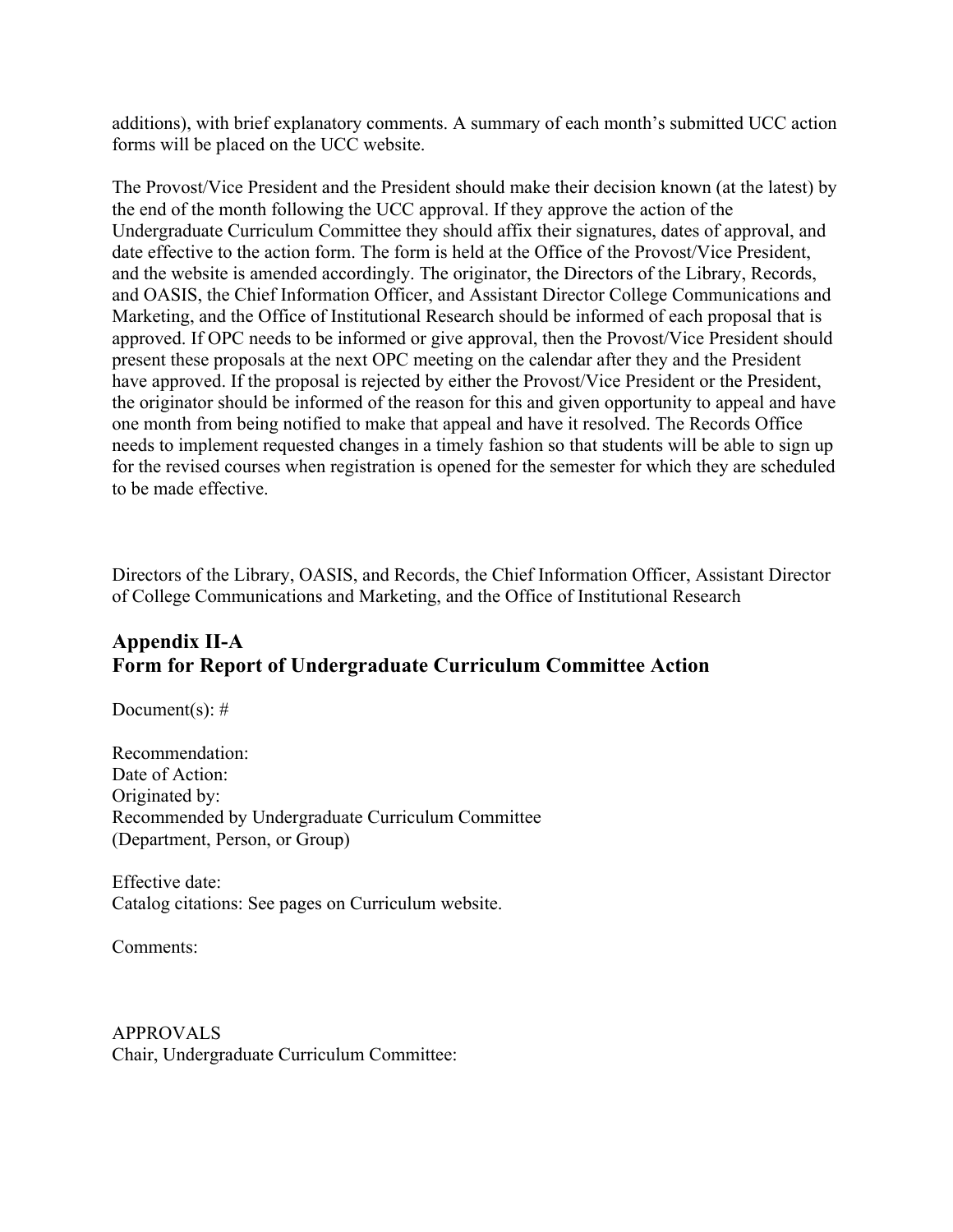Date:

Provost/Vice President:

Date:

President:

Date:

EFFECTIVE DATE FOR THIS APPROVED RECOMMENDATION:

## **Appendix III Subcommittees of the Undergraduate Curriculum Committee**

There are three subcommittees of the Undergraduate Curriculum Committee: The Committee on Student-Designed Majors, the Committee on General Education, and the Writing Board. The purpose, structure, and policies of these committees are described in this Appendix. All of these committees report to the Undergraduate Curriculum Committee.

## **Appendix III-A The Committee on Student-Designed Majors**

### **I. Purpose**

To provide undergraduate degree candidates who have earned at least 40 credits and who have a cumulative grade point average of at least 2.5 with an opportunity to design unique program that satisfy particular interests or needs or to pursue undergraduate work in an area in which the College has no existing undergraduate program. The structure of this committee is described in section 2.5.1 of this manual.

### **II. Proposals for Student-Designed Majors**

- 1. Proposals from students with more than 75 credits normally will not be accepted.
- 2. The proposal must include at the minimum eight to 10 courses in the major and any essential cognates. Courses in the major should be primarily upper-level Rhode Island College courses. The proposal should also include and describe some means for integration or focus such as a research project, directed study, or field placement.
- 3. The proposal must be approved by a faculty member or members who agree to serve as advisor(s) to the student and by the chair(s) of the department(s) involved. The chair(s')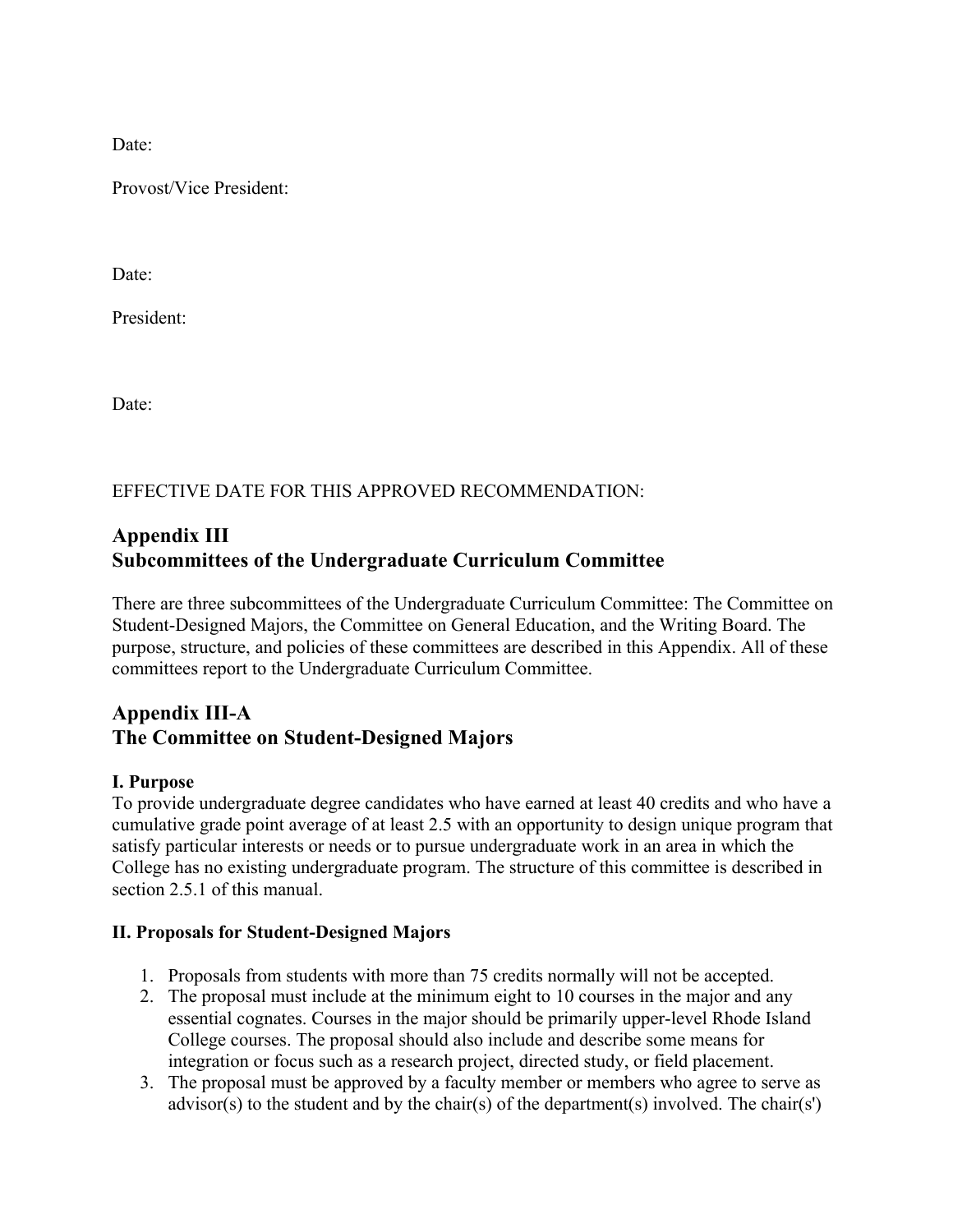signature(s) indicate that courses on the proposal will be offered in the near future. The appropriate academic dean also must approve any proposal for a student-designed major resulting in a professional program.

- 4. The completed proposal must be submitted to the Committee for Student-Designed Majors no later than 1 October (fall) or 1 March (spring) for action that same semester. Incomplete proposals will be returned. The student may meet with the Committee to discuss the proposal.
- 5. The Committee's action (approval, request for revision, disapproval) will be communicated in writing to the student and advisor(s) before the beginning of registration for the following semester. The Records Office will be sent a copy of each approved proposal, to be used in monitoring completion of degree requirements. Students whose proposals are approved will be required to complete all courses listed on the approved proposal. The Committee on Student-Designed Majors must approve any requests for substitutions in advance.

Forms for applying for a Student-Designed Major are available in the Office of the Dean of the Faculty of Arts and Sciences.

# **Appendix III-B Committee on General Education (COGE) (Revised and Approved 1/23/2012 minor revisions 5/13/2022))**

## **I. Purpose of COGE**

The administration of General Education will be the responsibility of the Committee on General Education (COGE), its chair, and the Associate Dean of the Faculty of Arts and Sciences. The structure of COGE is described in Section 2.5.2 of this manual.

## **II. Duties and Responsibilities of COGE**

Responsibilities of COGE and its Chair shall include, but not be limited to, the following:

- 1. Administer General Education in a manner consistent with the philosophy and programmatic requirements established by the Undergraduate Curriculum Committee.
- 2. Undertake a comprehensive ongoing review of all General Education offerings to determine that they meet the category definition and requirements.
- 3. Organize and direct General Education faculty development programs to be related to the core courses, and to encompass all aspects of General Education.
- 4. Evaluate and approve syllabi and course proposals for core and distribution courses.
- 5. Forward proposals for courses to be included in General Education to the Undergraduate Curriculum Committee for approval in a timely fashion.
- 6. The Chair of COGE and the Associate Dean of the Faculty of Arts and Sciences will work cooperatively with department chairs to schedule appropriate numbers and sufficient sections of general education courses (core and distribution) and to assure necessary and appropriate participation of full time faculty to support the core courses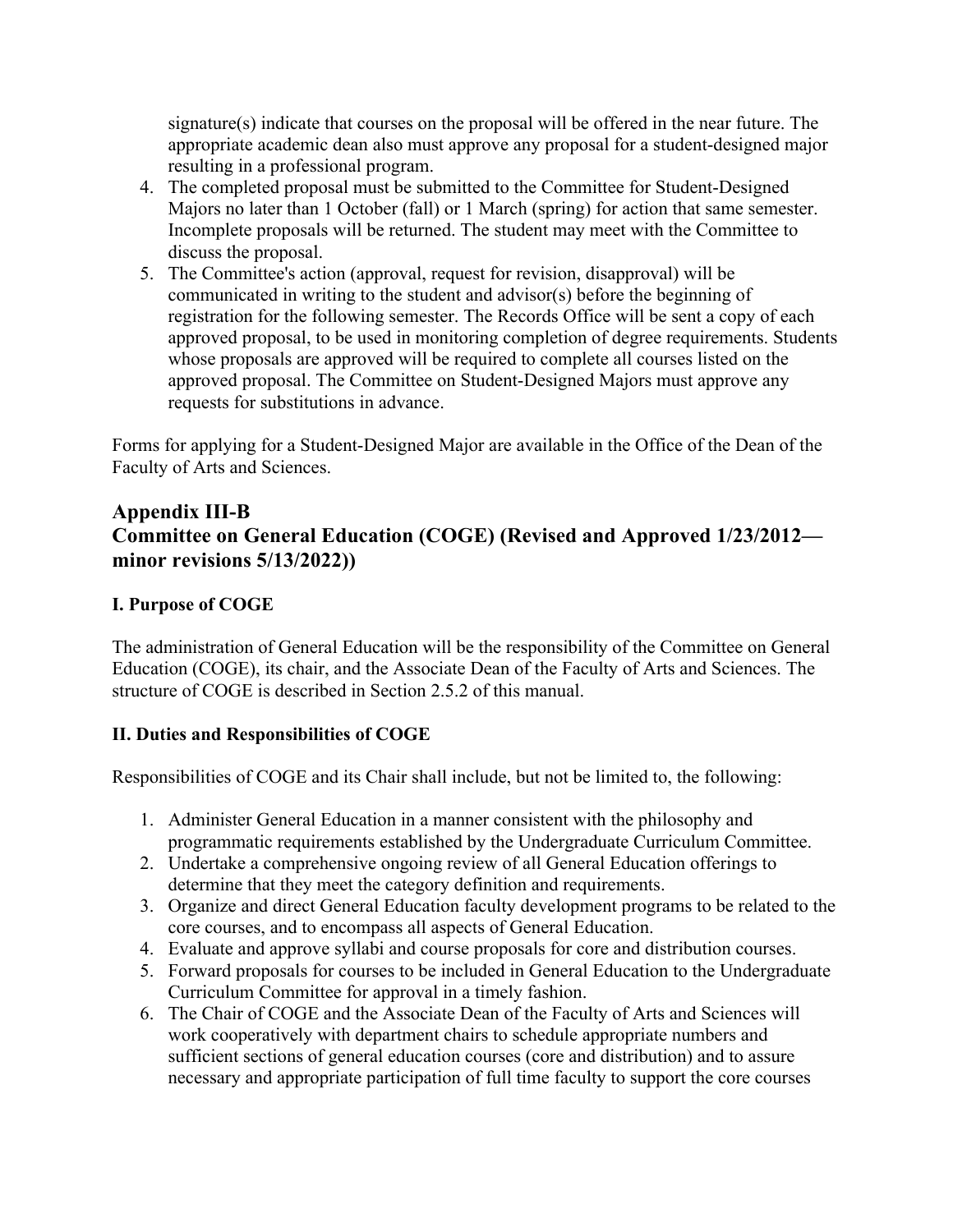and distribution courses. This arrangement will be consistent with all details of the contractual agreement.

- 7. All COGE meetings shall be open and an agenda shall be published in the College Briefs one week in advance, notifying faculty, staff, and students of time, place, and agenda.
- 8. Hold an annual meeting open to all faculty, staff, and students for the purpose of reporting on and discussing issues related to General Education. This meeting should be publicized in a timely fashion.
- 9. Organize, direct, and execute an assessment of General Education on a three-year cycle to include, but not be limited to, an assessment of the extent to which the goals and purposes of General Education are realized by the structure of the program, the content of the program, the schedule and timeliness of course offerings, enrollments, the sequencing of courses, the administration of the program and its ancillary components as well as faculty, staff and student satisfaction with the program.
- 10. The Associate Dean of the Faculty of Arts and Sciences shall have the responsibility of determining and signing approval of special accommodations that may be required on a day-to-day basis. The Office of the Dean of the Faculty of Arts and Sciences will provide necessary clerical support to expedite such special accommodations for students.
- 11. The Chair of COGE will submit a monthly report to the Undergraduate Curriculum Committee regarding the activities of the committee and a written annual report to the President, Provost/Vice President and the Undergraduate Curriculum Committee.
- 12. The Chair of COGE will prepare descriptions of the General Education Enrichment Programs and Faculty Development Programs sufficiently and appropriately in advance of these events to allow for preparation and participation.

### **III. Purposes of General Education at Rhode Island College**

General Education at Rhode Island College performs several functions. Its primary purpose is to promote active and thoughtful citizenship and individual growth by providing all students with certain common intellectual experiences and with a fund of general knowledge. As specified below in the statement of outcomes, General Education seeks to develop or enhance students' abilities to analyze, synthesize, evaluate, and communicate information in various academic discourses. It seeks to promote students' understanding and appreciation of cultural and multicultural, social and political, scientific and technological, aesthetic and philosophical contents and issues important to life-long learning and successful citizenship in a changing America and a global economy. In addition to its primary purpose, General Education may contribute both directly and indirectly to students' study in their majors by offering required, recommended, and cognate courses at the introductory level. General Education at Rhode Island College is collaborative. Students and faculty work together so that students graduate with basic skills and knowledge, and with a foundation for more specialized learning.

### **IV. Outcomes of General Education at Rhode Island College**

Each course in General Education addresses several outcomes. Students who complete the general education program will encounter each outcome at least once at an introductory level. No introductory course can fully meet an outcome. Rather, every course introduces or develops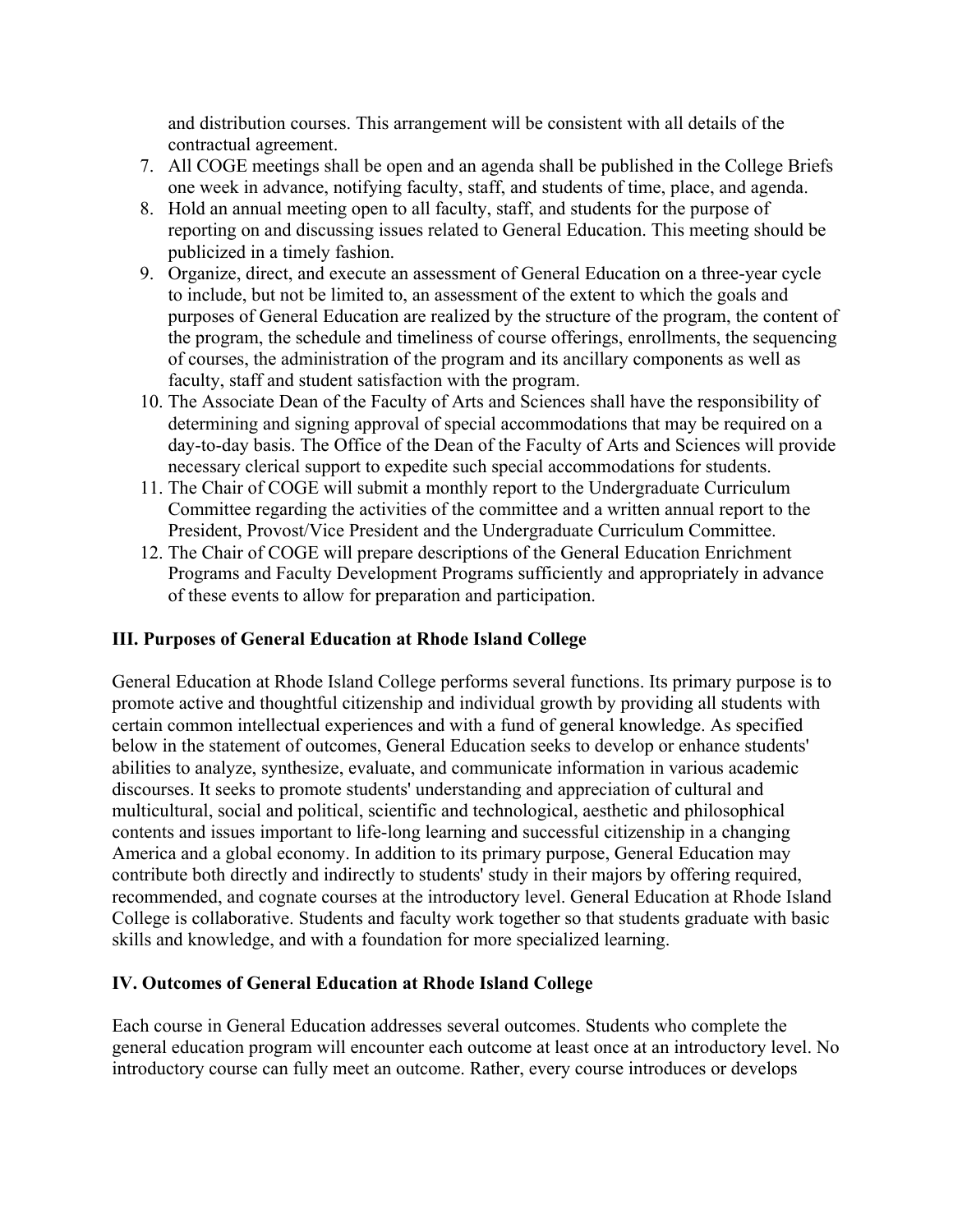several outcomes. Relevant outcomes are addressed at a higher level within the advanced work of the respective majors.

- 1. Students will understand the different purposes of writing and employ the conventions of writing in their major fields. Students will produce writing that is well organized, supported by evidence, demonstrates correct usage of grammar and terminology, and is appropriate to the academic context. (*Written Communication*)
- 2. Students will be able to analyze and interpret information from multiple perspectives, question assumptions and conclusions, and understand the impact of biases, including their own, on thinking and learning. (*Critical and Creative Thinking*)
- 3. Students will demonstrate the ability to access, understand, evaluate, and ethically use information to address a wide range of goals or problems. (*Research and Information Literacy*) [updated 4/14/2022]
- 4. Students will learn to speak in a clearly expressed, purposeful, and carefully organized way that engages and connects with their audience. (*Oral Communication*)
- 5. Students will learn to interact appropriately as part of a team to design and implement a strategy to achieve a team goal and to evaluate the process. (*Collaborative Work*)
- 6. Students will demonstrate through performance, creation, or analysis an ability to interpret and explain the arts from personal, aesthetic, cultural, and historical perspectives. (*Arts*)
- 7. Students will gain knowledge of social and political systems and of how civic engagement can change the environment in which we live. (*Civic Knowledge*)
- 8. Students will demonstrate an understanding of their own ethical values, other ethical traditions from diverse places and times, and the process of determining ethical practice. (*Ethical Reasoning*)
- 9. Students will analyze and understand the social, historical, political, religious, economic, and cultural conditions that shape individuals, groups, and nations and the relationships among them across time. *(Global Understanding*)
- 10. Students will demonstrate the ability to: (1) interpret and evaluate numerical and visual statistics, (2) develop models that can be solved by appropriate mathematical methods, and (3) create arguments supported by quantitative evidence and communicate them in writing and through numerical and visual displays of data including words, tables, graphs, and equations. (*Quantitative Literacy*)
- 11. Students will understand how scientific knowledge is uncovered through the empirical testing of hypotheses; be familiar with how data is analyzed, scientific models are made, theories are generated, and practical scientific problems are approached and solved; have the capacity to be informed about scientific matters as they pertain to living in this complex world; and be able to communicate scientific knowledge through speaking and writing. (*Scientific Literacy*)

## **V. Statement on Competencies**

COGE feels that students must have certain basic intellectual skills to do college-level work. Among the most important of these are the ability to write coherently and perform fundamental mathematical operations and communicate in and understand a language other than English at a novice-mid proficiency level. Without these intellectual skills, assignments necessary for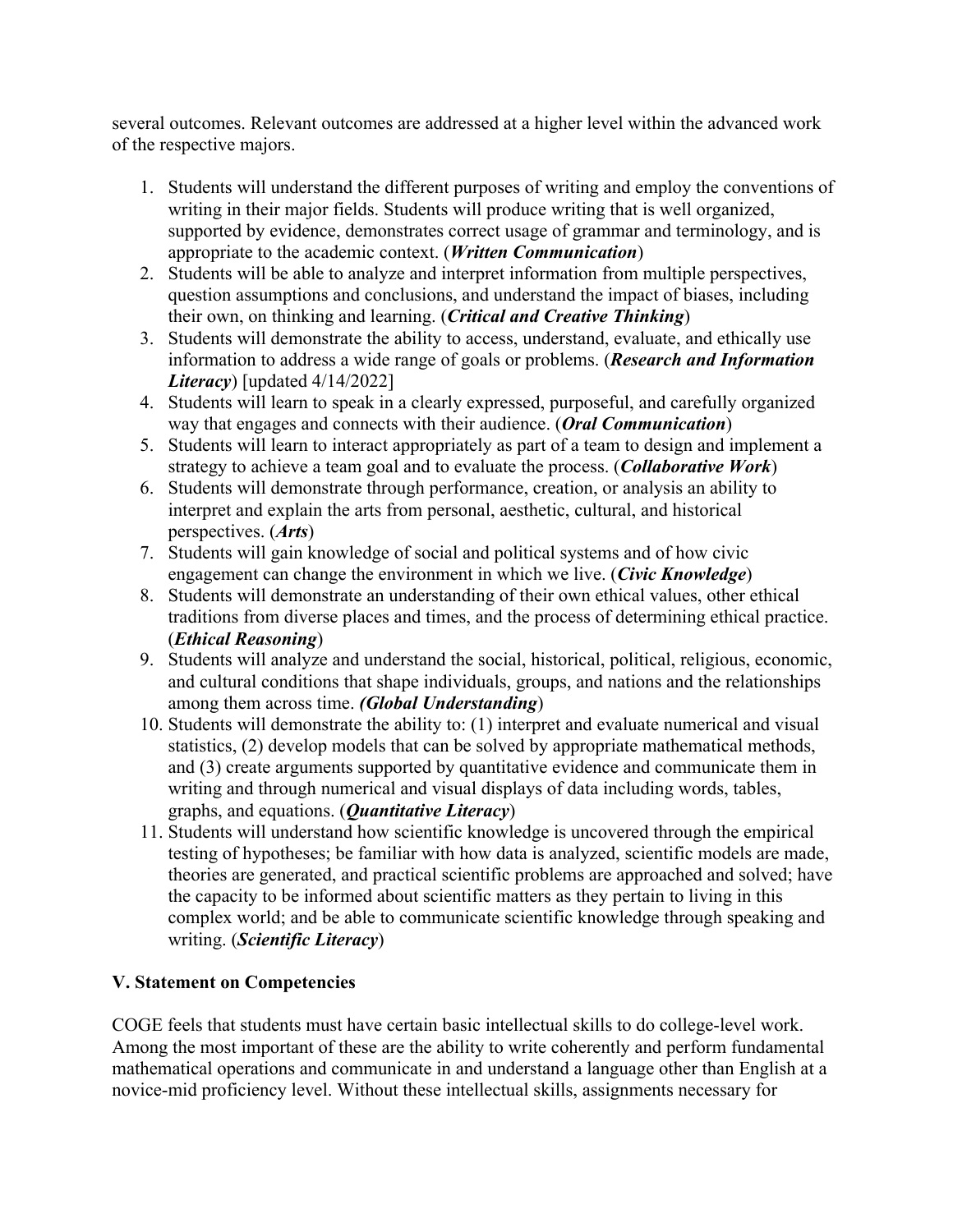effective or even successful learning, not only in General Education, but in all other majors or programs could not be carried out. (See the current catalog for methods of meeting writing and mathematics competencies, and second language requirement [also below].)

## **VI. Structure and Description of General Education**

All degree programs require the completion of ten 4-credit General Education courses: three Core courses and seven Distribution courses. Students must also complete the Second Language requirement. A Writing in the Discipline requirement is also included in General Education and is a part of each major.

## **CORE REQUIREMENTS (Revised 5/1/2020)**

### **First Year Seminar (FYS)**

FYS 100 is required in the freshman year, with sections on a wide variety of topics. Each section is discussion-based and focused on developing critical thinking, oral communication, research fluency, and written communication. FYS 100 will not be offered in the summer or the early spring sessions. Students who enter the college as transfer students are not considered first-year students and are exempt from this requirement. Courses are limited to twenty students. HONR 100 is open to students in the College Honors Program.

### **First Year Writing (FYW)**

FYW 100, FYW 100H, or FYW 100P is required in freshman year. These introduce students to college-level writing and help them develop the writing skills needed for success in college courses. Successful completion of the course (a final grade of C or better) will also meet the College Writing Requirement. Courses are limited to twenty students for FYW 100 (4 credit hours), and to fifteen students for FYW 100P (6 credit hours). FYW 100H is open to students in the College Honors Program.

### **Connections (C)**

Courses in the Connections category are upper-level courses on topics that emphasize comparative perspectives, such as across disciplines, across time, and across cultures. Students must complete the FYS and FYW courses and must have earned at least 45 college credits before taking a Connections course. Courses are limited to twenty students. Connections courses cannot be included in any major or minor program. Connections courses must include at least 50% Standard Classroom instruction.

## **DISTRIBUTION REQUIREMENTS**

Distribution Requirement courses emphasize ways of thinking and methods of inquiry within various disciplines. Students are required to take one course in each of the following seven areas:

- Arts—Visual and Performing
- History
- Literature
- Mathematics
- Natural Science (lab required)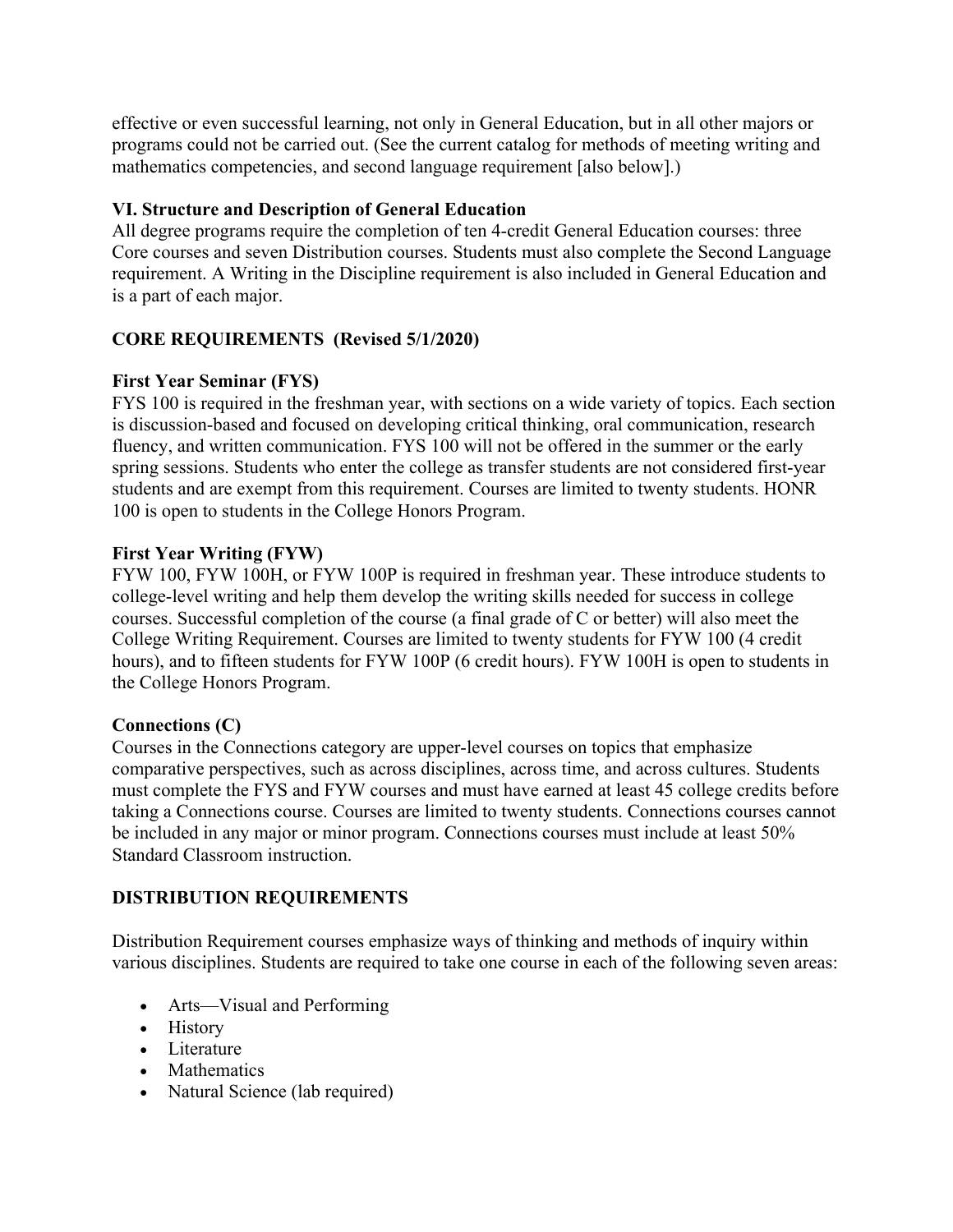- Social and Behavioral Sciences
- Advanced Quantitative/Scientific Reasoning

#### **SECOND LANGUAGE REQUIREMENT (Revised 5/1/2020)**

Rhode Island College graduates are expected to communicate in and understand a language other than English at a novice-mid proficiency level. The Second Language Requirement of General Education is designed to meet that expectation. If you are unable to fulfill any one of the requirements listed below, please consult the chair of the Department of Modern Languages.

#### The Second Language Requirement may be fulfilled in any of the following ways:

- 1. By completing RIC language course 102 or higher, with a passing grade.
- 2. Through transfer credit of language courses equivalent to 102 or higher from an accredited college or university.
- 3. Through transfer credit of a second language course from an approved study abroad program.
- 4. Through Advanced Placement (AP) credit. If students score three or higher on the AP Test in French, German, or Spanish, RIC will award 6 credits (equivalent to RIC language courses 113 and 114).
- 5. Through Early Enrollment Program credit for language courses 113 or 114, with a passing grade.
- 6. By completing the CLEP Test in French, German, or Spanish, with a score on the Level I test of 50 or higher.
- 7. By completing the ACTFL Oral Proficiency Interview (OPI) and the written exam for languages for which there are no CLEP or AP Tests. Level: OPI (offered in 65 languages): Novice Mid to High. Written test: Novice High (offered in twelve languages).
- 8. By completing the SAT II Subject Test (scores vary according to language).
- 9. Foreign/international students may submit an official high school transcript from a non-English-speaking country of origin.

### **INTRODUCTION TO RIC REQUIREMENT (Approved 1/10/2019)**

To maximize student success, a one-credit transition to college course, RIC 100 Introduction to RIC is required of all first-year students during their first semester.

Students learn how to navigate college in general and RIC specifically, including such topics as time management, wellness, college expectations, note-taking, cultural competency, and campus resources.

Note: Students taking COLL 101 or HONR 150 will be exempted.

### **GENERAL EDUCATION CATEGORIES**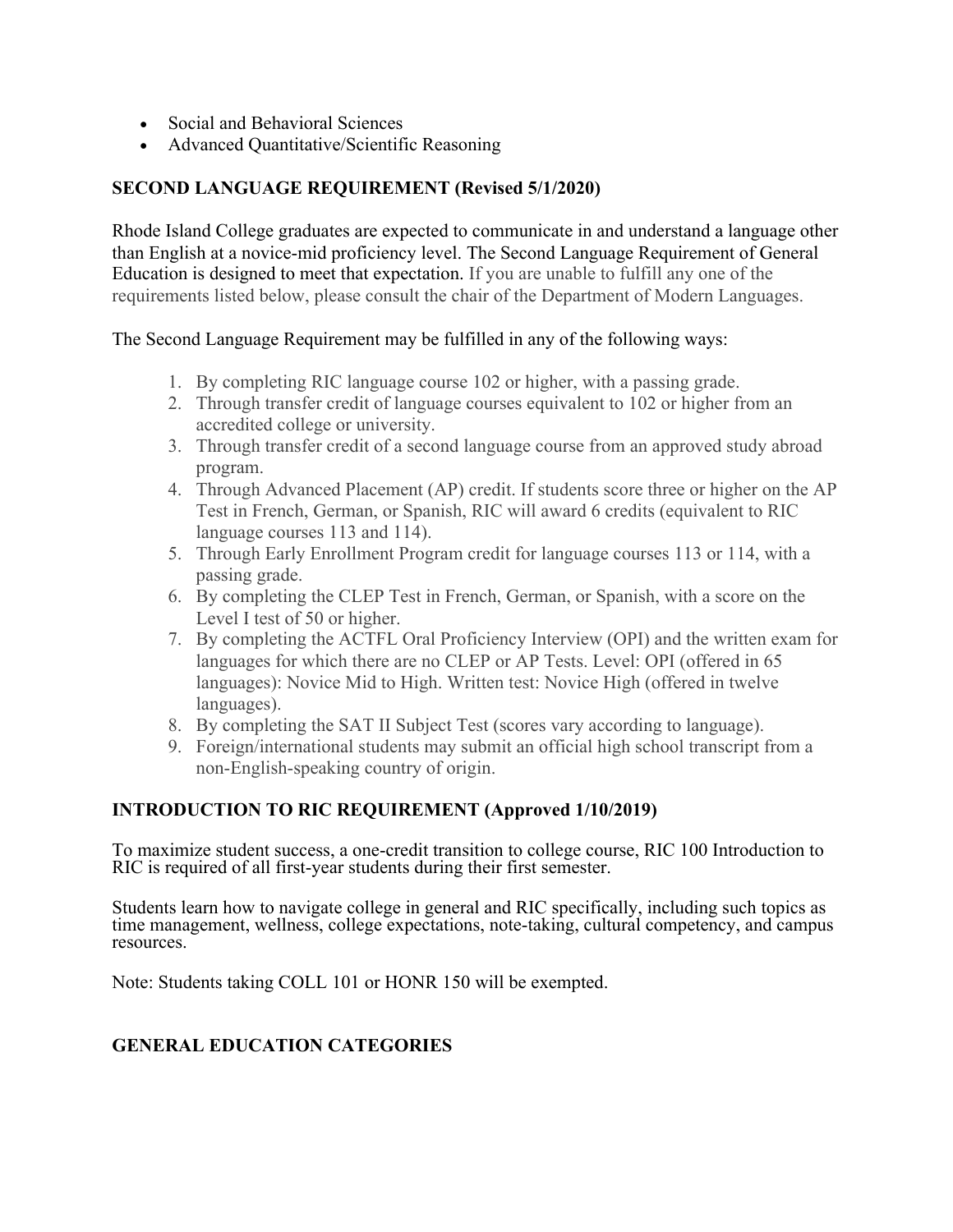Courses that fulfill General Education requirements have the appropriate notation in the course description following credit hours:

Gen. Ed. Category A (Arts—Visual and Performing) Gen. Ed. Category AQSR (Advanced Quantitative/Scientific Reasoning) Gen. Ed. Category C (Connections) Gen. Ed. Category FYS (First Year Seminar) Gen. Ed. Category FYW (First Year Writing) Gen. Ed. Category H (History) Gen. Ed. Category L (Literature) Gen. Ed. Category M (Mathematics) Gen. Ed. Category NS (Natural Science) Gen. Ed. Category SB (Social and Behavioral Sciences)

#### **TRANSFER STUDENTS**

Transfer Students may determine their status with respect to General Education requirements by inquiring at the Office of Undergraduate Admissions or at the Office of the Dean of the Faculty of Arts and Sciences.

## **Appendix III-C The Writing Board (Revised and Approved 5/13/2022)**

#### **I. Purpose**

To promote a culture of writing across campus by providing materials, suggestions, and support to departments and programs as well as individual faculty members on matters related to writing and pedagogy (i.e. curriculum and program design, assessment, etc.). This includes providing input on new and existing campus-wide writing initiatives, sponsoring writing-related faculty development, and collaborating with other campus units that engage in matters of writing and pedagogy (i.e. the First year Writing Program, the Writing Center, COGE, the First Year Seminar Program). The structure of this Board is described in section 2.5.3 of this manual.

#### **II. Responsibilities of the Writing Board**

- 1. Meet regularly to discuss writing issues on campus.
- 2. Create a forum for cooperation between the Writing Center, the First Year Writing Program, the First Year Seminar program, COGE, and other academic units on campus, including ESL programs, Adams Library and OASIS.
- 3. Advise and make recommendations to Undergraduate Curriculum Committee, COGE, departments, programs, and others about writing and writing instruction.
- 4. Plan and facilitate professional development opportunities for faculty.
- 5. Maintain a website presence that offers guidance in the instruction of writing.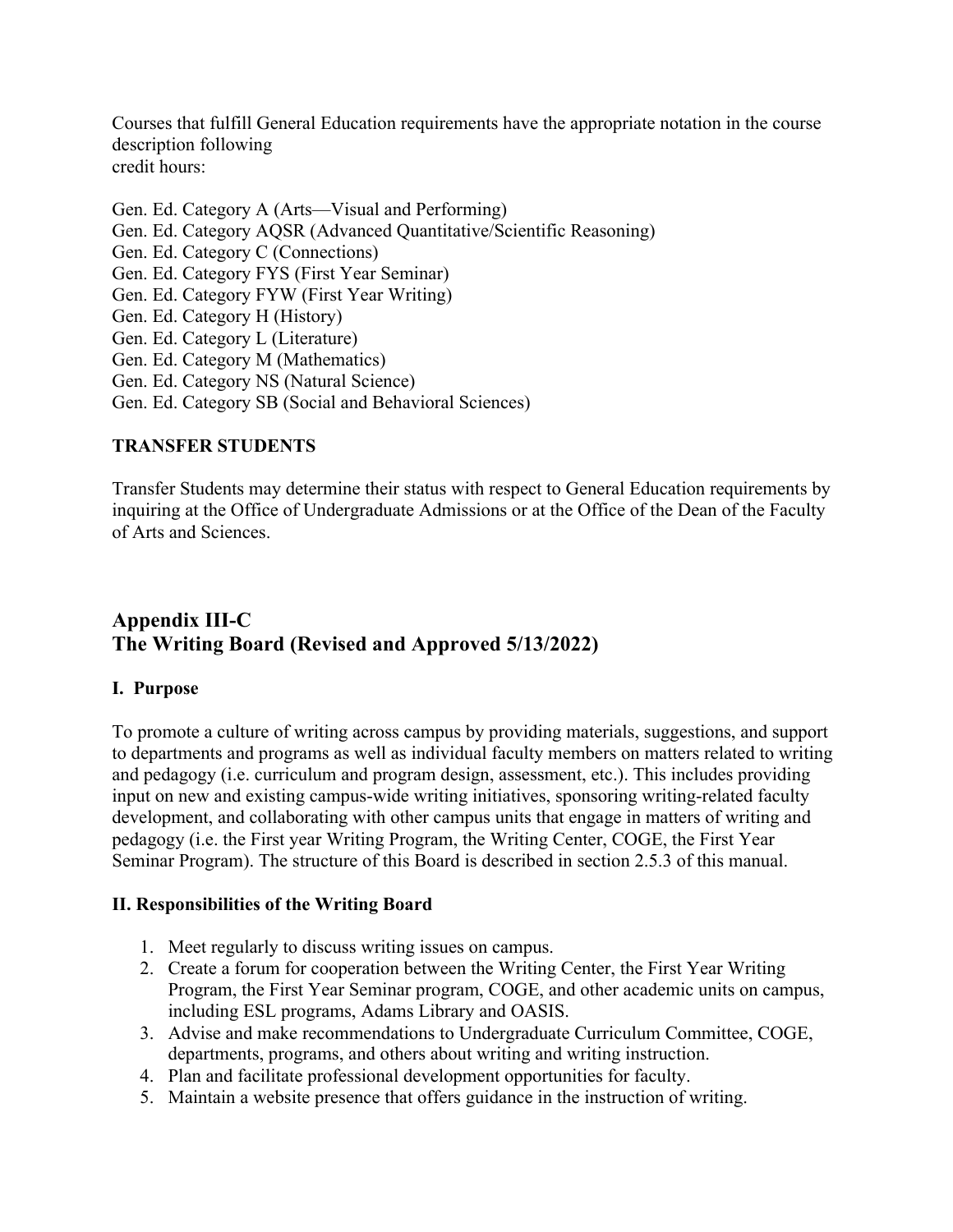6. Oversee the policy, implementation, and assessment of the Writing in the Disciplines program.

## **III. Responsibilities of the Chair of the Writing Board**

- 1. Organize and conduct regular meetings of the Writing Board; maintain membership.
- 2. Facilitate and coordinate the support of writing instruction on campus by serving as the contact person for information pertaining to writing across the curriculum and writing in the disciplines and by developing funding opportunities for faculty development as need and opportunity arise.
- 3. Coordinate with the Writing Center, First Year Writing, First Year Seminar, Adams Library and OASIS to enhance the support of writing instruction and to help identify faculty and student needs in relation to writing.
- 4. Regularly meet with departments to discuss writing instruction practices, especially pertaining to writing in the discipline; identify department level support for writing instruction that can be developed and implemented by the Writing Board in collaboration with the Faculty Center for Teaching and Learning.
- 5. Collaborate with other groups on campus such as the Committee on General Education, Adams Library and the Rhode Island Writing Project, as need and opportunity arise to support writing pedagogy and instruction at Rhode Island College.
- 6. Facilitate collaboration between the Writing Board and the Faculty Center for Teaching and Learning on professional development events related to writing and pedagogy.
- 7. Offer input and advice to the Committee on General Education (COGE) on matters related to writing and pedagogy.
- 8. Serve as an *ex officio* member of the advisory board of the Faculty Center for Teaching and Learning.
- 9. Present an annual report in May of the activity of the Writing Board to the Undergraduate Curriculum Committee.
- 10. Coordinate editorial content and general design decisions to maintain effectiveness of the Writing Board website.

# **Appendix IV (Revised and Approved 4/23/2021) The College Honors Program**

The College Honors Program offers academically superior students, regardless of major, the opportunity to participate in a four-year honors experience. The program has two parts: General Education Honors and Departmental Honors. Each part may be taken independently of the other and will be noted on the student's official transcript. However, both parts must be completed in order to receive the additional designation of "College Honors" on the transcript.

## **General Education Honors**

General Education Honors admits students directly from high school, during their freshman year, or as transfers. Most of General Education Honors is normally, although not necessarily, completed by the end of the sophomore year, except for a junior year General Education Connections course.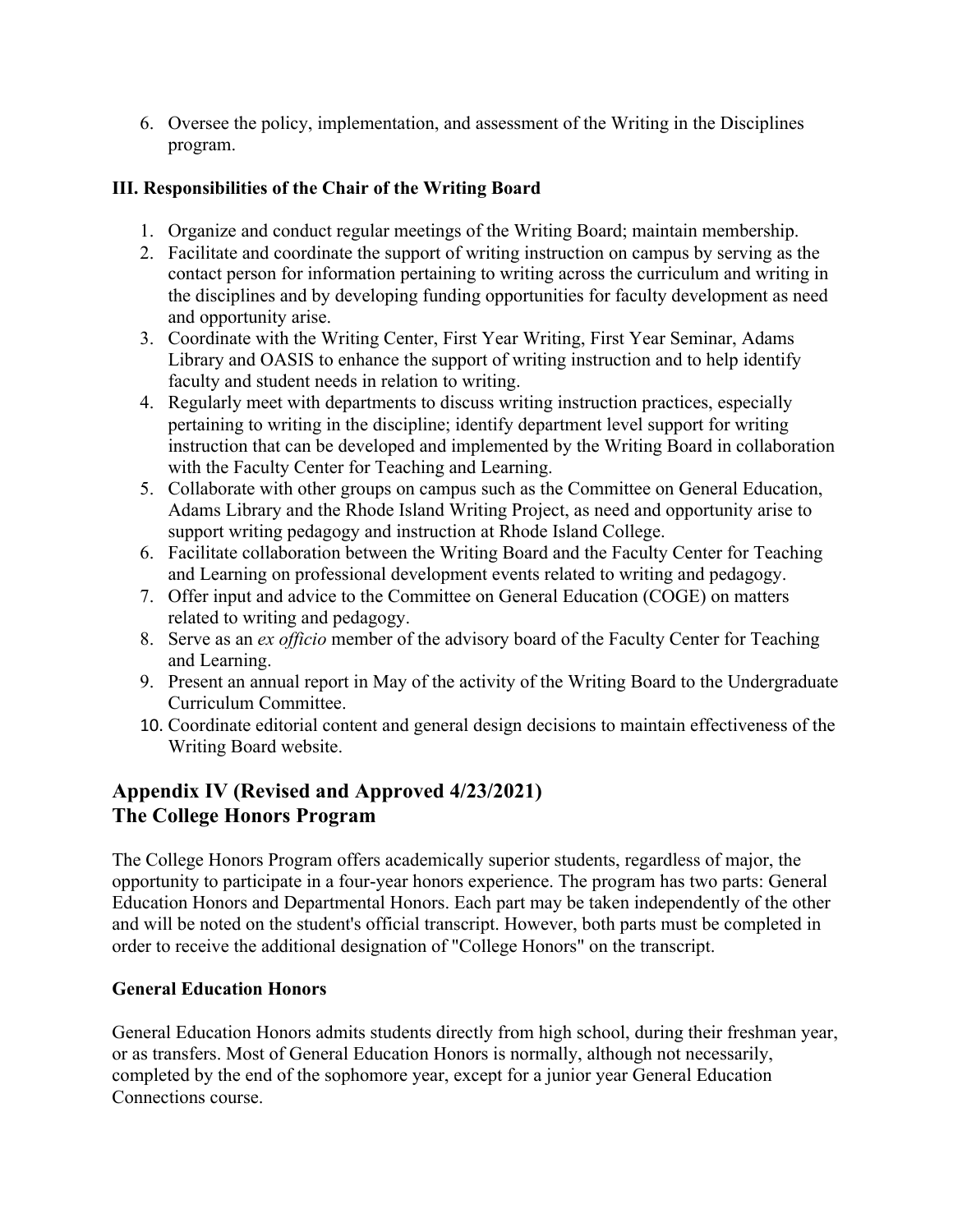Students take a minimum of five General Education courses in specially designed honors sections. These sections are designed to be more intellectually challenging than regular courses and are kept small in size, thus allowing ample opportunity for class discussion and for individualized study.

Successful completion of General Education Honors requires a minimum overall grade point average (GPA) of 3.00. All honors courses taken are noted on the student's transcript, as is the completion of General Education Honors as a whole. Students may withdraw from the program at any time.

Admission to General Education Honors is by invitation of the Director of Honors and the College Honors Committee. Students invited into General Education Honors normally rank in the top 20 percent of their high-school class, have taken demanding academic schedules, and have scored at least 1200 on the SAT (verbal and critical). Each student's application is looked at individually, however, and other factors are considered, such as activities, recommendations, the student's high school curriculum, and his or her personal statement. Students may also join on the basis of their performance at Rhode Island College during their first year or as transfer students, if they have not already completed too many General Education courses.

Each year Rhode Island College awards a number of merit-based scholarships to students in General Education Honors. Those scholarships are renewable for a maximum of four years as long as the student maintains full-time status with a minimum GPA of 3.00 and makes satisfactory progress toward completing General Education Honors.

Other financial scholarships specifically for General Education Honors students are the Eleanor M. McMahon Award, which is presented to an outstanding graduating senior who has completed both General Education Honors and Departmental Honors; the Eleanor M. McMahon Rising Junior Award, which is presented to a rising junior in General Education Honors who plans to complete a departmental honors project; the John Nazarian Honors Scholarship, which is awarded to an outstanding incoming freshman in General Education Honors; the Director of Honors Scholarship, which is given to a deserving student in General Education Honors; and the Ruth Williams '33 Honors Scholarship, which is given to students from the Westerly, Rhode Island area.

### **Honors Colloquium**

Honors 351: Honors Colloquium admits continuing and transfer students who have achieved a cumulative grade point average of 3.00, whether or not they have participated in General Education Honors. Although most students will have attained junior status, this colloquium is open to second-semester sophomores as well. This course may be taken twice for credit.

Honors 351 promotes intellectual and social community among students from different disciplines at the college. It teaches students to think self-analytically about their majors and about working in particular academic genres. It helps students decide whether or not to undertake departmental honors work and guides them in the initial stages of identifying, researching, and proposing honors projects in their respective majors.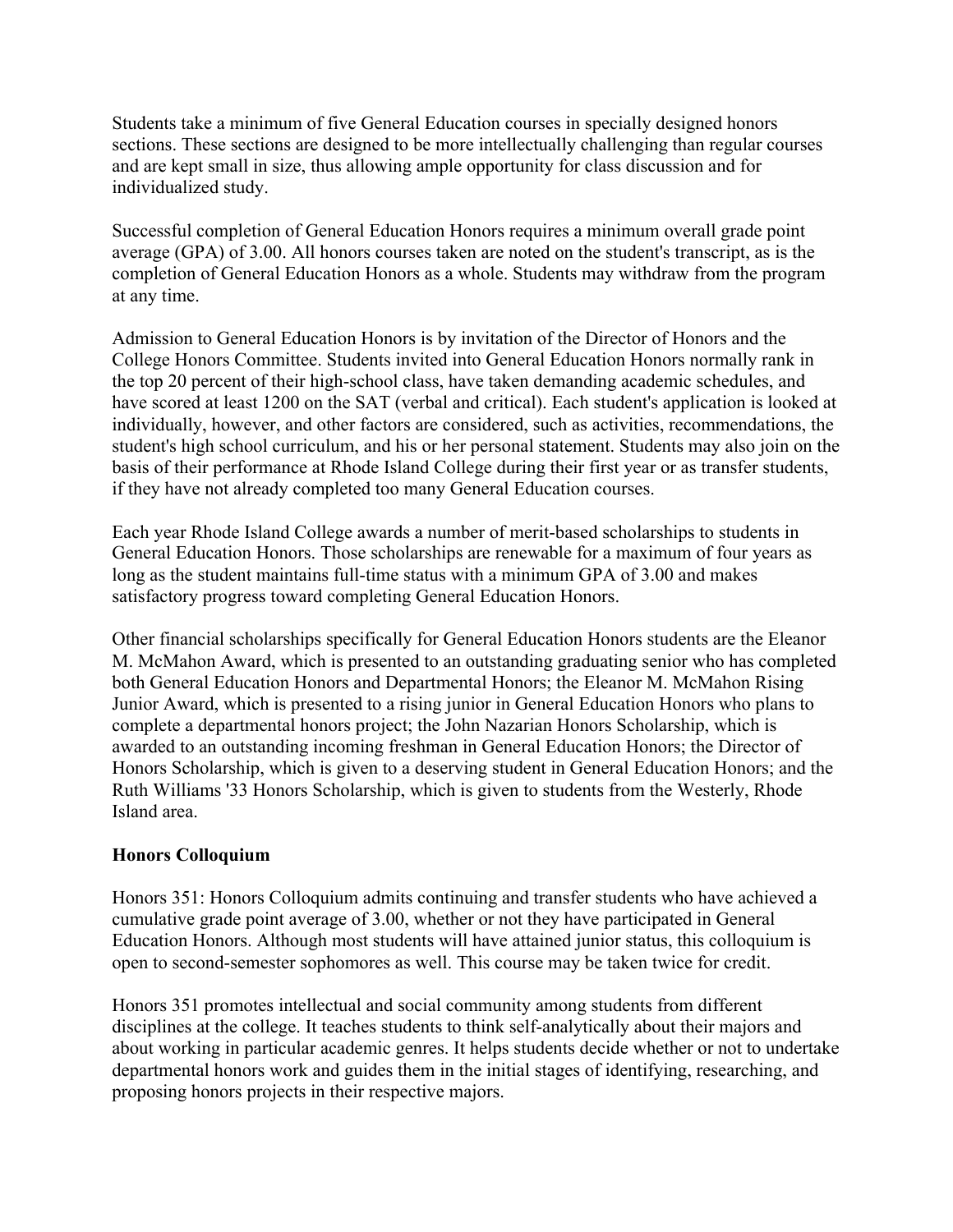#### **Departmental Honors**

Departmental Honors offers students the opportunity to undertake an independent research, critical, or creative project on a topic of the student's choice and directed by a professor of the student's choice. Normally, the project begins in the senior year, although it may commence earlier, and carries six to eight hours of independent study credit over two semesters. Students may participate in Departmental Honors whether or not they have completed General Education Honors or taken Honors 351.

A Departmental Honors project is completed in the department of the student's major. The student must apply formally to the appropriate departmental honors committee, which is responsible for accepting the student's proposal for an honors project, for evaluating the completed project, and for awarding the Departmental Honors designation, which will appear on the student's transcript. If the student's project involves work with persons or animals, the project must also be approved by the Institutional Review Board for Human Subjects or the Institutional Animal Care and Use Committee. Individual departments may also require that the student take specific upper-level courses in addition to or as part of the honors project.

If there is no honors program in the student's major or if the student wishes to undertake an interdisciplinary project that cannot be accommodated in the major, the student may apply directly to the Director of Honors to appoint an appropriate faculty committee to review the student's proposal and to oversee the project. In such cases, the student's transcript will reflect completion of an Honors Independent Project rather than Departmental Honors. Such students will still be eligible to receive the College Honors designation on their transcripts.

Students seeking Departmental Honors must have a minimum overall grade average (GPA) of at least 3.00 and a minimum GPA in the major of at least 3.25. Some departments require higher minimum GPAs. Students should consult the respective departmental honors committees for details. A student whose project is denied honors may appeal that decision through the normal college appeal process.

Departmental Honors programs are offered in most departments in the Faculty of Arts and Sciences, as well as in the Schools of Business, Education, Nursing and Social Work.

## **Appendix IV-A The General Education Honors Program**

### **I. The Structure of General Education Honors**

The General Education Honors program is mostly a lower-division honors sequence, with the majority of honors work to be completed, normally, in the freshman and sophomore years. To complete General Education Honors, students must take a minimum of five General Education courses in specially designed honors sections. Courses chosen normally include the Honors Core, which consists of Honors First Year Seminar, Honors First Year Writing, and Honors Connections (taken in the junior year). Other honors courses are offered in various disciplines as Distribution Requirements. To emphasize active class participation and close student-teacher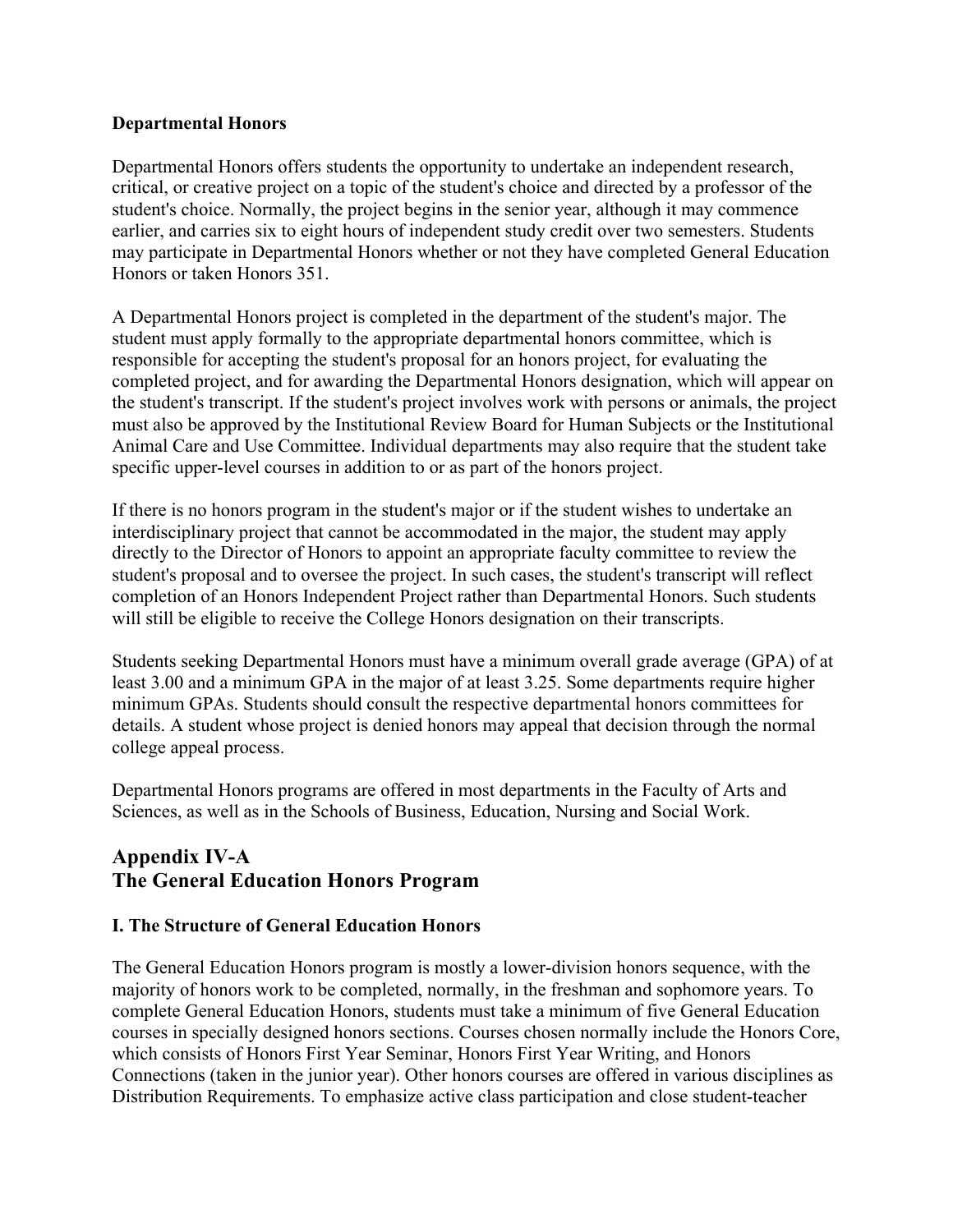interaction, the Honors classes are kept small, usually twelve to fifteen students, and are conducted in a discussion rather than a lecture format. Honors sections often employ innovative teaching techniques. Students are admitted to General Education Honors directly from high school, during their freshman year, or as transfers. Most students in the program rank in the top 20 percent of their high school classes and have SAT scores of at least 1200 (verbal and critical reading). Each student's application is looked at individually, however, and other factors are considered for admission, such as activities, recommendations, the student's high-school curriculum, and his or her personal statement.

Students must maintain an overall grade point average of 3.0 in order to graduate with General Education Honors.

### **II. Non-Honors Students in Honors Classes**

Students not in the honors program but with a demonstrable proficiency and interest in a given area are allowed to take individual honors classes. They will not, however, preempt any student in the honors program who wishes to take a given class or cause the class size to be increased above 15. Admission of such students will be by permission of the instructor and the Director of Honors.

## **III. The Honors Faculty**

Faculty participating in the program normally combine strong credentials as in-class teachers with a demonstrated and on-going commitment to scholarly and/or creative productivity in their respective disciplines.

### **IV. Administration**

Faculty participating in the program should normally combine strong credentials as in-class teachers with a demonstrated and on-going commitment to scholarly and/or creative productivity in their respective disciplines.

### **V. Administration**

The General Education Honors program will be administered by the Director of Honors, advised by the Honors Committee, who will report to the Provost/Vice President. The Director of Honors, working closely with appropriate members of the faculty and administration, will supervise the development, coordination, review, and publicizing of the program. Ultimate responsibility for the quality and the operation of the program shall rest with the Director of Honors. Scheduling and staffing of honors classes shall rest with the Director of Honors in conjunction with department chairs. Evaluation of honors courses rests with the Director of Honors.

## **Appendix IV-B Policy on General Criteria for Departmental Honors Programs**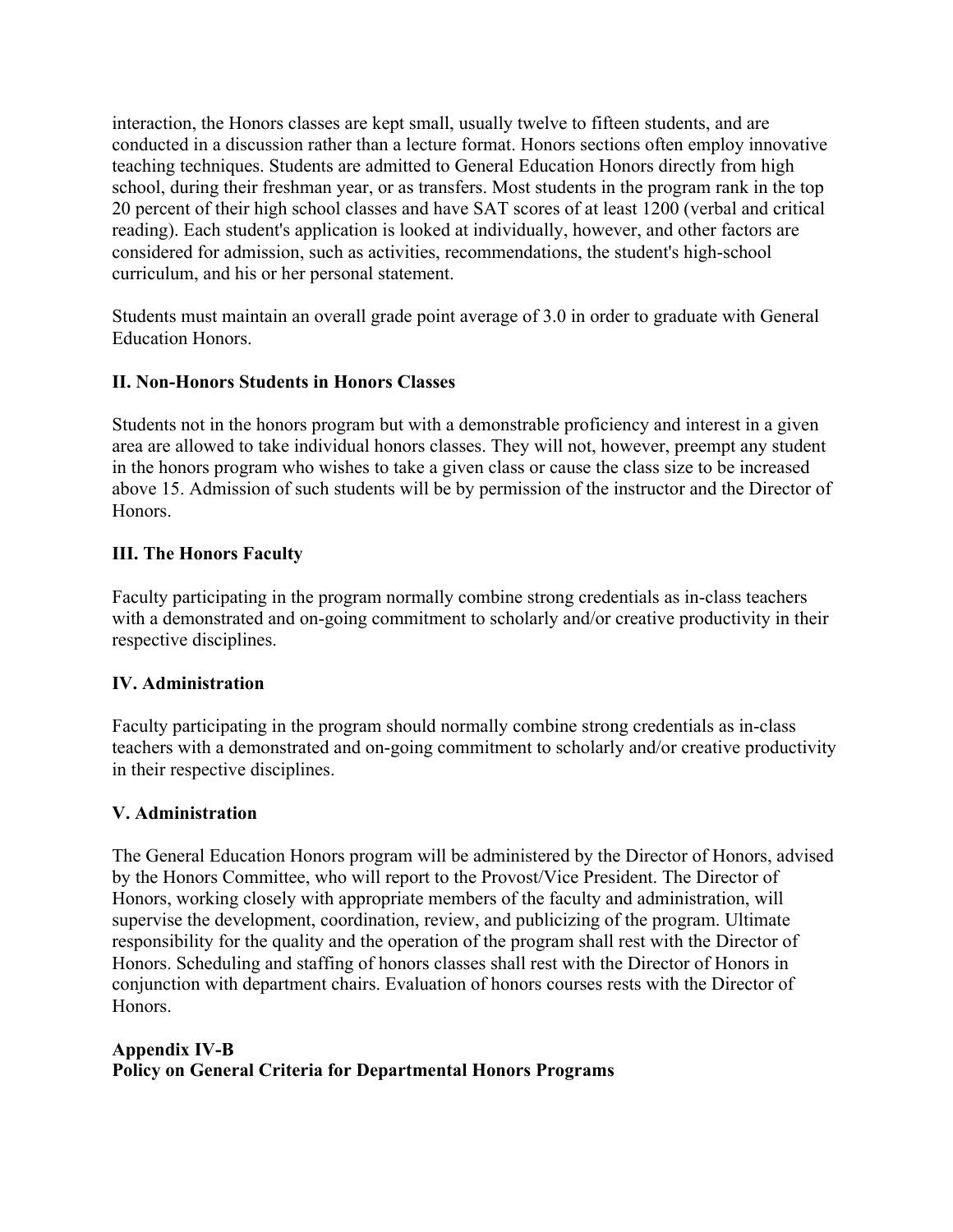The Rhode Island College Council has charged the Undergraduate Curriculum Committee of Rhode Island College with responsibility in matters pertaining to departmental Honors Programs. Proposals for the initiation and/or revision of departmental Honors Programs should be submitted to the Undergraduate Curriculum Committee on Program Proposal or Program Revision Forms for approval. Approval will be contingent upon the proposed Honors Program meeting the following minimum criteria.

## **Admissions**

- 1. An applicant must have a minimum overall grade point average of at least 3.00 and a grade point average in the major of at least 3.25. Departments may set higher minimum standards and/or additional criteria for entrance into the Honors Programs. Departments may make exceptions to their minimum requirements to admit an individual student but each student admitted as an exception shall be considered to be on probationary status.
- 2. Each department offering an Honors Program must establish a departmental honors committee of at least three members, one of whom shall serve as chair. This may be a committee of the whole or a sub-group of another standing committee.
- 3. Applications for admission to the Honors Program within a department must be submitted in writing to the chair of the department who shall forward them to the departmental honors committee and to the Director of Honors.
- 4. Application for admission shall occur between the fourth and sixth semester.

## **Program**

- 1. All departmental Honors Programs shall require a substantial piece of directed or independent research or creativity in the major field.
- 2. All academic work in an Honors Program shall be in some way awarded credit. All "extra work" in regular courses that could previously be counted toward an Honors Program shall be eliminated and the honors project or thesis be substituted in its place.
- 3. Departments offering Honors Programs shall make use of the 490-91 directed study or independent study courses unless other directed study experiences can serve as acceptable substitutes.

### **Dismissal/Credits**

- 1. Each Honors Program must have a written policy stating the conditions of dismissal from the program and a statement on the procedures available to students who may wish to appeal an honors grade or dismissal from the program.
- 2. Students whose projects are not awarded honors by the departmental honors committee may receive elective credit in the major for the directed study classes. Grades for those classes are awarded by the honors project director, not by the departmental honors committee.

## **Appendix V (Under review—some interim updates 3/27/2022) Policy on Credit by Proficiency Examination**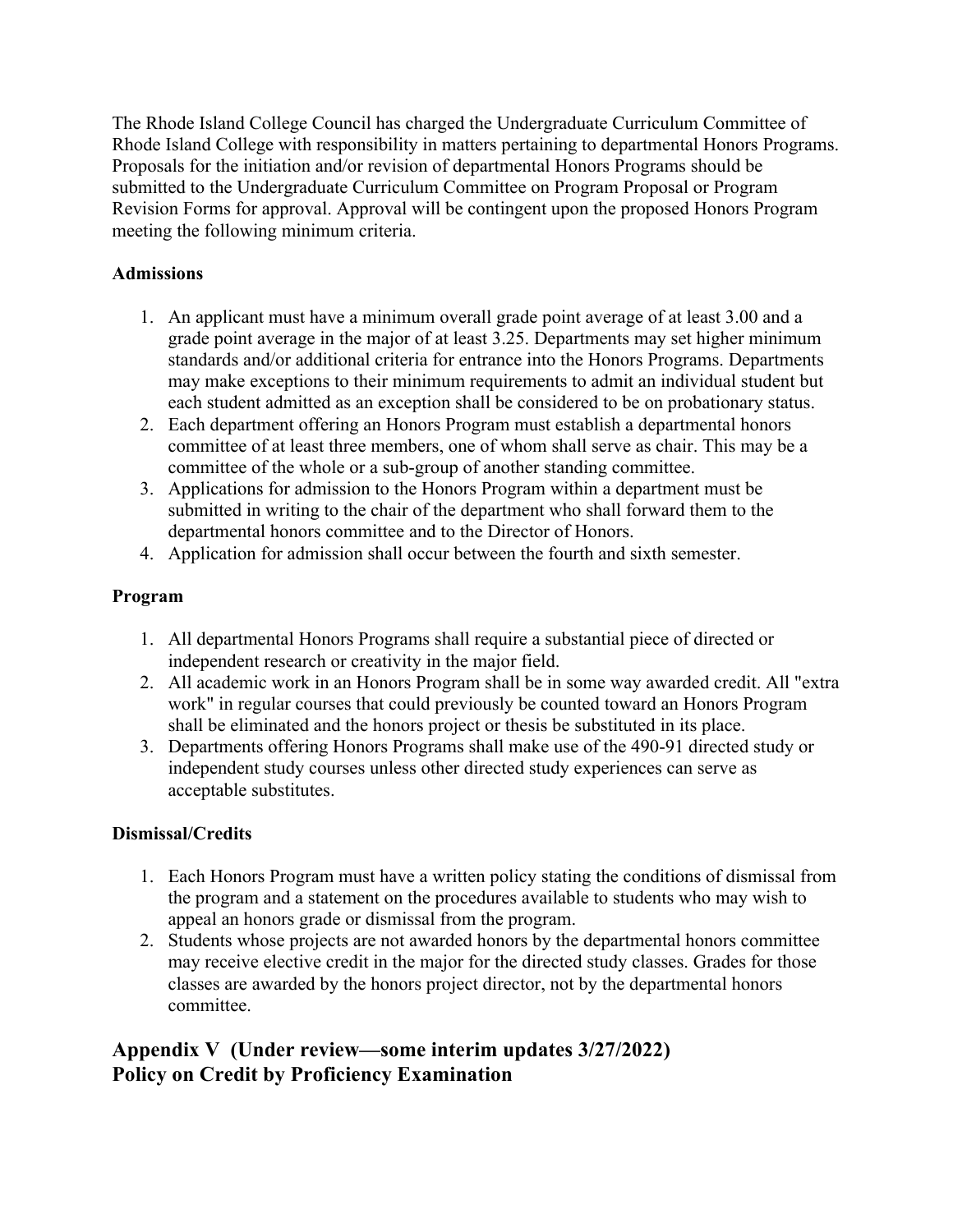External proficiency examination refers to the establishment of proficiency through the use of a standardized examination, such as a CLEP test or an Advanced Placement Test; internal proficiency examination refers to the establishment of proficiency through the use of an examination prepared by a member of the College faculty.

A list of CLEP and AP Tests accepted by the College can be found at https://www.ric.edu/academics/prior-learning-assessment/clep-and-ap

Credit towards a baccalaureate degree at Rhode Island College can be earned by proficiency examinations in accordance with the policies outlined below:

## **A. Credit for Individual Existing Rhode Island College Courses Other Than General Studies**

## **1. Authorization**

The decision on offering credit for an individual course through a proficiency examination shall rest with the department sponsoring such a course or with a quasi-departmental director or committee for interdepartmental courses. It should include discussion with any other departments concerned, require in the case of courses that are part of a professional sequence the approval of the department responsible for that sequence; and be subject to the approval of the appropriate divisional dean(s). Approval of a proficiency examination shall rest with the department as a whole or a committee of the department appointed for this purpose.

## **2. Process**

The process involved shall be as follows: Each department shall examine course offerings, and within the overall limits specified below, will recommend to the appropriate divisional dean(s) what, if any, courses shall be offered for credit through internal or external proficiency examinations or a combination thereof. Recommendations for external proficiency shall include specifications of the appropriate test and qualifying score. Recommendations for internal proficiency examinations shall include a description of the general features of the examination to be used and specification of the qualifying criteria. The qualifying score on a proficiency examination shall be at least equivalent to a grade of "C." A departmental examination (as distinguished from an individual instructor's examination) shall be used for each course.

## **3. Limits on Amount of Credit**

The maximum amount of credit earned through proficiency examination shall be 60 credit hours. (The requirement that at least 25 percent of a baccalaureate degree must be earned through course work done in residence at Rhode Island College continues in effect.) The proportion of a particular major or teaching concentration earned through proficiency examination shall not exceed one-half of the total number of courses in that major or concentration.

## **4. Eligibility**

Only Rhode Island College undergraduate students shall be eligible to attempt credit through internal proficiency examination. Each department may establish additional eligibility requirements related to the appropriate prerequisites. A student will not receive credit for a proficiency examination that is taken a second time.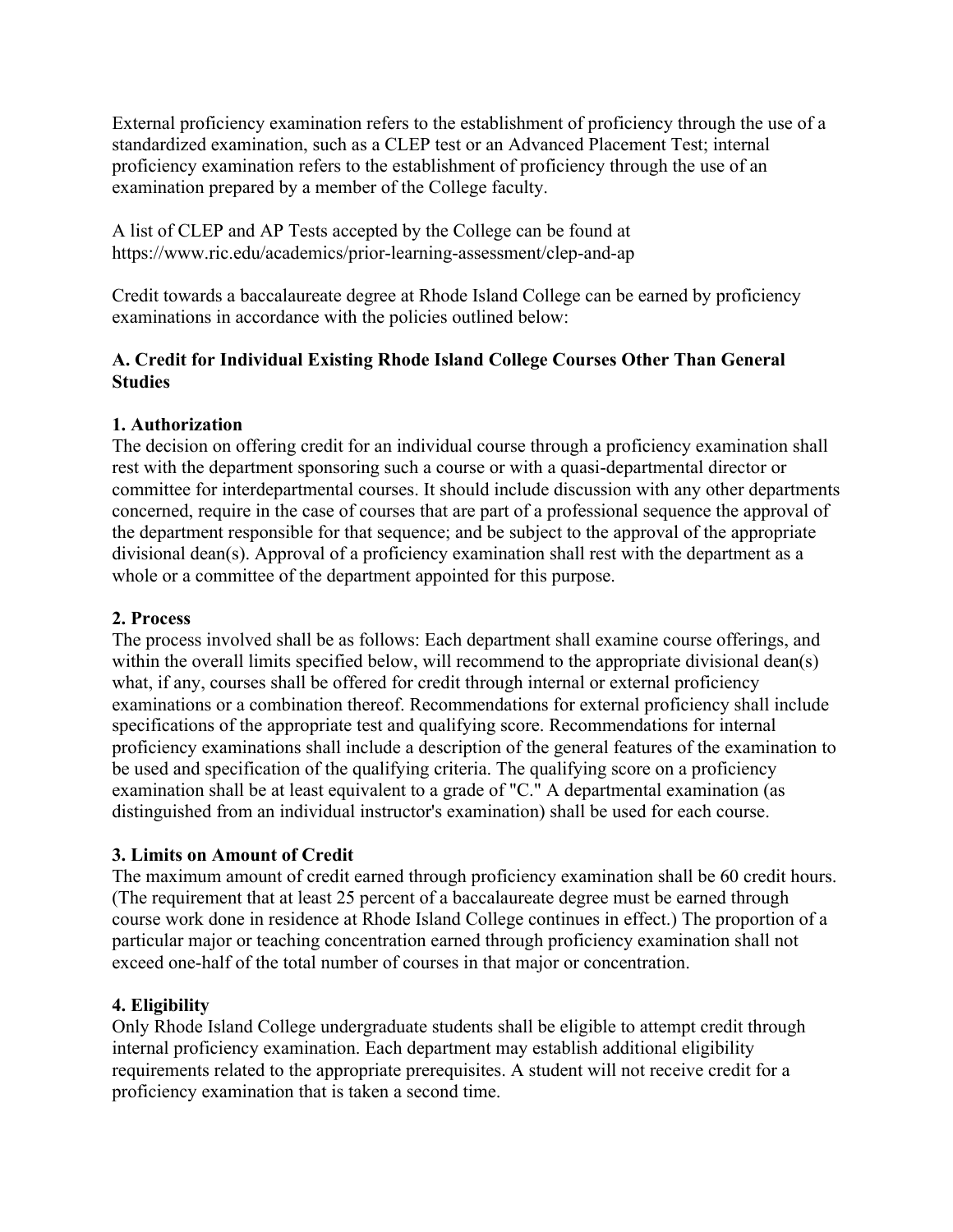If a student has failed a course at Rhode Island College for which a proficiency examination has been previously approved the grade of F may be removed in accord with existing policy by taking and passing that proficiency examination.

These regulations do not prohibit an instructor from allowing a student to complete a course in which he received an Incomplete, for which a proficiency examination is available by taking and passing such an examination within the time period established for conversion of an Incomplete to a letter grade.

A student may transfer credits earned by proficiency examination from another accredited institution in accordance with general policies governing transfer credit, subject to the limitations in Section 3 above. However, nonstandardized internal proficiency examinations may not be taken at another institution for Rhode Island College credit after admission to Rhode Island College.

A person with a baccalaureate degree will be permitted to use proficiency examinations in working for a second undergraduate degree.

#### **5. Records**

A record of all proficiency examinations attempted at Rhode Island College will be recorded in a student's file in the Records Office. Proficiency examinations that are passed shall, upon a student's request, be recorded on his official transcript. The actual raw score of an external proficiency examination shall be recorded so that an institution to which a student transfers will be able to assign an equivalent grade if it so desires.

#### **6. Administrative and Financial Provisions**

The Undergraduate Curriculum Committee notes that administrative and financial aspects of a proficiency program are outside the Committee's jurisdiction. It recommends to the appropriate authorities that fees for taking the examinations be based on costs of administering the examinations, including preparation and overhead and a share of College development costs, rather than on fees for taking instruction in the course, and that the magnitude of the effort contemplated will probably require compensation (in money or load credit) for faculty involved if the program is to have reasonable chance of success.

#### **7. Scheduling of Proficiency Examinations**

Normally proficiency examinations shall be offered in September, January, and June.

### **B. General Studies**

The formulation of recommendations on credit by proficiency examinations for General Studies shall rest with the COGE, subject to action of the Undergraduate Curriculum Committee.

#### **C. Policy Review**

At the end of each academic year the UCC shall review the proficiency policies and practices in effect at the time and shall make whatever recommendations for revisions it considers desirable.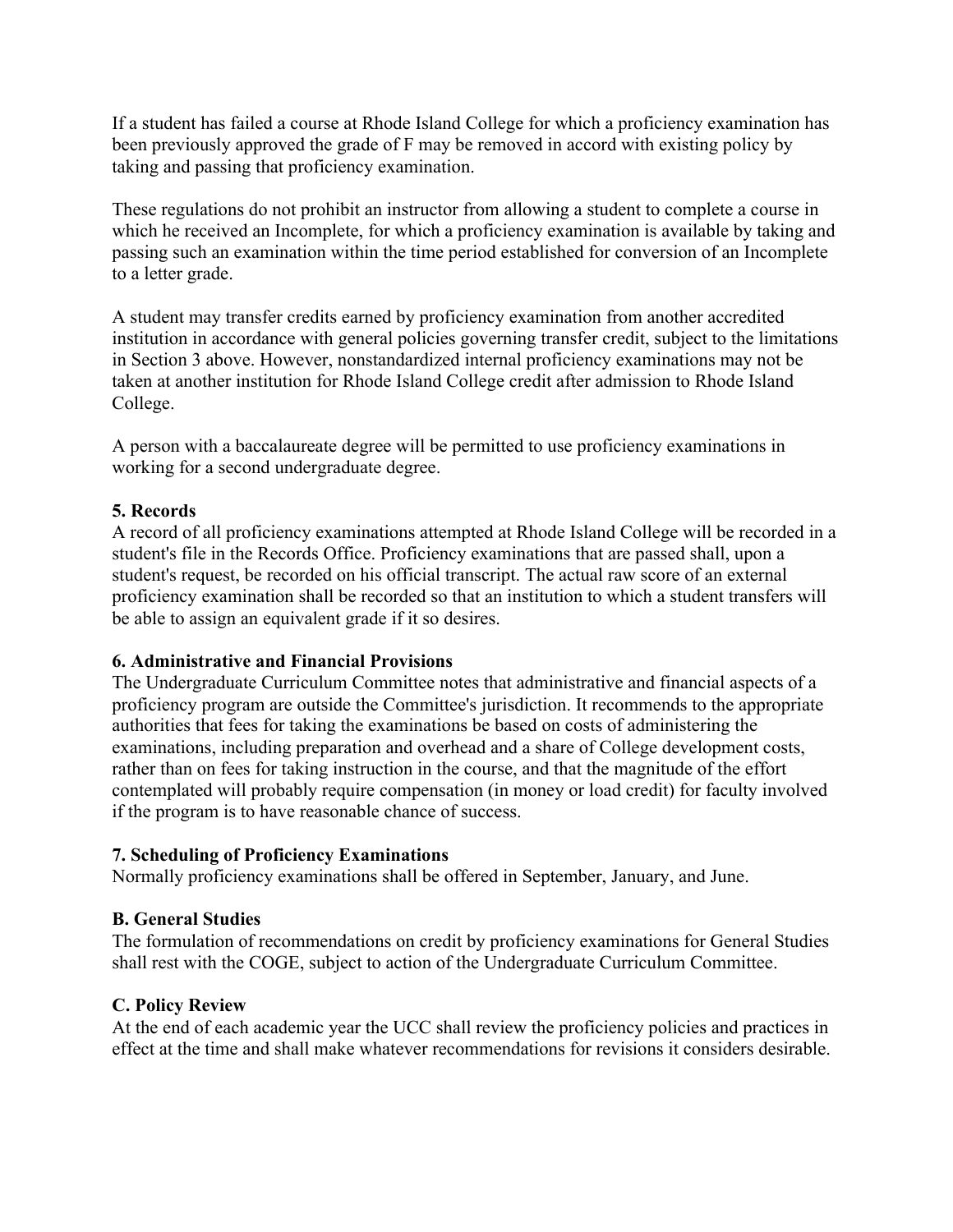## **D. Procedures**

It is recommended that the Committee of Deans in concert with appropriate College offices develop procedures necessary for the implementation of the policies stated above. These shall include procedures by which a student may request a proficiency examination, procedures involved in recording proficiency efforts, and the like.

## **Appendix VI (Under review) Policies Governing Off-Campus and Special-Format Courses**

## **A. Control of Off-Campus and Special-Format Courses:**

- 1. Full control of off-campus courses should reside in the academic departments and utilize the defined existing processes for such decisions that:
	- a. pertain to initiation of courses and their validity
	- b. approve course descriptions
	- c. determine the amount of credit to be granted
	- d. approve the course for program credit
	- e. establish course requirements
	- f. determine the scheduling of the course
	- g. determine the assignment of teaching personnel
- 2. The departmental control of courses resides with the most appropriate and proper department related to the course offerings.
- 3. Off-campus course proposals are approved by the appropriate dean or deans.
- 4. "Off-campus courses" in this sense are not intended to include practica and other classes with an off-campus component.

## **B. Need for an Efficient, Qualitative Mechanism to Respond to All Outside Requests for Workshops**

It is recommended that the College:

- 1. Maintain the present procedure whereby all sources of course proposals are introduced to the College community. These are identified as:
	- o Appropriate Academic Dean's Office
	- o Graduate Dean's Office
	- o Appropriate Department Head
	- o Bureau of Social and Educational Services
- 2. Disseminate among members of the faculty and department chairs identifying all elements in the approval process.

## **C. Time Needed to Study Requests and Render a Decision:**

Emergency approval of off-campus courses should be avoided.

1. All approvals should be obtained under conditions that permit adequate time for consideration of proposed off-campus courses.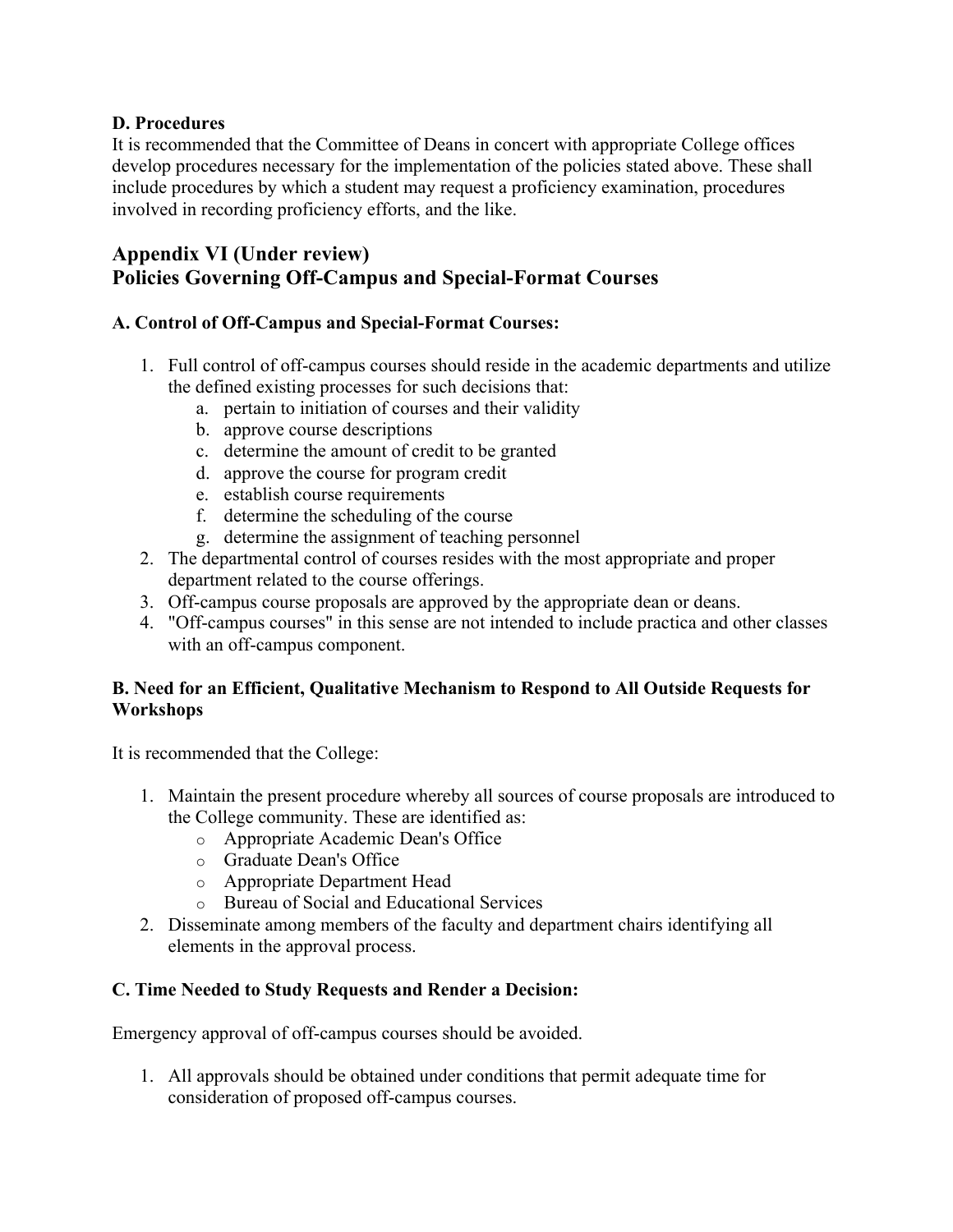- 2. When school is not in session, or the appropriate department chair and/or personnel are not available, an ad hoc committee may be appointed by the appropriate academic dean for consideration of off-campus courses.
- 3. When approval is granted by the ad hoc committee, it will be for one semester only and subject to review when the usual department personnel become available.

## **D. Staff Qualifications and Availability**

To obtain the most qualified personnel to instruct the off-campus offering:

- 1. Instructors for said courses should be regular, full-time faculty of the College except where departments shall explicitly approve special instructors for specific courses.
- 2. Instructors, other than full-time College faculty, shall be approved each and every time they receive an assignment for teaching off-campus offerings.

### **E. Appropriate Rigor of Offerings Along with Necessary Support Systems**

To insure the integrity of the off-campus course offerings:

- 1. When on-campus courses are to be taught off-campus the necessary resources are to be made available.
- 2. All requests for courses already taught on campus shall be subject to the approval process already identified for off-campus course approval.
- 3. The college policy whereby the maximum student load is one graduate credit per week for summer courses shall also be applied for all workshops and off-campus course offerings.

### **Appendix VI-A (Under review) Undergraduate Proposal for Off-Campus Course**

### **Policy**

Normally, courses carrying college credit shall be taught on campus where the full resources of the institution are available. In certain circumstances, however, courses such as workshops, seminars, or institutes may be offered off-campus where the objectives or the content of the course or the particular needs of students may be more appropriately met. In these circumstances, the proposal to offer the course off-campus must be approved by the appropriate Department Chairman and the appropriate Academic Dean.

## **Appendix VII Policy on the Administration of Interdisciplinary Programs (Revised 5/13/2022)**

- 1. The college maintains a variety of interdisciplinary programs. Some are independent and others are administered within an academic department. The difference is that the independent ones have sole responsibility for their curriculum, administer their own budget, and report to the Dean rather than to a department chair.
- 2. International education programs are to be administered by the President's Office.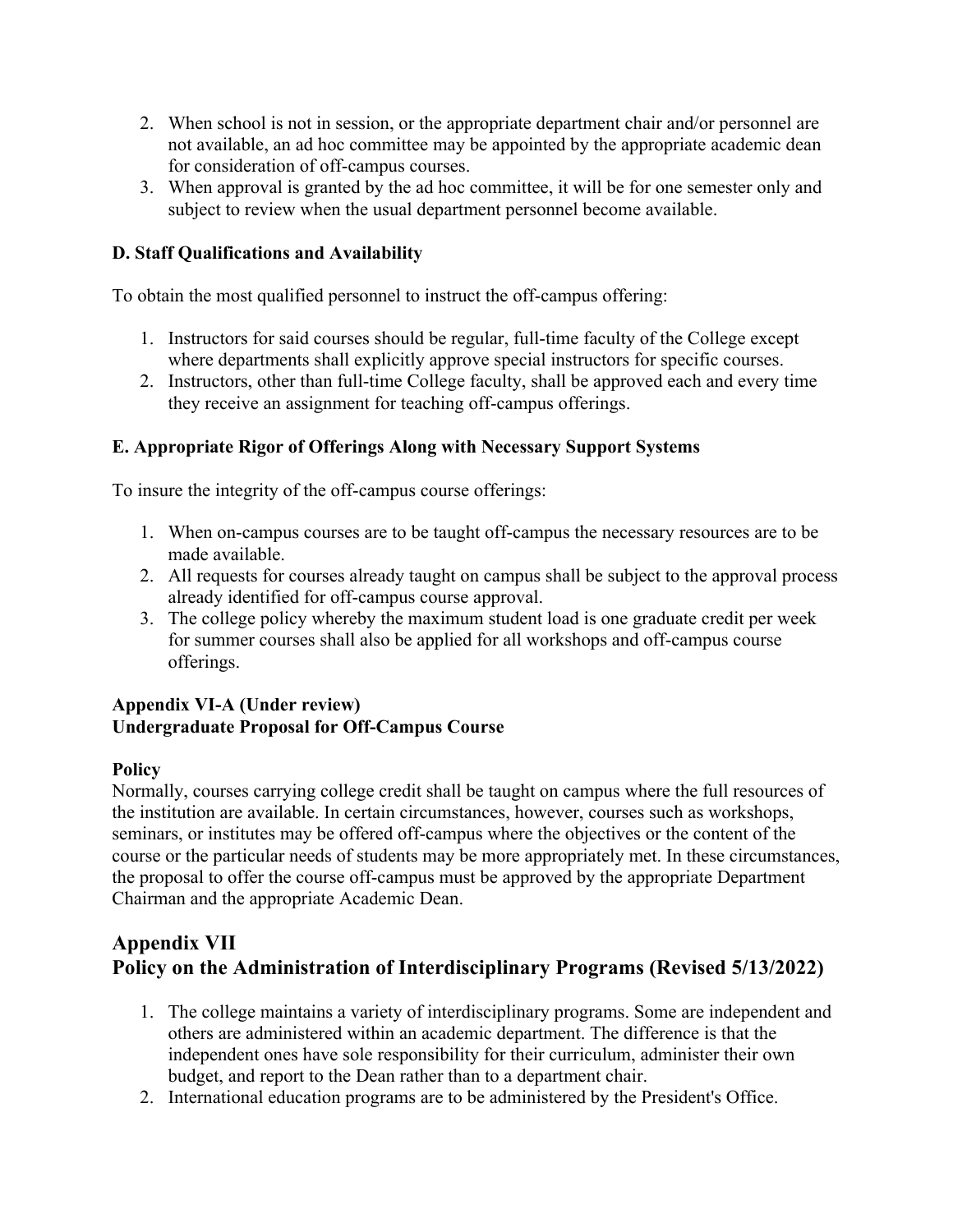- 3. All other existing independent programs are to be coordinated by the Associate Dean of the Faculty of Arts and Sciences. These programs have advisory committees and their Directors are assigned to a three year term (repeatable). As they are not part of a department, they report assessment results and submit program reviews directly to the Dean of Arts and Sciences. These programs will be coordinated with assistance from the Associate Dean of Arts and Sciences.
- 4. New student or faculty-designed programs involving a limited number of students are to go through the Committee on Student Designed Majors. Formalization of these programs requires submission to the Office of the Dean of the Faculty of Arts and Sciences, and if five identical programs get repeated within a three-consecutive-year period this program will need to be formalized as one offered by the college through a proposal to the UCC that will place it in the catalog. The Undergraduate Curriculum Committee receives an annual report in May regarding what has been accepted.

## **Appendix VIII Policy on Limits on the Number of Credits for Undergraduate Majors**

### **A. Definitions:**

**Liberal arts major** A program leading to the B.A. degree that is not classified as a professional program.

**Professional program:** A program whose curriculum is determined by licensure or certification requirements imposed by professional organizations, or that is designed to lead to a specific profession or group of professions.

**Cognates**: Courses from outside a discipline's offerings that form part of the discipline's major, either as required courses or restrictive electives.

## **B. Maximum Credit Requirements for Programs.**

NOTE: If the number of credits required to complete a major or minor is a range (e.g. 40-44), the size of the major or minor will be determined by the *lower* bound, which represents the minimum number of credits necessary to complete the major or minor.

- 1. General Education Program: 40 credits.
- 2. Liberal arts majors: 40 credits maximum (30 credits minimum), including all cognates, but excluding courses that also fulfill General Education requirements.
	- a. This limit may not be exceeded except upon a clear and convincing demonstration that the additional credits are necessary to conform to accepted standards of the profession, supported by evidence of practices at peer institutions. **In no case shall such a major exceed 60 credits**.
- 3. Professional programs, Bachelor of Science Degrees and Studio & Performing Arts majors: 80 credits maximum, including all cognates, but excluding courses that also fulfill General Education requirements.
	- a. No major may exceed 80 credits without either: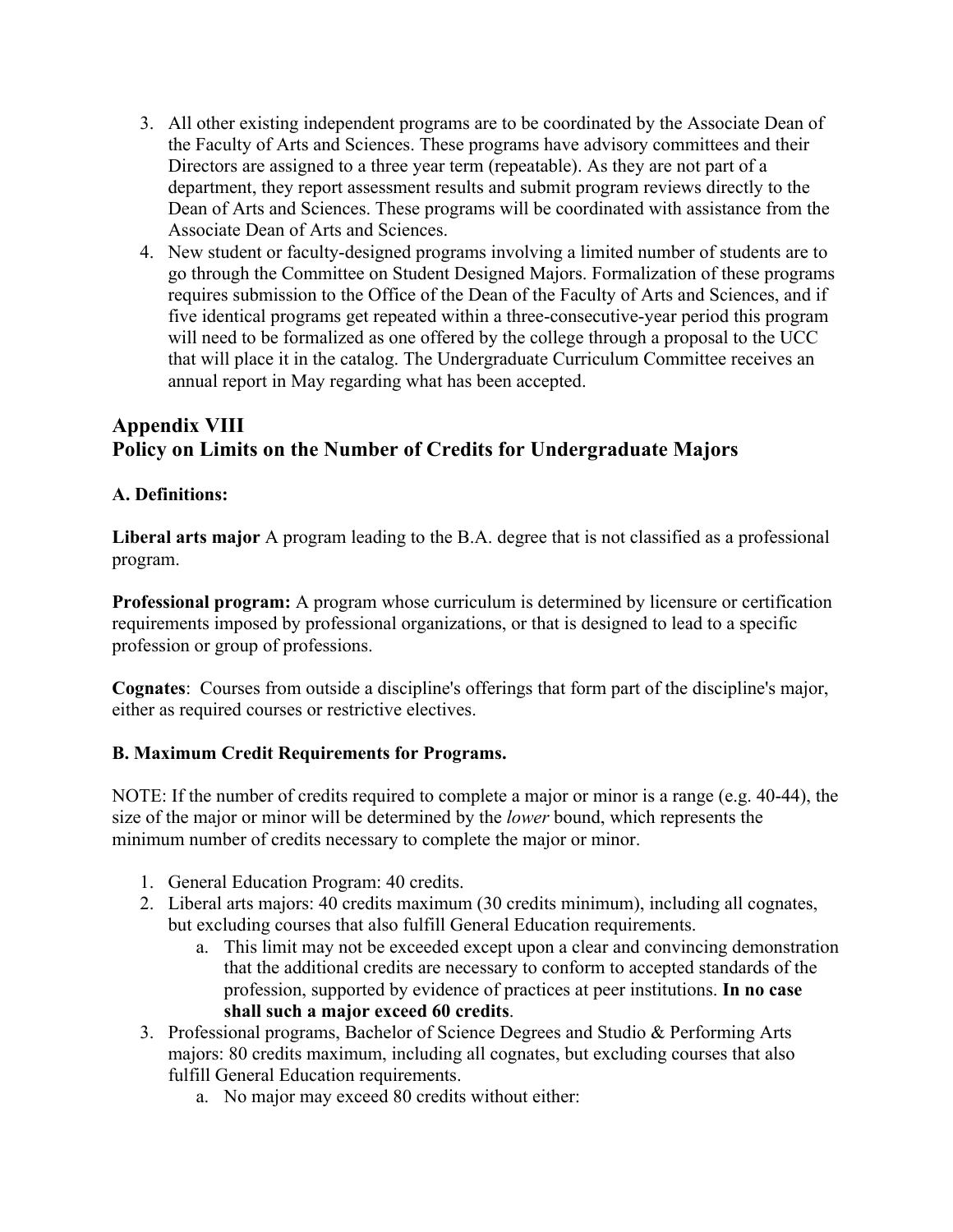- 1. A clear demonstration that the additional credits are required by licensing or certifying authorities
- 2. A clear demonstration, supported by evidence from other institutions, that the additional credits are necessary to prepare students in the field for the relevant profession(s).
- b. A major which exceeds 80 credits shall have a statement placed prominently in the Catalog to the effect that "Because the total number of credits required for this major exceeds 120, students should expect that the degree requirements will normally not be completed in four years of full-time study."
- 4. Academic minor: 18 to 24 credits but excluding courses that also fulfill General Education requirements.
- 5. Summary of the distribution of credits:
	- a. Liberal Arts Major

General Education Program: 40 credits Major: 40 credits maximum Free Electives or Second Major: 40 credits. Total: 120 credits

b. Professional Programs, B.S. degrees, and Studio/Performing Arts:

General Education Program: 40 credits. Major: 80 credits maximum Total: 120 credits

## **Appendix IX Policies on Mathematics and Writing Competency Requirements**

## **Appendix IX-A Mathematics Competency Requirement (Revised 3/18/2022)**

Students are urged to complete the College Mathematics Requirement by the end of their first semester of study at the college. Students who do not satisfy the College Mathematics Requirement by the end of their first semester (15 or more attempted credit hours at Rhode Island College) will have a registration hold placed on their account until they either satisfy the requirement via the Mathematics Placement Exam or register for MATH 010. If the course is not completed successfully, the hold will be placed again.

Note: Fulfillment of the College Mathematics Requirement is distinct from and does not substitute for completion of the Mathematics category of General Education.

1. All entering freshmen will be required to take the Mathematics Placement Exam prior to or during freshman orientation. Students who achieve a satisfactory grade on the Mathematics Placement Exam will have met the College Mathematics Competency. (This exam is given at least six times each semester, and, if necessary, may be repeated once. It is administered by the Mathematics Learning Center.)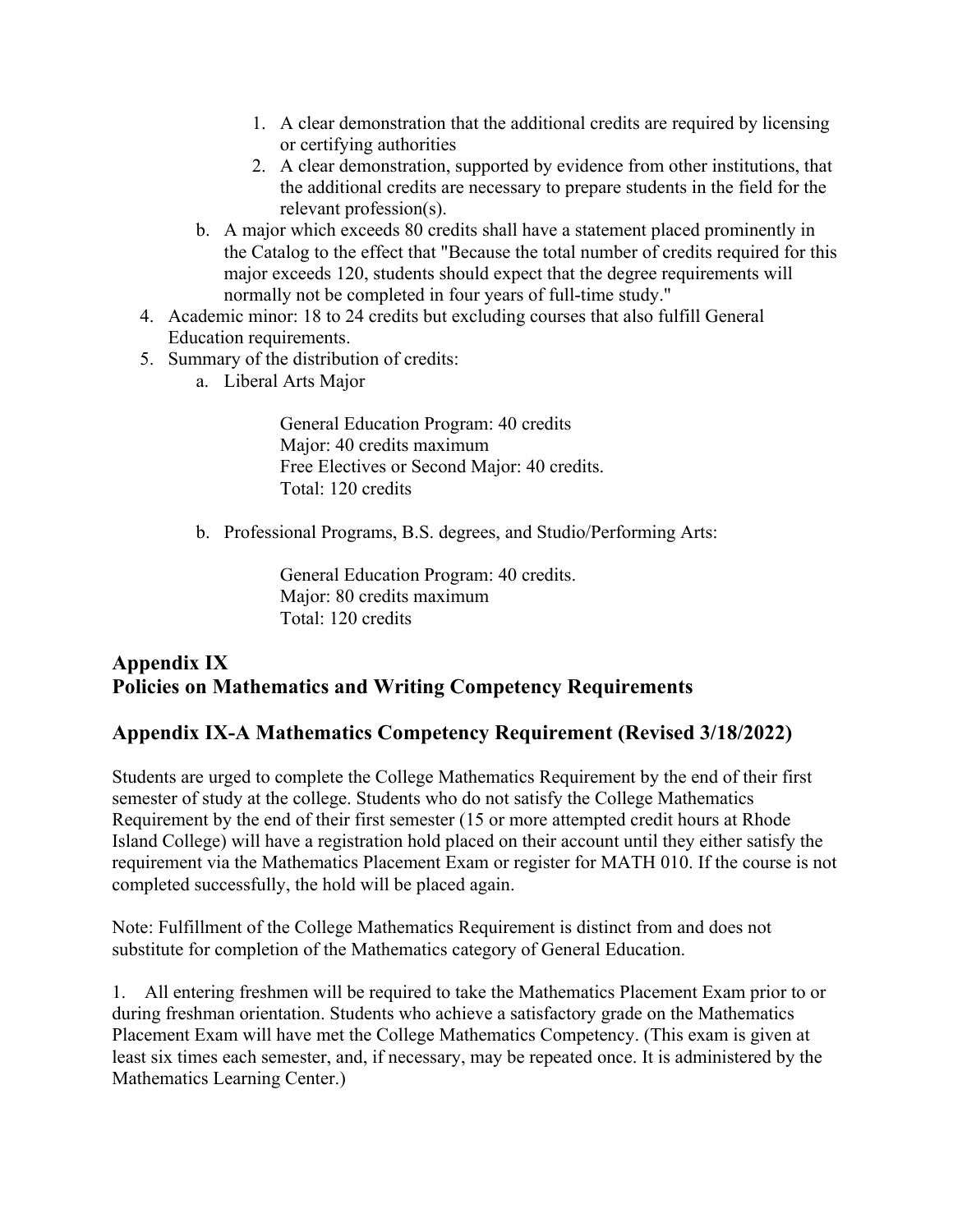2. Students who receive transfer credit for a course(s) deemed equivalent to MATH 010, MATH 120, or MATH 177 or higher will have met the competency.

3. Transfer students who do not fulfill the College Mathematics Competency by means of number 2 above will be required to take the Mathematics Placement Exam prior to or during their first semester at Rhode Island College. Students who achieve a satisfactory grade on the Mathematics Placement Exam will have met the competency. (This exam is given at least six times each semester, and, if necessary, may be repeated once. It is administered by the Mathematics Learning Center.

4. Students who do not achieve a satisfactory grade on Mathematics Placement Exam must enroll in Mathematics 010 prior to or during their first semester at Rhode Island College. Students who fail to earn a satisfactory grade during that semester shall be required to retake Mathematics 010 until successful completion.

## **Appendix IX-B Writing Competency Requirement (revised 5/1/2020)**

All students are required to complete the College Writing Requirement. In most cases, this requirement is satisfied by the completion of FYW 100, FYW 100P or FYW 100H, with a minimum grade of C. However, the Feinstein School of Education and Human Development requires a minimum grade of B. Students who receive a C-, D+, D or a D- in FYW 100, FYW 100P or FYW 100H, will receive the college credit but will not have fulfilled the College Writing Requirement. This requirement may also be satisfied by (1) passing the appropriate College Level Examination Program (CLEP)/College Composition, with a minimum score of 50, and by reporting the score to RIC's Records Office; or (2) by passing the course equivalent of FYW 100 with a C or better; in this latter case, the transcript from the institution at which the student enrolled in the equivalent course should be sent to RIC's admissions office. Most students will have the opportunity during first year orientation to choose which FYW course best meets their needs. Visit the FYW Program website at www.ric.edu/firstyearwriting for information on this process.

Students are encouraged to fulfill the College Writing Requirement in their first year of study at Rhode Island College. Students who have not fulfilled the requirement will have that noted on their transcript. Students who have not fulfilled the College Writing Requirement before the completion of 30 attempted credits at the college will have a registration hold placed on their account until they have registered for the course. If the course is not completed successfully, the hold will be placed again.

# **Appendix X Guidelines for Certificate Programs (Revised 3/27/2022)**

## **1. Certificate definition and nomenclature**

All certificates at Rhode Island College are categorized as Certificate of Continuing Study (CCS), Certificate of Undergraduate Study (CUS), or Certificate of Graduate Study (CGS). Certificates of Advanced Graduate Study (C.A.G.S.) are graduate degrees and are not included in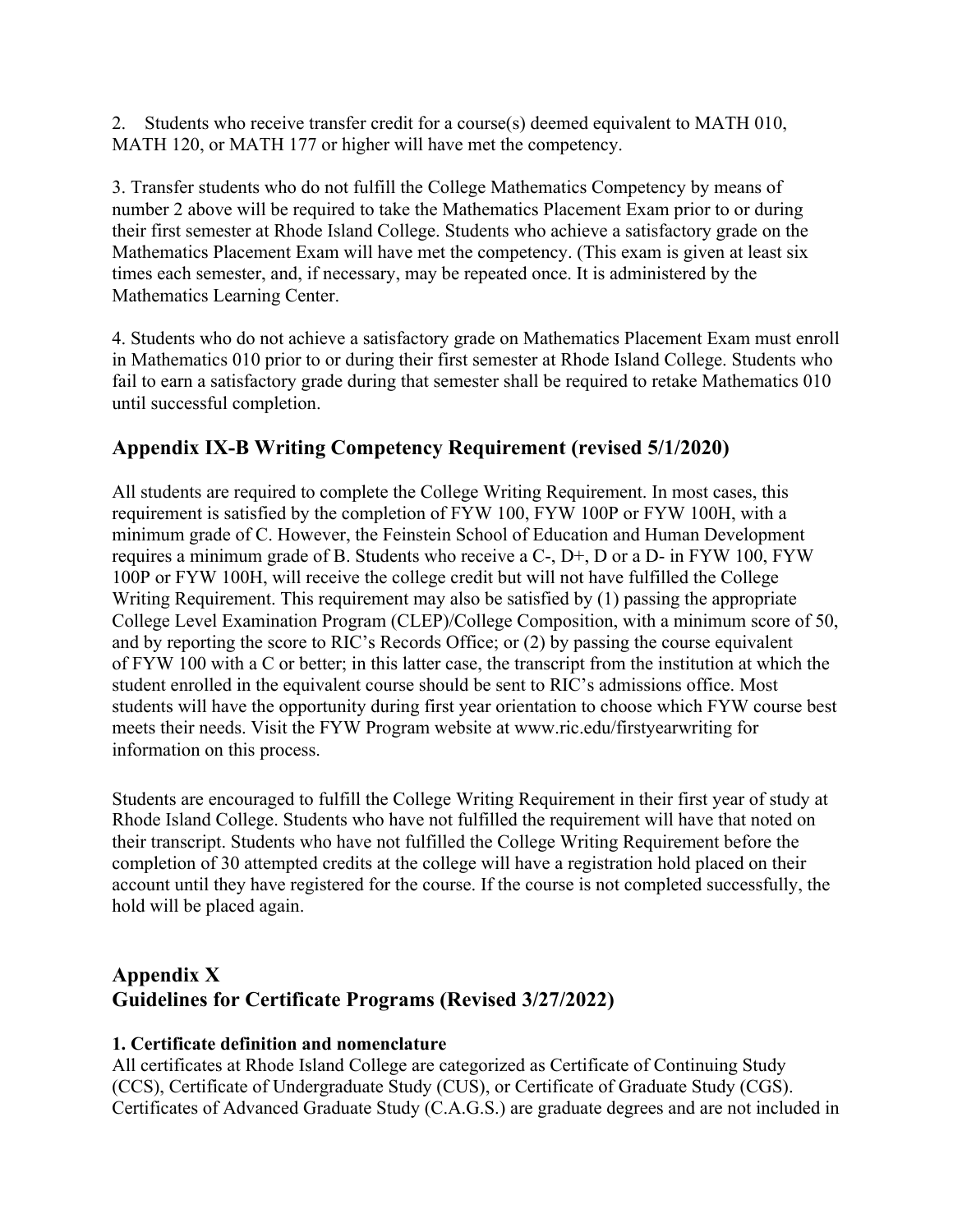this category. All new certificate programs are required to identify their category.

**a. Certificate of Continuing Studies (CCS):** Primarily for non-degree students, where the certificate components consist primarily of courses and/or workshops earning credits not associated with undergraduate or graduate programs at RIC, such as Continuing Education Units (CEUs), college outreach program credit, etc. Admission and retention requirements for most CCS programs are minimal. These certificates typically provide professional development, vocational training, or personal enrichment.

**b. Certificate of Undergraduate Studies (CUS):** Primarily for undergraduate-level students, where the certificate components consist mostly of RIC undergraduate-level courses. Admission and retention requirements are significant. These certificates typically provide applied academic and/or professional training.

**c. Certificate of Graduate Studies (CGS):** Primarily for post-baccalaureate-level students, where the certificate components consist mostly of RIC graduate-level courses. Admission and retention requirements are extensive. These certificates typically provide advanced applied academic and/or professional training.

## **2. Certificate Program Review**

Certificate programs are important to the college and merit considerable care in their development and administration. When academic credit is awarded, these programs should be afforded the same level of guidance and scrutiny given to other applications of academic credit, which is the purview of the Curriculum Committee. For certificates representing academic achievement but not through the awarding of academic credits, i.e., the CCS, guidance and scrutiny are still called for by associated academic units and administrators.

a. Certificates and minors are not awarded for the same course work.

b. CUS and CGS programs are reviewed and approved like all other academic programs.

c. CCS programs undergo review by associated and affected academic units, deans, VPAA, and President.

### **3. Certificate Program Requirements**

All CCS, CUS, and CGS requirements normally must be completed at Rhode Island College. **a. Certificate of Continuing Studies (CCS):** The CCS certificate program will be composed of courses and/or workshops totaling at least 3 CEUs (at least 30 contact hours). The completion requirement for the certificate typically includes a minimum of contact hours, but other or additional requirements may be specified.

**b. Certificate of Undergraduate Studies (CUS):** The CUS certificate program will be composed of at least 15 credit hours, primarily consisting of existing RIC courses. The completion requirement for the certificate is typically a 2.0 or greater minimum cumulative GPA unless otherwise specified.

**c. Certificate of Graduate Studies (CGS):** The CGS certificate program will be composed of at least 15 credit hours, primarily consisting of existing RIC courses at the 500-600 level. The completion requirement for the certificate is typically a 3.0 or greater minimum cumulative GPA unless otherwise specified.

16 credit hours are required in CUS programs for the student to be eligible for financial aid; 8 hours are required in CGS programs for the student to be eligible for financial aid. Students in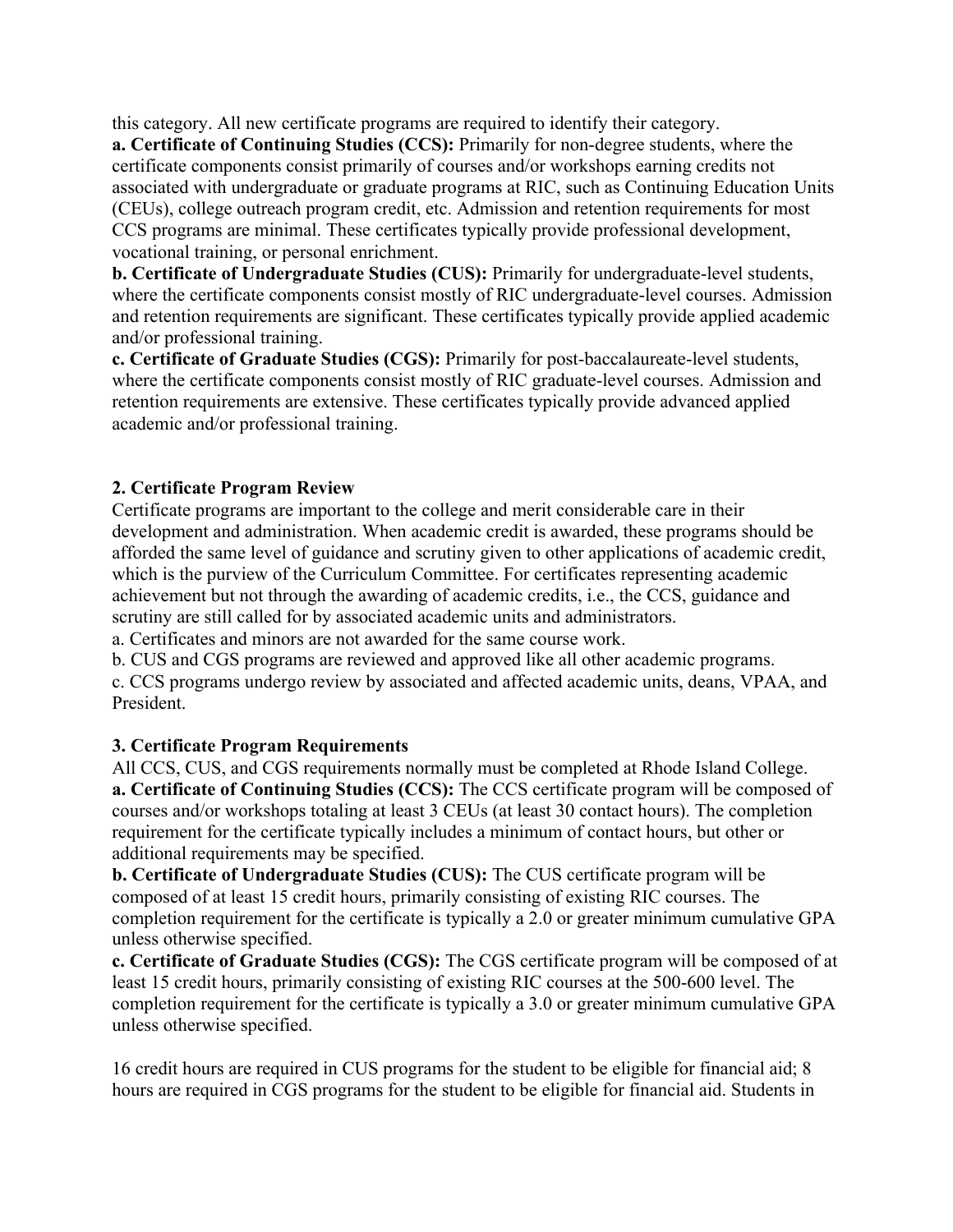CCS programs are not eligible for financial aid; however, third party tuition assistance for certain CCS programs may be available.

## **4. Certificate Program Registration, Transcription, and Graduation**

a. Certificate program coordinators for CUS and CGS students will notify the Records Office when a student is admitted to a certificate program.

b. CUS or CGS students who are not matriculated will be recognized and coded as non-degree students. The Records Office will establish and use uniform certificate coding procedures. c. Students completing CUS or CGS programs will have the certificate requirements and the certificate awarded noted on their transcript. They will also receive printed certificates and be acknowledged on appropriate websites by the coordinating department.

d. The coordinating department will track student progress and notify students of impending program completion.

## **5. Other Certificate Academic Policies**

a. Undergraduate and graduate courses completed for certificate program credit prior to admission to graduate and undergraduate programs will be applied to those programs according to policies outlined in the Graduate Studies Manual and/or College Catalog. Exceptions to this must be stated in the program design and approved by the appropriate authorizing body. b. Matriculated students may earn certificates except when specifically prohibited.

c. Matriculated students may earn a certificate *or* a minor in a field, but not both.

d. Standard college tuition and fees will apply to all students for college credit bearing courses used in certificate programs.

## **Appendix XI Policy on x50 x60 and x80 Courses**

Each department may offer topics courses, seminars and workshops--X50 and X60 and X80. Topics courses and workshops may be repeated with a change in content and credits may vary.

Within the general category of "Courses with Variable Content," no department may offer any X50 topics courses, X60 seminars, or X80 workshop courses with the same content more than three times. After three offerings, the course in question must either be approved by the College Undergraduate Curriculum Committee as a regular catalog course or the sponsoring department must receive in advance the written approval of the appropriate academic dean for exception to this policy. The Deans shall report to the Undergraduate Curriculum Committee in April each year on any exceptions given.

# **Appendix XII Field Experience, Internship, Practicum Policy**

Field experience, internships, practica, etc. are important methods of learning for students. Classroom content can be enhanced by a planned program that allows students to put theory and skill into practice. The use of this educational tool should be purposeful and planned: such experiential learning will supplement and reinforce classroom learning in actual life situations. In such learning experiences, students should be involved directly in the work of the agency and not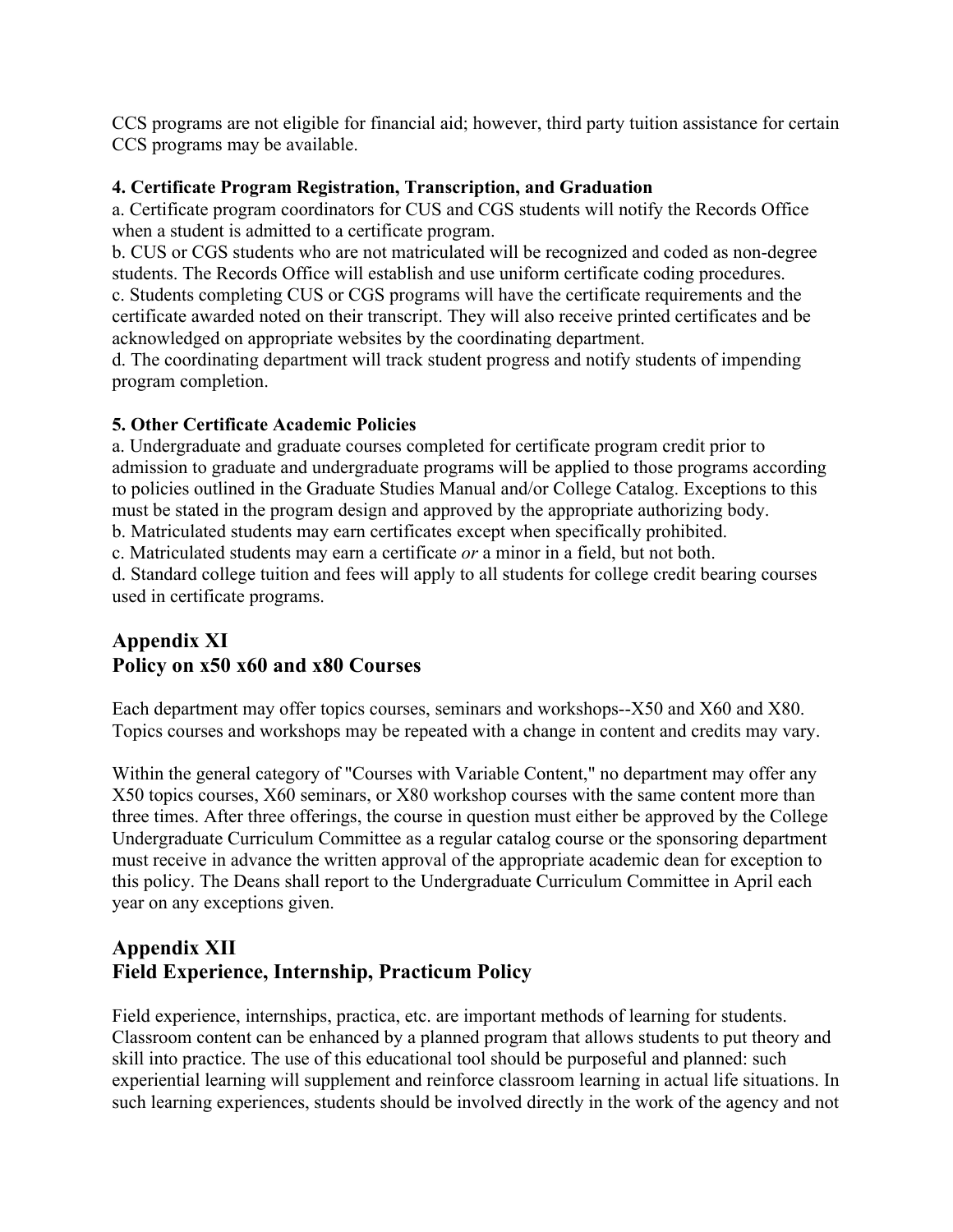merely be there as an observer with only vicarious involvement. Student tasks should be consistent with the educational goals of the student and the school.

All such experiences should be treated as a course, ranking it necessary for Undergraduate Curriculum Committee action. The proposal should include:

- 1. Clearly stated objectives.
- 2. Method of instruction.
- 3. Method of evaluation.
- 4. Procedure for placement by the department/school offering the experience.
- 5. A plan for coordination with learning site.
- A. The objectives should be related to the experience the student will have. This permits a learning contract to be developed, which provides a basis for evaluation. It also provides for a link with theoretical knowledge already learned.
- B. Commitments with outside agencies shall not be made by students.
- C. Each program should develop a field manual that must be approved by the appropriate dean and that spells out:
	- 1. Specific learning objectives
	- 2. Procedures for placement of students
	- 3. Procedures for on-site supervision
	- 4. Responsibility of all parties involved: college faculty, students, and agency personnel
	- 5. Process of evaluation
	- 6. Process of coordination between faculty and agency based supervisors
	- 7. Method of grading
- D. Credit for field work associated with courses that are principally theory and/or method in content should be given on a formula basis of two (2) hours per week equals one (1) semester hour credit. Credit for field work with courses that are practice in content (e.g. student teaching, internship) should be given on the formula basis of approximately four (4) hours per week equals one (1) credit.

## **Appendix XIII Policy on Remedial or College Preparatory Courses**

- 1. Any course that carries credit toward the 120 hours required for graduation shall be numbered 100 or above.
- 2. Any course that is in the nature of a basic skills remedial course or preparatory course for college entrance shall not carry any credit toward graduation and should be numbered below 100. These courses, however, shall count toward determining full-time status.
- 3. Courses of a remedial nature of special interest to specific populations may be offered by the College from time to time, which shall carry no credit and shall be numbered below 10.
- 4. If the Office of Continuing Education sees the need for a course not currently offered by the College, it shall send a proposed course title and description to the appropriate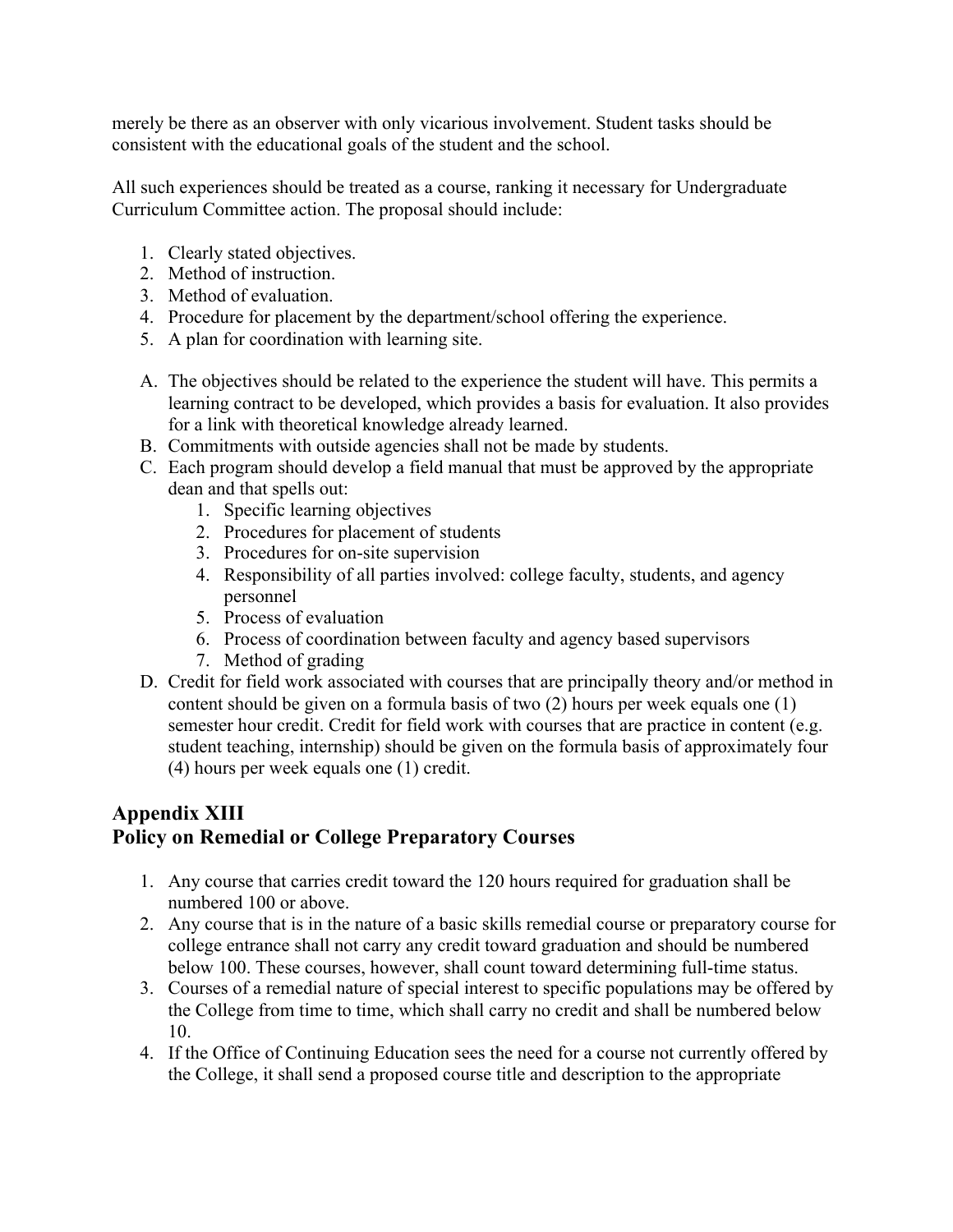department for development and written approval to offer the course. Normal Undergraduate Curriculum Committee course approval procedures shall apply.

## **Appendix XIV Policy on the Renumbering of Courses**

Courses Numbered 000-099 - Non-credit courses.

Courses Numbered 100-299 – Introductory and foundational knowledge courses normally taken in undergraduate students' initial years at the college.

#### *Courses Numbered 300 and above MUST have a prerequisite.*

Courses Numbered 300-399 – More advanced courses taken by undergraduate students. Not accepted for credit toward graduate degrees.

Courses Numbered 400-499 – Most advanced courses, typically taken by seniors, and open to graduate students for credit toward graduate degrees. Number of credits acceptable in a graduate program is limited by graduate program policies.

Courses Numbered 500-599 – courses open to graduate students. Normally these courses require a bachelor's degree as a prerequisite. In certain circumstances, qualified undergraduate students who have earned at least 90 credit hours may be admitted, with documented consent of the instructor and the appropriate dean.

Courses Numbered 600-699 – courses open to graduate and doctoral students only

Courses Numbered 700-799 – courses open to graduate and doctoral students only

In general, when the middle digit of a course number is 6, the course is a seminar or a general education core course (sometimes a 7 for the latter); 8, a workshop; 9, directed study

## **Appendix XV (Under review—removed out of date links) Policy on Continuing Education Units (CEUs)**

1. The College sponsors noncredit continuing education experiences in which the participants may earn continuing education units (CEUs). The College also endorses noncredit continuing education experience offered by groups and institutions other than Rhode Island College in which participants may earn CEUs. One CEU is earned through ten contact hours of participation in an organized continuing education experience under responsible sponsorship, capable direction, and qualified instruction. CEUs provide a way for adults, especially those in the professional and technical occupations, to accumulate, to update, and to transfer a record of their educational experiences in noncredit activities. Students who wish to enroll in an educational experience offering continuing education units may range from an adult who has not finished high school to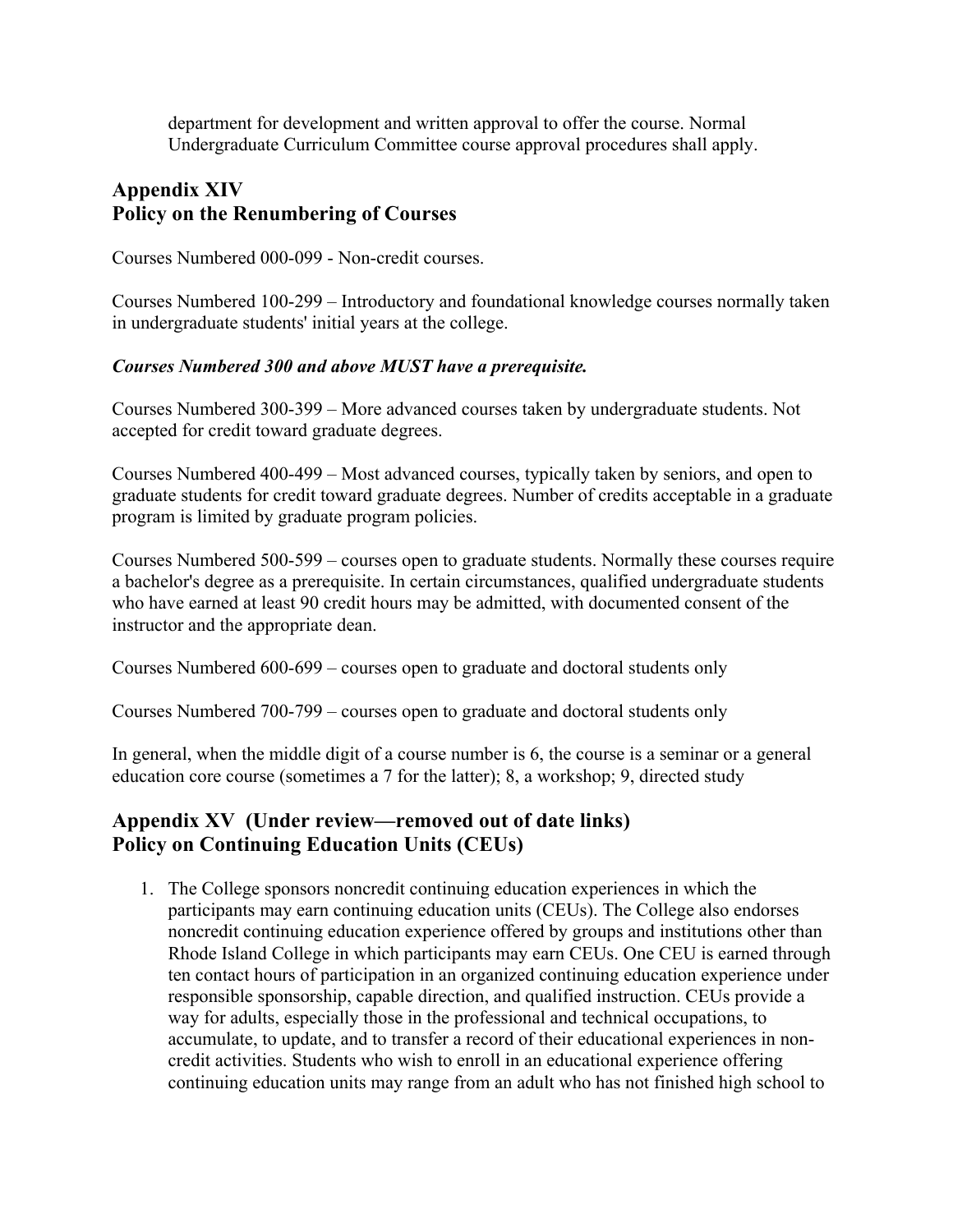someone who has an advanced degree. People with doctorates in some disciplines must complete CUE requirements for recertification or relicensure.

- 2. CEUs may not be changed to academic course credits, and CEUs do not count as credit toward an undergraduate or graduate degree. The CEU is not a "quasi-credit" to be given for noncredit continuing education experiences.
- 3. Office of Continuing Education and Summer Sessions (OCESS) supports CEU workshops proposed by various on- and off-campus partners according to IACET guidelines. OCESS requires a completed proposal form, course/workshop description and outline, and instructor CV.
- 4. Proposals submitted by campus chairs or program directors (considered academic unit heads) are accepted without respective dean's approval. Proposals submitted by offcampus partners require approval by the related academic unit head.
- 5. Some OCESS CEU programming (Professional Development Programs) falls under the category of workforce development and work skills training. These courses are offered in conjunction with the RI Office of Training and Development and/or the RI Department of Labor and Training. For the most part, these offer existing or new courses that have been approved by these agencies. The courses do not have content that clearly aligns with RIC departments, and academic unit heads and deans are not involved in the approval process.
- 6. School of Social Work (SSW) is authorized by the RI National Association of Social Workers (RINASW) to offer RIC Social Work CEUs. Continuing Education in Social Work (CESW) is supported by SSW and OCESS. CESW CEU workshops must be approved by a SSW faculty member designated by the dean.
- 7. The School of Nursing may seek authorization from the RI State Nurses Association (RISNA) and the American Nurses Credentialing Center (ANCC) to offer nursing CEU workshops. OCESS's support is not required for this programming.
- 8. Appropriate evaluation methods must be used and evaluation criteria established prior to the beginning of the activity. Many CEU courses/workshops are approved for State of RI incentive credit (IC). IC courses must have a test at the conclusion and participants taking the course for IC must score 70 out of 100 points to receive IC. However, some CEU workshops/courses follow the "seat time" measure in terms of awarding of CEUs, and assessment of value added outcomes are not measured.

### **Administrative Procedures for the Continuing Education Unit**

- 1. The Director of Continuing Education and Summer Sessions will be responsible for the operation, coordination, and development of instructional programs for which CEUs are awarded.
- 2. The Director, in consultation with the appropriate department chair and dean, will certify and approve the awarding of a specific number of CEUs for all sponsored and endorsed programs prior to the program offering.
- 3. CEU courses and workshops will be transcripted in PeopleSoft and participants will be enrolled and graded (S/U/H grading pattern). Permanent records will be available in the form of student transcripts available through MyRIC and/or the Records Office.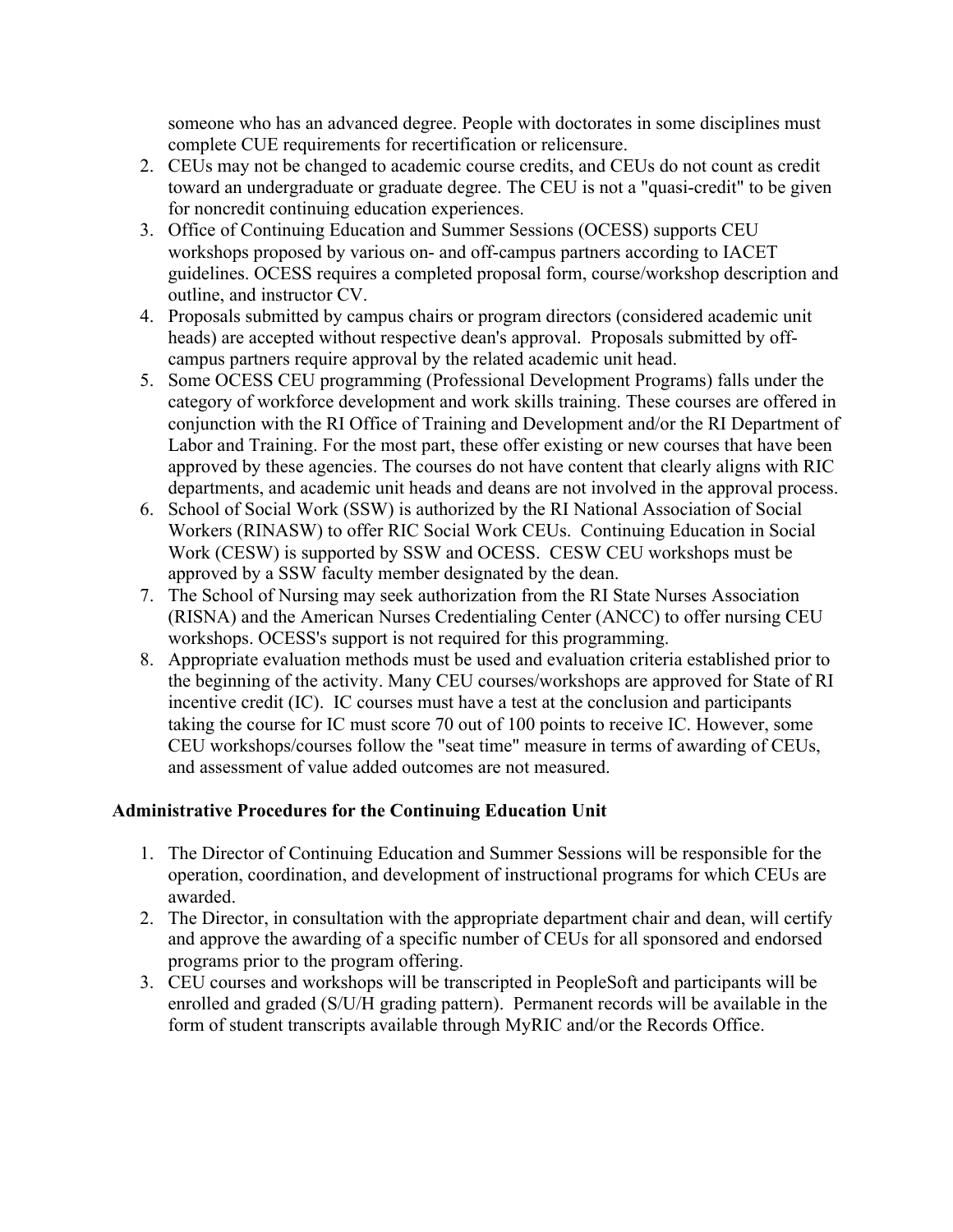# **Appendix XVI (Under review) FSHED Policy on Continuing Education For-Credit Courses**

Note: These guidelines must be followed for CE for-credit courses using FSEHD discipline codes, but other RIC schools and OCESS are not obliged to follow these guidelines.

Credit-bearing undergraduate and graduate FSEHD courses are being offered through offcampus partners, and it is essential that Rhode Island College apply its academic policies, procedures, and governance equally to all courses.

## **Course approval**

- 1. Any entity, whether affiliated or not affiliated with FSEHD, may request that an existing course that has been approved through college governance be delivered to a specific group of individuals, either on or off-campus. The requests should be submitted to the Dean, Feinstein School of Education and Human Development in writing or online at least three months before the class starts
- 2. Requests may include recommendations for instructor appointment and the adaptation of content, but academic departments retain full control of the academic content and faculty appointments regardless of the nature of the relationship with the partner organization or any historical precedents. Typical recommendations might include:
	- 1. Dates, times, and location (for class meetings or course format (online, hybrid, etc.)
	- 2. Potential audience, expected class size
	- 3. Recommendations with respect to overall course content, possibly referencing a topical outline or a pre-existing syllabus
	- 4. Recommendation of one or more persons qualified to teach the course
- 3. Part time instructors assigned to teach a course must submit their detailed syllabus, in FSEHD template form to the Department Chair for approval at least one month before class begins. The Chair may choose to delegate syllabus approval to another full time faculty whose area of expertise matches the proposed course. The approved syllabus will be filed electronically with the department and Dean's office, along with a record of approval.
- 4. In case of repeat offerings, the syllabus must be reviewed at least annually.

No course maybe entered into RIC's PeopleSoft scheduling system without prior written approval by the Department Chair and Dean.

# **Appendix XVII Policy on Definitions of Course Modes of Instruction (Approved 4/22/2014)**

### **Mode of Instruction**

• **Standard Classroom:** A course that meets at a pre-determined time and place, in-person, on a regular schedule throughout the term. The course may include use of online learning management system(s).